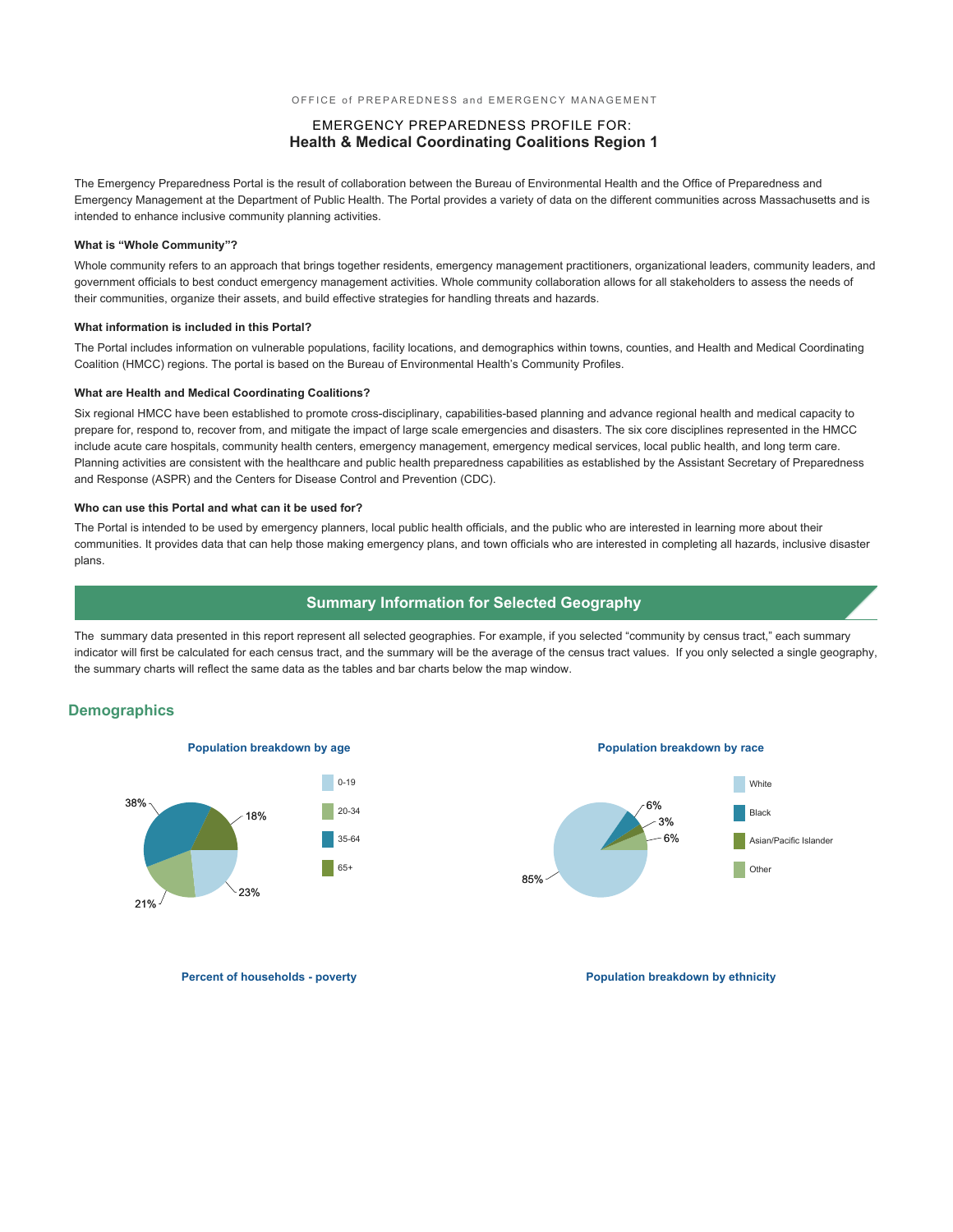





**Percent of households - Language Percent of population - less than 9th grade education**



**Select Population Characteristics**



**Percent of Population by Type of Disability**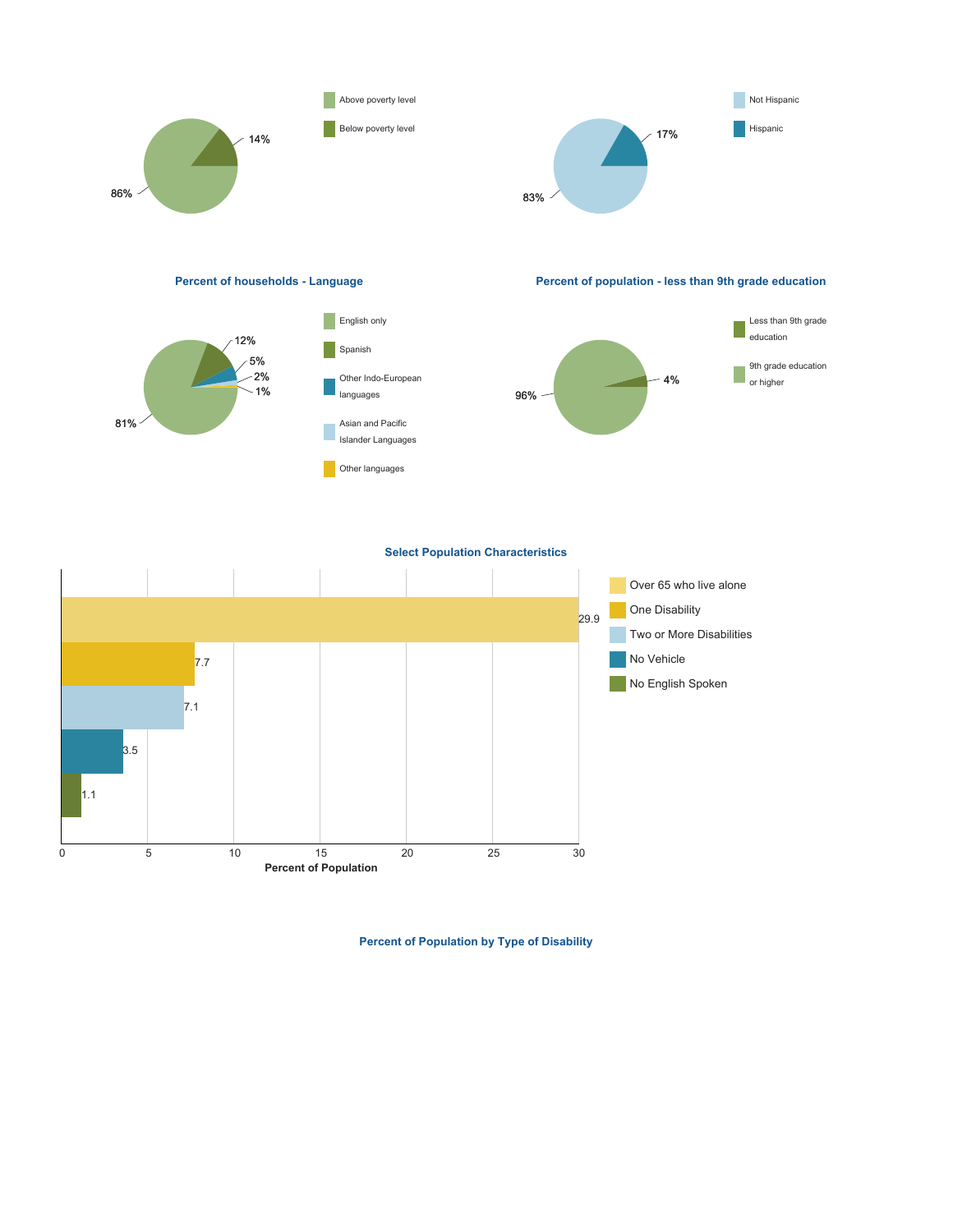

**Geography Breakdown**

## **Vulnerable Populations as a Percent of Population**

### **Over 65 who live alone No Vehicle No Vehicle**

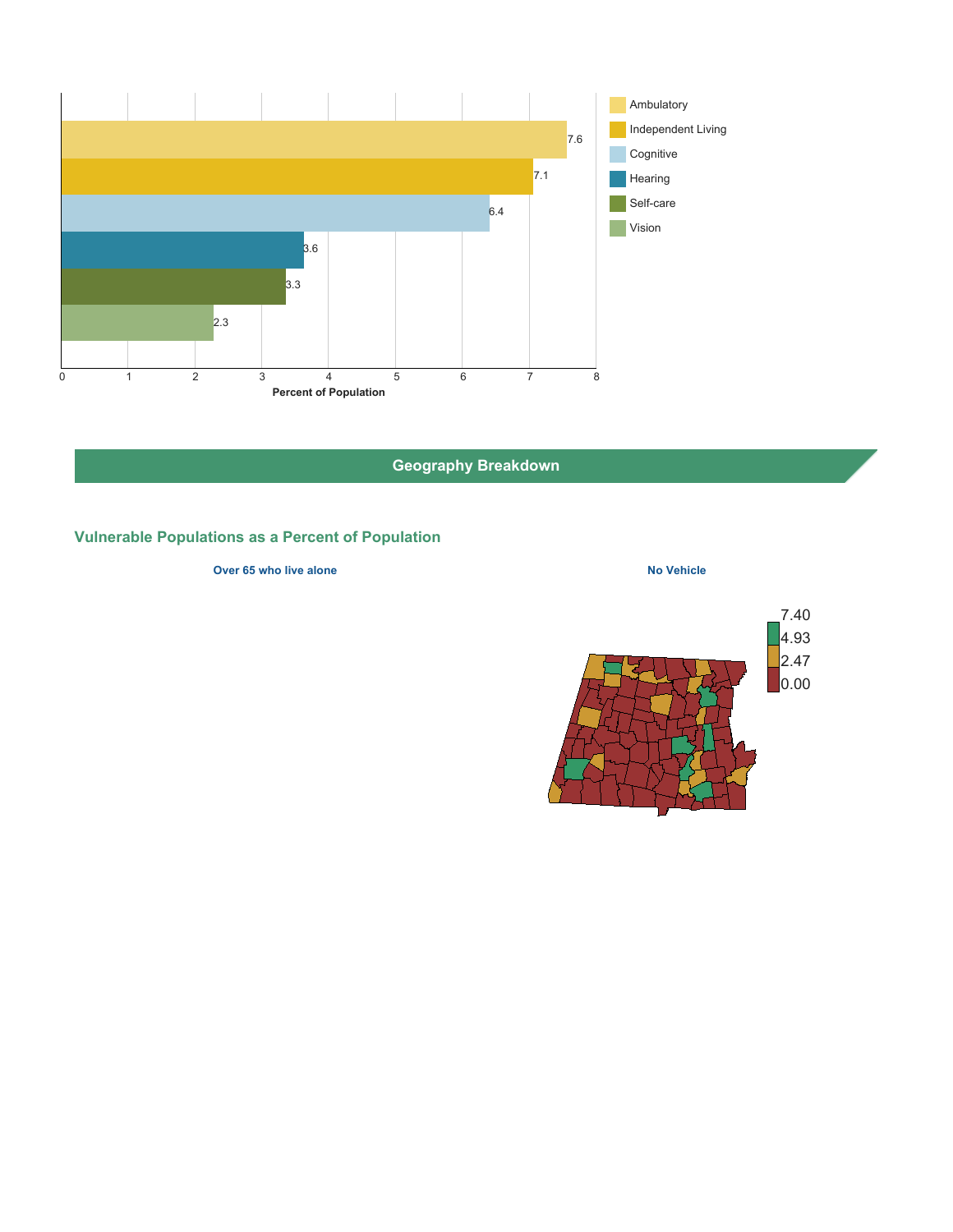

**Two or More Disabilities**



## **Select Population Characteristics**

|                    | <b>Below Poverty Level</b>    |                      | No Vehicle                    |                      | Less than 9th grade<br>education |                      | Over 65 who live<br>alone     |                      | No English Spoken             | One<br><b>Disability</b> |                     |
|--------------------|-------------------------------|----------------------|-------------------------------|----------------------|----------------------------------|----------------------|-------------------------------|----------------------|-------------------------------|--------------------------|---------------------|
|                    | <b>Number</b><br>of<br>People | $%$ of<br>Population | <b>Number</b><br>of<br>People | $%$ of<br>Population | <b>Number</b><br>of<br>People    | $%$ of<br>Population | <b>Number</b><br>of<br>People | $%$ of<br>Population | <b>Number</b><br>of<br>People | $%$ of<br>Population     | Number of<br>People |
| Adams              | 913                           | 11.2                 | 140                           | 3.4                  | 178                              | 2.9                  | 576                           | 37.1                 | $\mathbf{1}$                  | 0.0                      | 612                 |
| Agawam             | 2,219                         | 7.9                  | 246                           | 1.6                  | 326                              | 1.5                  | 1,756                         | 28.6                 | 110                           | 0.4                      | 1,816               |
| Alford             | 25                            | 5.8                  | $\mathbf 0$                   | 0.0                  | 5                                | 1.4                  | 16                            | 8.1                  | 11                            | 2.8                      | 42                  |
| Amherst            | 6,426                         | 27.5                 | 682                           | 5.5                  | 330                              | 2.5                  | 994                           | 27.4                 | 83                            | 0.2                      | 1,691               |
| Ashfield           | 130                           | 9.0                  | 28                            | 3.4                  | 5                                | 0.4                  | 73                            | 20.2                 | $\mathbf 0$                   | 0.0                      | 126                 |
| <b>Becket</b>      | 135                           | 7.0                  | $\mathbf 0$                   | 0.0                  | 14                               | 0.9                  | 76                            | 18.2                 | $\mathbf 0$                   | 0.0                      | 141                 |
| <b>Belchertown</b> | 907                           | 6.1                  | 191                           | 2.2                  | 122                              | 1.2                  | 513                           | 23.1                 | 38                            | 0.3                      | 841                 |
| Bernardston        | 166                           | 8.1                  | 26                            | 2.7                  | 10                               | 0.6                  | 145                           | 31.9                 | $\mathbf 0$                   | 0.0                      | 285                 |
| <b>Blandford</b>   | 48                            | 4.3                  | 6                             | 1.0                  | 36                               | 4.0                  | 44                            | 16.1                 | 10                            | 0.9                      | 76                  |
| <b>Buckland</b>    | 223                           | 11.5                 | 22                            | 2.3                  | 55                               | 3.7                  | 116                           | 27.4                 | 7                             | 0.4                      | 204                 |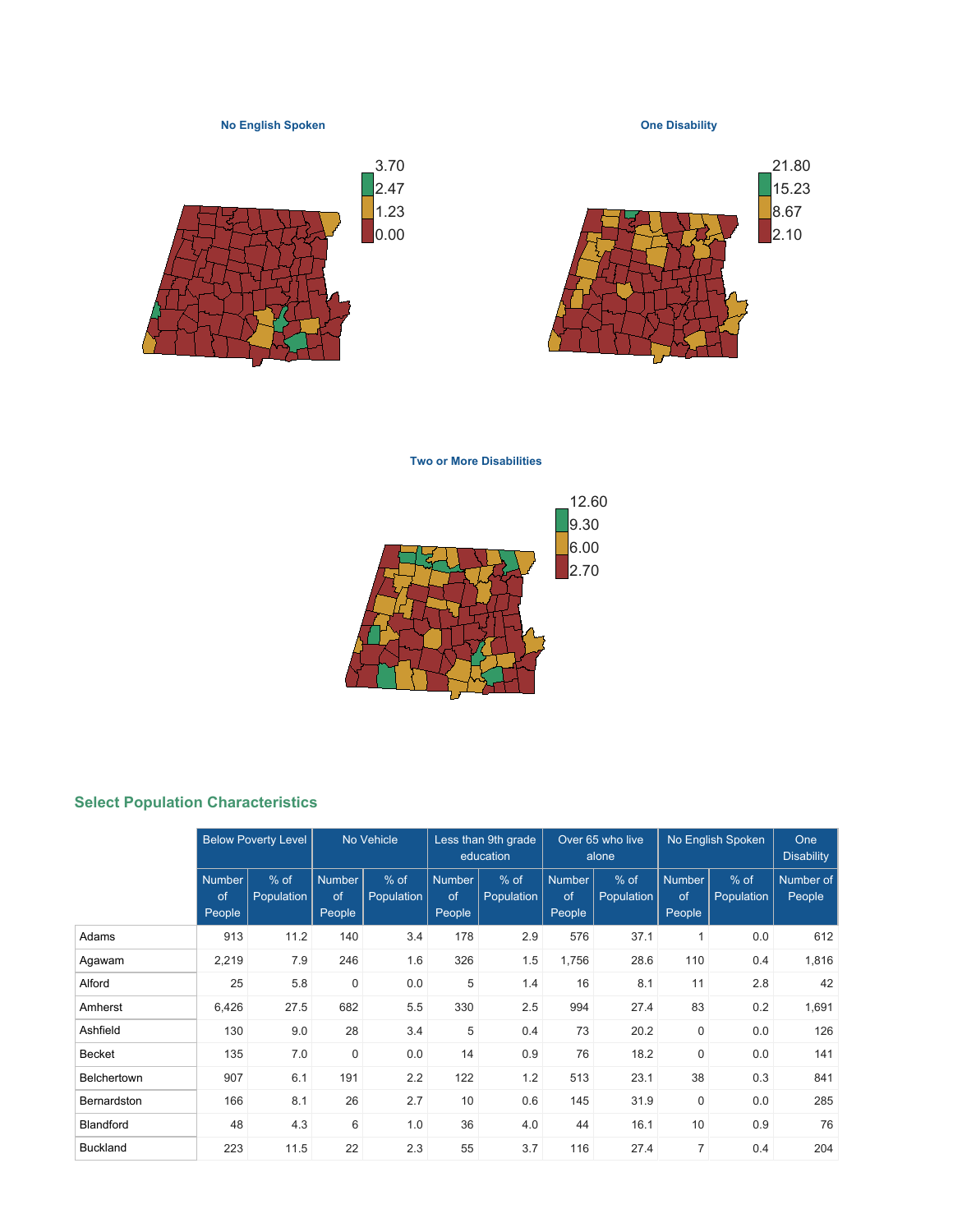

**Two or More Disabilities**



## **Select Population Characteristics**

|                 |                      | <b>Two or More</b><br><b>Disabilities</b> |                      |  |  |  |
|-----------------|----------------------|-------------------------------------------|----------------------|--|--|--|
|                 | $%$ of<br>Population | <b>Number</b><br>οf<br>People             | $%$ of<br>Population |  |  |  |
| Adams           | 7.5                  | 575                                       | 7.1                  |  |  |  |
| Agawam          | 6.5                  | 1,709                                     | 6.1                  |  |  |  |
| Alford          | 9.7                  | 30                                        | 7.0                  |  |  |  |
| Amherst         | 4.3                  | 1,083                                     | 2.7                  |  |  |  |
| Ashfield        | 8.7                  | 58                                        | 4.0                  |  |  |  |
| <b>Becket</b>   | 7.3                  | 100                                       | 5.2                  |  |  |  |
| Belchertown     | 5.6                  | 531                                       | 3.5                  |  |  |  |
| Bernardston     | 13.8                 | 131                                       | 6.3                  |  |  |  |
| Blandford       | 6.9                  | 50                                        | 45                   |  |  |  |
| <b>Buckland</b> | 10.5                 | 77                                        | 3.9                  |  |  |  |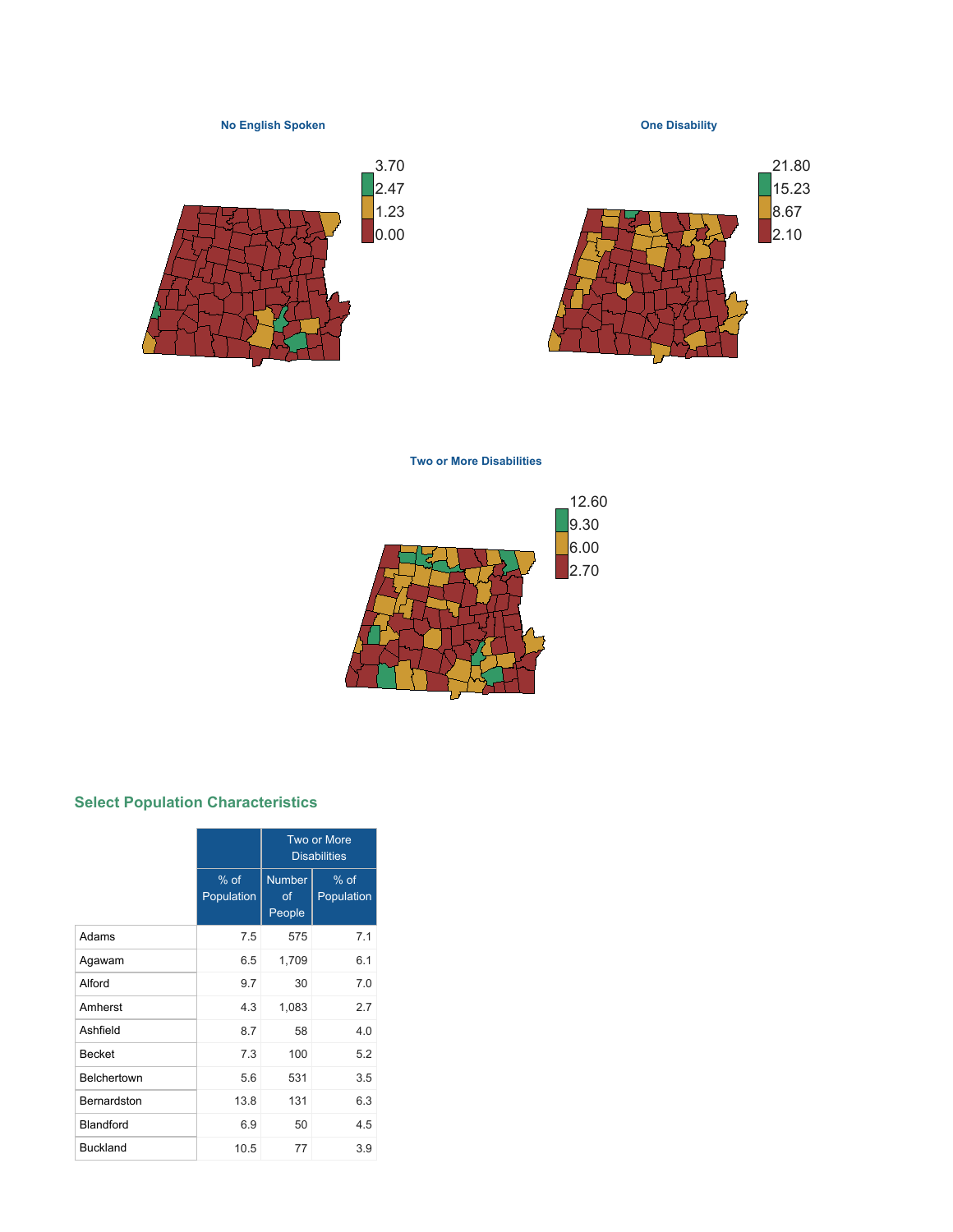|                         |                               | <b>Below Poverty Level</b> | No Vehicle                    |                    |                               | Less than 9th grade<br>education |                               | Over 65 who live<br>alone | No English Spoken             | One<br><b>Disability</b> |                     |
|-------------------------|-------------------------------|----------------------------|-------------------------------|--------------------|-------------------------------|----------------------------------|-------------------------------|---------------------------|-------------------------------|--------------------------|---------------------|
|                         | <b>Number</b><br>of<br>People | % of<br>Population         | <b>Number</b><br>of<br>People | % of<br>Population | <b>Number</b><br>of<br>People | % of<br>Population               | <b>Number</b><br>of<br>People | $%$ of<br>Population      | <b>Number</b><br>of<br>People | $%$ of<br>Population     | Number of<br>People |
| Charlemont              | 149                           | 13.8                       | 16                            | 3.5                | 11                            | 1.4                              | 66                            | 25.5                      | 6                             | 0.6                      | 113                 |
| Cheshire                | 224                           | 7.1                        | 28                            | 1.7                | 48                            | 1.9                              | 241                           | 33.1                      | 0                             | 0.0                      | 433                 |
| Chester                 | 132                           | 9.1                        | 3                             | 0.4                | 10                            | 0.9                              | 46                            | 15.9                      | 0                             | 0.0                      | 112                 |
| Chesterfield            | 55                            | 4.5                        | $\mathbf 0$                   | 0.0                | 12                            | 1.3                              | 81                            | 28.9                      | $\mathbf 0$                   | 0.0                      | 98                  |
| Chicopee                | 7,562                         | 13.8                       | 930                           | 3.5                | 1,731                         | 4.4                              | 3,448                         | 33.9                      | 438                           | 0.8                      | 4,213               |
| Clarksburg              | 149                           | 8.4                        | 3                             | 0.3                | 40                            | 3.1                              | 73                            | 18.4                      | $\mathsf{O}\xspace$           | 0.0                      | 169                 |
| Colrain                 | 202                           | 11.4                       | 9                             | 1.0                | 14                            | 1.1                              | 73                            | 16.4                      | 0                             | 0.0                      | 104                 |
| Conway                  | 36                            | 1.8                        | $\mathbf 0$                   | 0.0                | 3                             | 0.2                              | 90                            | 18.7                      | 0                             | 0.0                      | 132                 |
| Cummington              | 90                            | 10.7                       | 5                             | 1.2                | 0                             | 0.0                              | 70                            | 32.4                      | 0                             | 0.0                      | 67                  |
| Dalton                  | 320                           | 4.9                        | 40                            | 1.1                | 17                            | 0.3                              | 449                           | 31.5                      | 8                             | 0.1                      | 395                 |
| Deerfield               | 364                           | 7.5                        | 44                            | 1.8                | 30                            | 0.8                              | 180                           | 17.3                      | 13                            | 0.3                      | 309                 |
| East Longmeadow         | 751                           | 4.7                        | 51                            | 0.7                | 213                           | 1.9                              | 1,102                         | 31.2                      | 114                           | 0.7                      | 1,124               |
| Easthampton             | 1,469                         | 9.2                        | 142                           | 1.6                | 92                            | 0.7                              | 984                           | 32.3                      | 49                            | 0.3                      | 1,233               |
| Egremont                | 72                            | 5.1                        | $\mathbf 0$                   | 0.0                | 27                            | 2.4                              | 69                            | 17.6                      | $\boldsymbol{0}$              | 0.0                      | 107                 |
| Erving                  | 179                           | 10.5                       | 18                            | 2.2                | 32                            | 2.6                              | 88                            | 26.7                      | 0                             | 0.0                      | 164                 |
| Florida                 | 95                            | 12.0                       | 11                            | 3.0                | 29                            | 5.0                              | 36                            | 22.9                      | 0                             | 0.0                      | 66                  |
| Gill                    | 137                           | 8.6                        | 4                             | 0.5                | 12                            | 0.9                              | 85                            | 27.2                      | 12                            | 0.8                      | 119                 |
| Goshen                  | 43                            | 4.7                        | $\mathbf 0$                   | 0.0                | $\mathbf 0$                   | 0.0                              | 14                            | 9.2                       | 0                             | 0.0                      | 19                  |
| Granby                  | 238                           | 3.8                        | $\mathbf 0$                   | 0.0                | 50                            | 1.1                              | 295                           | 24.9                      | $\boldsymbol{0}$              | 0.0                      | 215                 |
| Granville               | 153                           | 9.2                        | $\overline{4}$                | 0.4                | 15                            | 1.2                              | 65                            | 23.0                      | $\mathbf 0$                   | 0.0                      | 93                  |
| <b>Great Barrington</b> | 495                           | 8.4                        | 191                           | 5.9                | 62                            | 1.3                              | 436                           | 27.6                      | 56                            | 0.9                      | 269                 |
| Greenfield              | 1,918                         | 11.4                       | 301                           | 3.5                | 334                           | 2.5                              | 1,611                         | 43.7                      | 78                            | 0.5                      | 1,661               |
| Hadley                  | 349                           | 6.7                        | 15                            | 0.6                | 89                            | 2.2                              | 341                           | 27.0                      | 0                             | 0.0                      | 236                 |
| Hampden                 | 130                           | 2.6                        | 34                            | 1.3                | 38                            | 1.0                              | 243                           | 18.9                      | 0                             | 0.0                      | 437                 |
| Hancock                 | 42                            | 7.0                        | 6                             | 1.9                | 9                             | 1.9                              | 17                            | 12.2                      | $\boldsymbol{0}$              | 0.0                      | 23                  |
| Hatfield                | 213                           | 6.5                        | 28                            | 1.6                | 9                             | 0.4                              | 237                           | 32.7                      | 0                             | 0.0                      | 247                 |
| Hawley                  | 54                            | 14.6                       | 2                             | 1.3                | 3                             | 1.1                              | 14                            | 14.7                      | 0                             | 0.0                      | 39                  |
| Heath                   | 114                           | 15.9                       | $\boldsymbol{0}$              | 0.0                | 14                            | 2.8                              | 36                            | 17.4                      | $\mathsf{O}\xspace$           | 0.0                      | $72\,$              |
| Hinsdale                | 216                           | 11.8                       | 15                            | $1.5$              | $\mathsf 0$                   | 0.0                              | 118                           | 26.2                      | $\mathsf{O}\xspace$           | $0.0\,$                  | 109                 |
| Holyoke                 | 11,471                        | 29.3                       | 1,057                         | $6.5\,$            | 2,475                         | 9.2                              | 1,843                         | 32.3                      | 1,369                         | 3.7                      | 2,648               |
| Huntington              | 184                           | 8.9                        | 21                            | 1.8                | 23                            | 1.5                              | 112                           | 30.2                      | 0                             | 0.0                      | 169                 |
| Lanesborough            | 229                           | 7.7                        | $\pmb{0}$                     | 0.0                | 19                            | 0.9                              | 170                           | 23.2                      | $\mathsf{O}\xspace$           | $0.0\,$                  | 261                 |
| Lee                     | 296                           | $5.4\,$                    | 15                            | 0.5                | 146                           | 3.4                              | 338                           | 23.6                      | 59                            | 1.1                      | 346                 |
| Lenox                   | 243                           | 5.3                        | 37                            | 1.8                | 38                            | 1.0                              | 679                           | 35.7                      | $\mathsf{O}\xspace$           | $0.0\,$                  | 428                 |
| Leverett                | 131                           | $6.5\,$                    | $\overline{4}$                | 0.4                | 9                             | 0.6                              | 58                            | 11.2                      | $\mathsf{O}\xspace$           | $0.0\,$                  | 130                 |
| Leyden                  | 34                            | 4.8                        | $\pmb{0}$                     | $0.0\,$            | $\,$ 5 $\,$                   | 0.9                              | 32                            | 21.5                      | $\mathsf{O}\xspace$           | $0.0\,$                  | 60                  |
| Longmeadow              | 337                           | 2.2                        | 47                            | 0.6                | 198                           | 1.8                              | 731                           | 22.2                      | 58                            | 0.4                      | 639                 |
| Ludlow                  | 1,777                         | 8.7                        | 207                           | 2.0                | 1,222                         | 7.7                              | 984                           | 24.7                      | 257                           | 1.3                      | 1,656               |
| Middlefield             | 19                            | 4.7                        | $\pmb{0}$                     | 0.0                | $\overline{2}$                | 0.6                              | $20\,$                        | 23.0                      | $\mathsf{O}\xspace$           | 0.0                      | 38                  |
| Monroe                  | 13                            | 14.9                       | $\mathbf 0$                   | 0.0                | 0                             | $0.0\,$                          | 15                            | 83.3                      | $\mathsf{O}\xspace$           | $0.0\,$                  | $19$                |
| Monson                  | 511                           | 5.9                        | 21                            | 0.4                | 215                           | 3.3                              | 406                           | 23.3                      | 10                            | 0.1                      | 607                 |
| Montague                | 910                           | 11.2                       | 308                           | 6.9                | 112                           | 1.7                              | 479                           | 28.2                      | 22                            | 0.3                      | 917                 |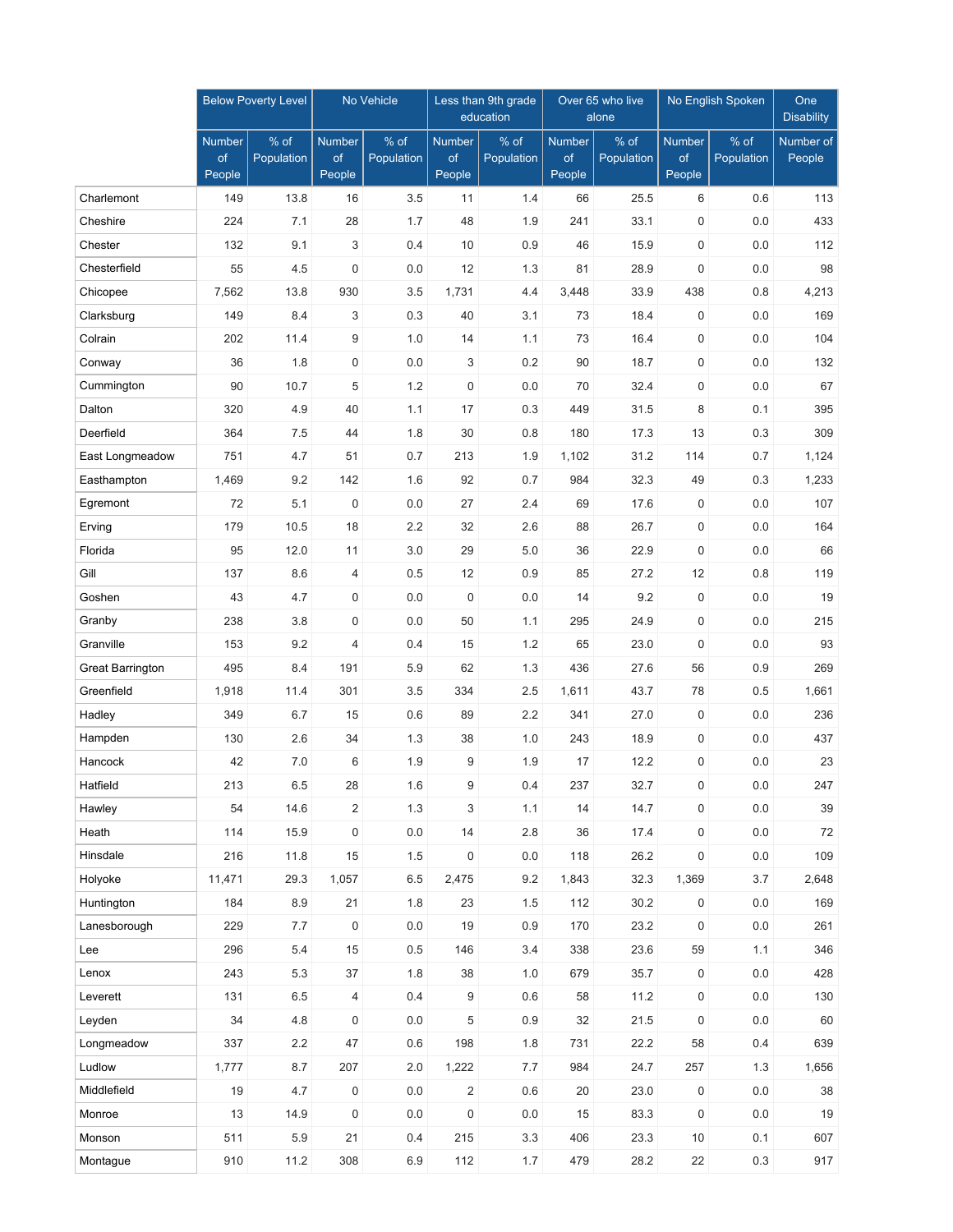|                  |                    | Two or More<br><b>Disabilities</b> |                      |  |  |  |  |
|------------------|--------------------|------------------------------------|----------------------|--|--|--|--|
|                  | % of<br>Population | <b>Number</b><br>of<br>People      | $%$ of<br>Population |  |  |  |  |
| Charlemont       | 10.4               | 125                                | 11.5                 |  |  |  |  |
| Cheshire         | 13.8               | 210                                | 6.7                  |  |  |  |  |
| Chester          | 7.6                | 130                                | 8.8                  |  |  |  |  |
| Chesterfield     | 8.0                | 44                                 | 3.6                  |  |  |  |  |
| Chicopee         | 7.7                | 4,579                              | 8.3                  |  |  |  |  |
| Clarksburg       | 9.5                | 143                                | 8.0                  |  |  |  |  |
| Colrain          | 5.9                | 66                                 | 3.7                  |  |  |  |  |
| Conway           | 6.7                | 70                                 | 3.6                  |  |  |  |  |
| Cummington       | 7.9                | 53                                 | 6.3                  |  |  |  |  |
| Dalton           | 6.1                | 462                                | 7.1                  |  |  |  |  |
| Deerfield        | 6.2                | 317                                | 6.3                  |  |  |  |  |
| East Longmeadow  | 7.1                | 855                                | 5.4                  |  |  |  |  |
| Easthampton      | 7.7                | 888                                | 5.6                  |  |  |  |  |
| Egremont         | 7.6                | 69                                 | 4.9                  |  |  |  |  |
| Erving           | 9.4                | 87                                 | 5.0                  |  |  |  |  |
| Florida          | 8.2                | 102                                | 12.6                 |  |  |  |  |
| Gill             | 7.5                | 60                                 | 3.8                  |  |  |  |  |
| Goshen           | 2.1                | 55                                 | 6.0                  |  |  |  |  |
| Granby           | 3.4                | 366                                | 5.8                  |  |  |  |  |
| Granville        | 5.5                | 64                                 | 3.8                  |  |  |  |  |
| Great Barrington | 4.1                | 287                                | 4.4                  |  |  |  |  |
| Greenfield       | 9.9                | 1,250                              | 7.4                  |  |  |  |  |
| Hadley           | 4.5                | 246                                | 4.7                  |  |  |  |  |
| Hampden          | 8.6                | 292                                | 5.7                  |  |  |  |  |
| Hancock          | 3.8                | 32                                 | 5.3                  |  |  |  |  |
| Hatfield         | 7.5                | 154                                | 4.7                  |  |  |  |  |
| Hawley           | 10.5               | 23                                 | 6.2                  |  |  |  |  |
| Heath            | 9.7                | 46                                 | 6.2                  |  |  |  |  |
| Hinsdale         | 5.9                | 143                                | 7.8                  |  |  |  |  |
| Holyoke          | 6.7                | 4,098                              | 10.4                 |  |  |  |  |
| Huntington       | 8.2                | 97                                 | 4.7                  |  |  |  |  |
| Lanesborough     | 8.8                | 136                                | 4.6                  |  |  |  |  |
| Lee              | 6.2                | 381                                | 6.8                  |  |  |  |  |
| Lenox            | 9.1                | 323                                | 6.9                  |  |  |  |  |
| Leverett         | 6.5                | 59                                 | 2.9                  |  |  |  |  |
| Leyden           | 8.5                | 36                                 | 5.1                  |  |  |  |  |
| Longmeadow       | 4.1                | 618                                | 4.0                  |  |  |  |  |
| Ludlow           | 8.0                | 1,390                              | 6.7                  |  |  |  |  |
| Middlefield      | 9.3                | 22                                 | 5.4                  |  |  |  |  |
| Monroe           | 21.8               | 8                                  | 9.2                  |  |  |  |  |
| Monson           | 7.0                | 397                                | 4.6                  |  |  |  |  |
| Montague         | 11.2               | 459                                | 5.6                  |  |  |  |  |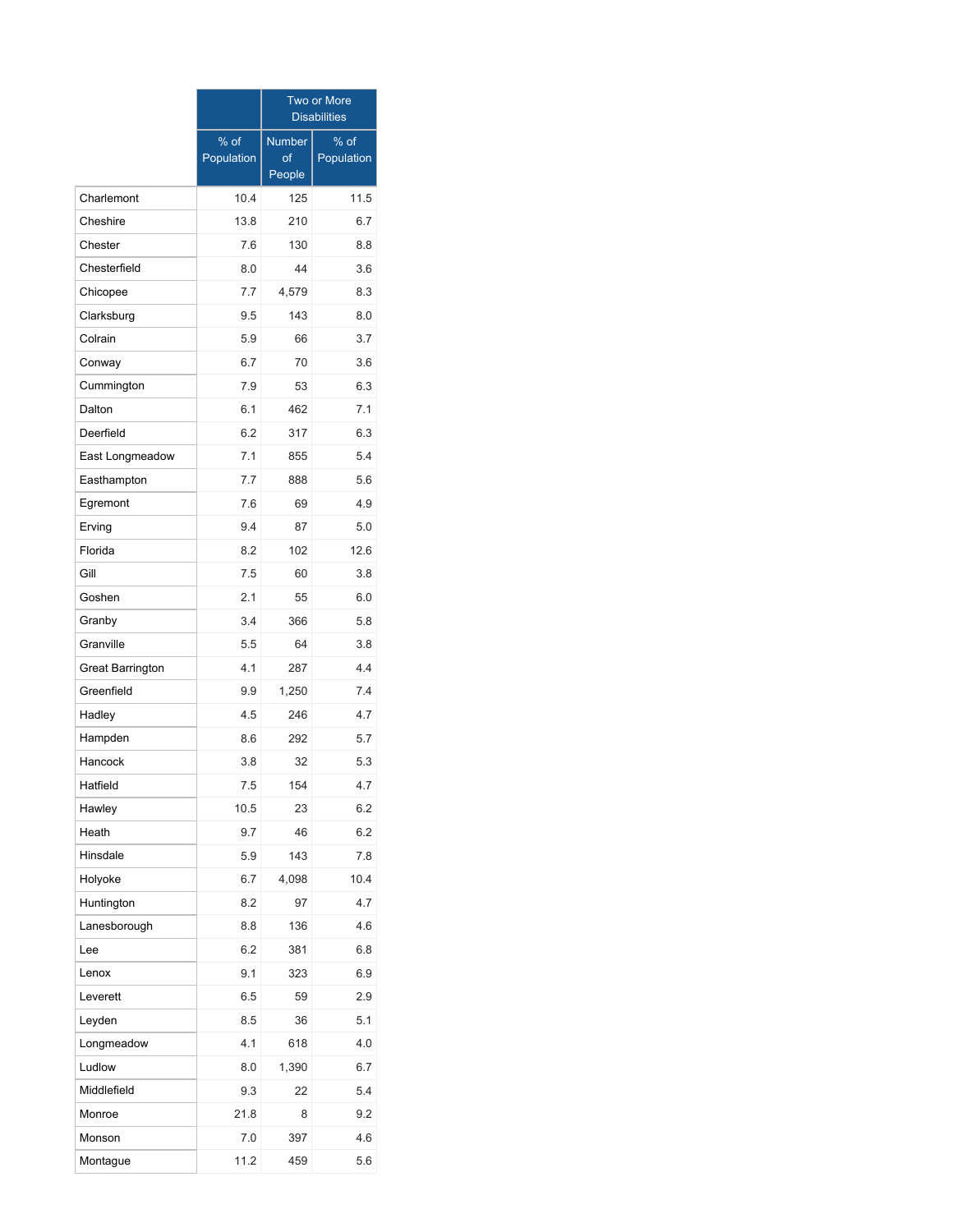|                  | <b>Below Poverty Level</b>    |                    | No Vehicle                    |                    | Less than 9th grade<br>education |                    |                               | Over 65 who live<br>alone | No English Spoken      | One<br><b>Disability</b> |                     |
|------------------|-------------------------------|--------------------|-------------------------------|--------------------|----------------------------------|--------------------|-------------------------------|---------------------------|------------------------|--------------------------|---------------------|
|                  | <b>Number</b><br>of<br>People | % of<br>Population | <b>Number</b><br>of<br>People | % of<br>Population | <b>Number</b><br>of<br>People    | % of<br>Population | <b>Number</b><br>of<br>People | % of<br>Population        | Number<br>of<br>People | % of<br>Population       | Number of<br>People |
| Monterey         | 39                            | 5.0                | 0                             | 0.0                | 42                               | 6.8                | 60                            | 21.3                      | 0                      | 0.0                      | 37                  |
| Montgomery       | 21                            | 2.6                | $\mathbf 0$                   | 0.0                | 4                                | 0.7                | 40                            | 27.2                      | $\mathbf 0$            | 0.0                      | 44                  |
| Mount Washington | 22                            | 14.9               | 3                             | 3.7                | 2                                | 1.4                | 14                            | 29.2                      | $\overline{2}$         | 1.4                      | 13                  |
| New Ashford      | 20                            | 6.7                | $\mathbf 0$                   | 0.0                | 5                                | 2.2                | 14                            | 17.1                      | $\mathbf 0$            | 0.0                      | 30                  |
| New Marlborough  | 56                            | 3.8                | 17                            | 2.4                | 14                               | 1.2                | 90                            | 20.6                      | $\mathbf 0$            | 0.0                      | 65                  |
| North Adams      | 2,300                         | 19.4               | 348                           | 6.7                | 565                              | 6.5                | 969                           | 39.2                      | 21                     | 0.2                      | 1,687               |
| Northampton      | 3,407                         | 13.7               | 667                           | 5.0                | 376                              | 1.9                | 1,373                         | 26.8                      | 103                    | 0.4                      | 1,821               |
| Northfield       | 130                           | 4.4                | 10                            | 0.6                | 11                               | 0.5                | 134                           | 22.7                      | $\mathbf 0$            | 0.0                      | 309                 |
| Otis             | 62                            | 4.5                | $\mathbf 0$                   | 0.0                | 3                                | 0.2                | 85                            | 21.7                      | $\mathbf 0$            | 0.0                      | 99                  |
| Palmer           | 1,379                         | 11.3               | 161                           | 2.5                | 174                              | 2.0                | 636                           | 32.4                      | 11                     | 0.1                      | 1,076               |
| Pelham           | 68                            | 5.3                | 6                             | 0.9                | 0                                | 0.0                | 87                            | 26.0                      | $\mathbf 0$            | 0.0                      | 56                  |
| Peru             | 70                            | 8.5                | 5                             | 1.0                | 5                                | 0.8                | 30                            | 30.0                      | $\mathbf 0$            | 0.0                      | 52                  |
| Pittsfield       | 5,602                         | 13.4               | 930                           | 4.4                | 865                              | 2.7                | 2,936                         | 33.8                      | 378                    | 0.9                      | 3,754               |
| Plainfield       | 44                            | 6.7                | $\mathbf 0$                   | 0.0                | 4                                | 0.8                | 35                            | 18.0                      | $\mathbf 0$            | 0.0                      | 42                  |
| Richmond         | 103                           | 6.9                | 5                             | 0.6                | 12                               | 1.0                | 89                            | 19.9                      | $\mathbf 0$            | 0.0                      | 76                  |
| Rowe             | 11                            | 2.5                | $\mathbf 0$                   | 0.0                | 3                                | 0.9                | 32                            | 26.7                      | 0                      | 0.0                      | 22                  |
| Russell          | 135                           | 9.2                | 3                             | 0.4                | 8                                | 0.8                | 44                            | 19.5                      | $\mathbf 0$            | 0.0                      | 78                  |
| Sandisfield      | 35                            | 4.2                | 5                             | 1.2                | 13                               | 2.0                | 59                            | 25.5                      | $\mathbf 0$            | 0.0                      | 44                  |
| Savoy            | 47                            | 7.1                | $\overline{2}$                | 0.5                | 20                               | 3.8                | 43                            | 30.5                      | $\mathbf 0$            | 0.0                      | 28                  |
| Sheffield        | 262                           | 8.3                | $\mathbf 0$                   | 0.0                | 101                              | 4.1                | 270                           | 30.8                      | $\mathbf 0$            | 0.0                      | 246                 |
| Shelburne        | 124                           | 7.6                | $\mathbf 0$                   | 0.0                | 36                               | 2.7                | 165                           | 32.5                      | $\mathbf 0$            | 0.0                      | 130                 |
| Shutesbury       | 151                           | 8.6                | 8                             | 0.9                | $\mathbf 0$                      | 0.0                | 90                            | 27.4                      | $\mathbf 0$            | 0.0                      | 132                 |
| South Hadley     | 1,462                         | 9.6                | 248                           | 3.1                | 146                              | 1.2                | 1,107                         | 32.3                      | 15                     | 0.1                      | 1,187               |
| Southampton      | 152                           | 2.5                | 17                            | 0.5                | 11                               | 0.2                | 169                           | 14.1                      | 86                     | 1.4                      | 389                 |
| Southwick        | 741                           | 7.7                | 61                            | 1.3                | 159                              | 2.2                | 626                           | 29.7                      | 61                     | 0.7                      | 950                 |
| Springfield      | 40,102                        | 26.9               | 4,495                         | 7.4                | 8,819                            | 9.2                | 6,565                         | 33.9                      | 4,086                  | 2.8                      | 14,225              |
| Stockbridge      | 257                           | 14.9               | 8                             | 1.1                | 41                               | 2.7                | 270                           | 40.8                      | 0                      | 0.0                      | 239                 |
| Sunderland       | 471                           | 13.1               | 87                            | 3.8                | 51                               | 1.9                | 156                           | 27.3                      | $\mathsf{O}\xspace$    | 0.0                      | 156                 |
| Tolland          | 37                            | $7.0$              | 4                             | 1.6                | 4                                | 0.9                | 37                            | 24.5                      | $\mathsf{O}\xspace$    | 0.0                      | 30                  |
| Tyringham        | 50                            | 10.5               | 6                             | 2.6                | $\mathbf{1}$                     | 0.3                | 19                            | 11.9                      | $\mathsf{O}\xspace$    | $0.0\,$                  | 41                  |
| Ware             | 1,298                         | 13.3               | 100                           | 2.2                | 196                              | 2.7                | 550                           | 26.9                      | 17                     | 0.2                      | 862                 |
| Warwick          | 55                            | 6.9                | $\mathsf{O}\xspace$           | 0.0                | 20                               | 3.2                | 41                            | 25.8                      | 12                     | 1.5                      | 54                  |
| Washington       | 21                            | 4.2                | $\mathsf{O}\xspace$           | $0.0\,$            | $\overline{4}$                   | 1.0                | 29                            | 17.8                      | 0                      | $0.0\,$                  | 25                  |
| Wendell          | 100                           | 11.7               | 6                             | 1.6                | 6                                | 0.9                | 43                            | 21.9                      | $\mathsf{O}\xspace$    | $0.0\,$                  | $74\,$              |
| West Springfield | 3,227                         | 11.3               | 635                           | 4.4                | 738                              | 3.6                | 1,792                         | 39.3                      | 263                    | 1.0                      | 2,085               |
| West Stockbridge | 76                            | $7.0\,$            | 8                             | $1.2\,$            | $\,6\,$                          | 0.7                | 61                            | 21.4                      | $\boldsymbol{0}$       | 0.0                      | 63                  |
| Westfield        | 2,752                         | $7.2\,$            | 187                           | 1.0                | 1,118                            | 4.1                | 2,115                         | 29.5                      | 637                    | 1.6                      | 3,060               |
| Westhampton      | 64                            | 3.4                | 24                            | 2.2                | 3                                | 0.2                | 26                            | 7.7                       | $\mathsf{O}\xspace$    | 0.0                      | 129                 |
| Whately          | 114                           | $7.2\,$            | $\pmb{0}$                     | 0.0                | 9                                | 0.8                | 68                            | 20.5                      | $\boldsymbol{0}$       | 0.0                      | 116                 |
| Wilbraham        | 394                           | 2.8                | 112                           | $1.5\,$            | 297                              | 2.8                | 638                           | 20.5                      | 119                    | $0.8\,$                  | 862                 |
| Williamsburg     | 234                           | 9.1                | 12                            | 0.8                | 17                               | 0.8                | 149                           | 24.6                      | 0                      | 0.0                      | 205                 |
| Williamstown     | 537                           | 11.0               | 72                            | 3.2                | 24                               | 0.6                | 472                           | 32.0                      | $\overline{c}$         | 0.0                      | 462                 |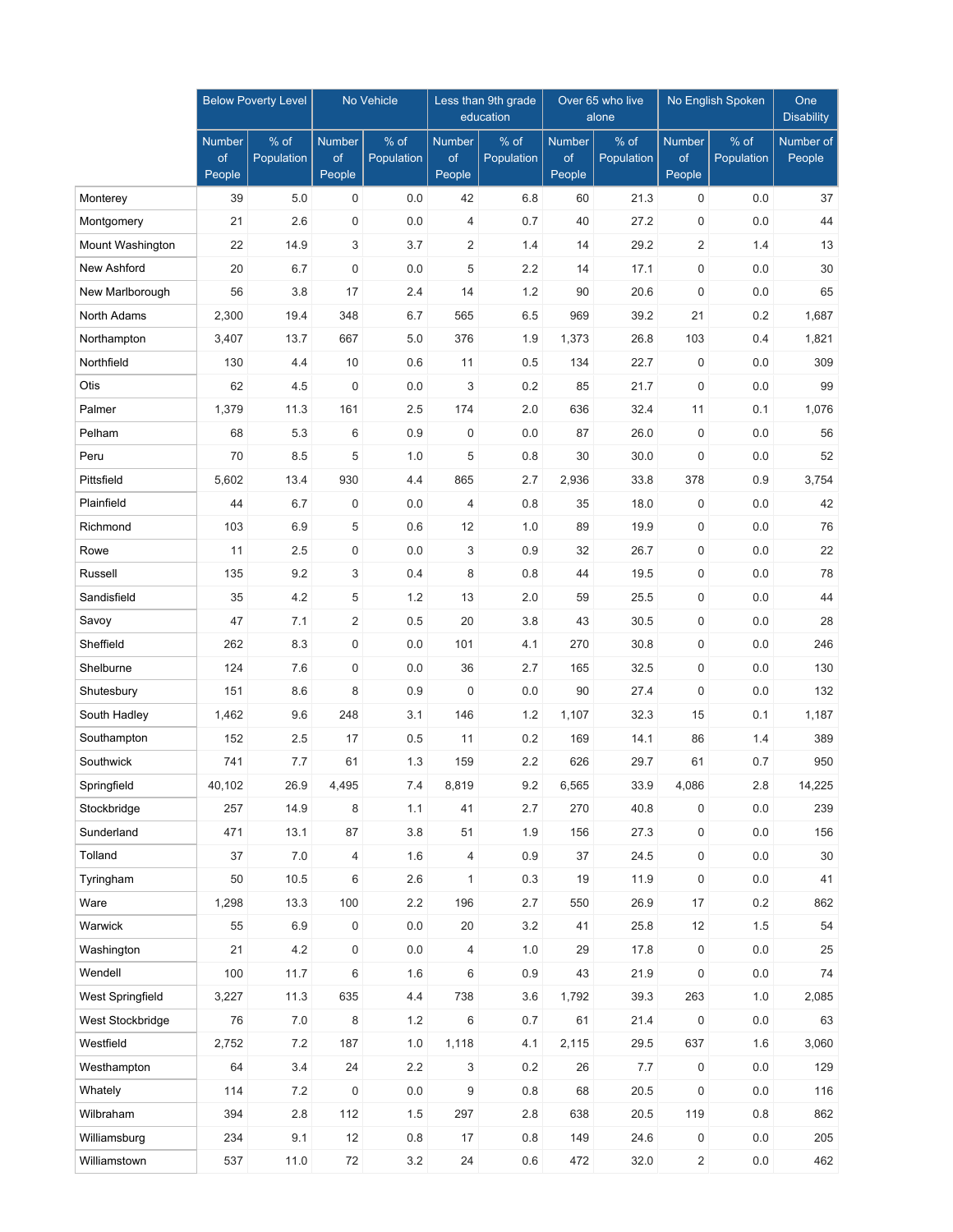|                  |                      | <b>Two or More</b><br><b>Disabilities</b> |                      |  |  |  |  |
|------------------|----------------------|-------------------------------------------|----------------------|--|--|--|--|
|                  | $%$ of<br>Population | <b>Number</b><br>of                       | $%$ of<br>Population |  |  |  |  |
|                  |                      | People                                    |                      |  |  |  |  |
| Monterey         | 4.8                  | 39                                        | 5.0                  |  |  |  |  |
| Montgomery       | 5.5                  | 25                                        | 3.1                  |  |  |  |  |
| Mount Washington | 8.8                  | 7                                         | 4.7                  |  |  |  |  |
| New Ashford      | 10.0                 | 18                                        | 6.0                  |  |  |  |  |
| New Marlborough  | 4.2                  | 154                                       | 10.0                 |  |  |  |  |
| North Adams      | 13.1                 | 1,217                                     | 9.5                  |  |  |  |  |
| Northampton      | 6.6                  | 1,575                                     | 5.7                  |  |  |  |  |
| Northfield       | 10.5                 | 342                                       | 11.6                 |  |  |  |  |
| Otis             | 7.1                  | 74                                        | 5.3                  |  |  |  |  |
| Palmer           | 8.8                  | 713                                       | 5.9                  |  |  |  |  |
| Pelham           | 4.4                  | 42                                        | 3.3                  |  |  |  |  |
| Peru             | 6.3                  | 29                                        | 3.5                  |  |  |  |  |
| Pittsfield       | 8.9                  | 3,690                                     | 8.8                  |  |  |  |  |
| Plainfield       | 6.4                  | 33                                        | 5.0                  |  |  |  |  |
| Richmond         | 5.1                  | 51                                        | 3.4                  |  |  |  |  |
| Rowe             | 5.0                  | 29                                        | 6.6                  |  |  |  |  |
| Russell          | 5.3                  | 81                                        | 5.5                  |  |  |  |  |
| Sandisfield      | 5.3                  | 61                                        | 7.3                  |  |  |  |  |
| Savoy            | 4.1                  | 52                                        | 7.7                  |  |  |  |  |
| Sheffield        | 7.8                  | 150                                       | 4.7                  |  |  |  |  |
| Shelburne        | 8.0                  | 126                                       | 7.7                  |  |  |  |  |
| Shutesbury       | 7.5                  | 71                                        | 4.0                  |  |  |  |  |
| South Hadley     | 6.8                  | 1,061                                     | 6.1                  |  |  |  |  |
| Southampton      | 6.3                  | 203                                       | 3.3                  |  |  |  |  |
| Southwick        | 9.8                  | 621                                       | 6.4                  |  |  |  |  |
| Springfield      | 9.3                  | 14,794                                    | 9.6                  |  |  |  |  |
| Stockbridge      | 13.6                 | 182                                       | 10.3                 |  |  |  |  |
| Sunderland       | 4.3                  | 115                                       | 3.2                  |  |  |  |  |
| Tolland          | 5.7                  | 33                                        | 6.2                  |  |  |  |  |
| Tyringham        | 8.6                  | 17                                        | 3.6                  |  |  |  |  |
| Ware             | 8.9                  | 696                                       | 7.1                  |  |  |  |  |
| Warwick          | 6.8                  | 70                                        | 8.8                  |  |  |  |  |
| Washington       | 5.0                  | 25                                        | 5.0                  |  |  |  |  |
| Wendell          | 8.6                  | 36                                        | 4.2                  |  |  |  |  |
| West Springfield | 7.3                  | 1,909                                     | 6.7                  |  |  |  |  |
| West Stockbridge | 5.8                  | 47                                        | 4.3                  |  |  |  |  |
| Westfield        | 7.5                  | 3,010                                     | 7.3                  |  |  |  |  |
| Westhampton      | 7.0                  | 57                                        | 3.1                  |  |  |  |  |
| Whately          | 7.3                  | 84                                        | 5.3                  |  |  |  |  |
| Wilbraham        | 6.0                  | 846                                       | 5.9                  |  |  |  |  |
| Williamsburg     | 8.0                  | 147                                       | 5.7                  |  |  |  |  |
| Williamstown     | 6.4                  | 356                                       | 4.9                  |  |  |  |  |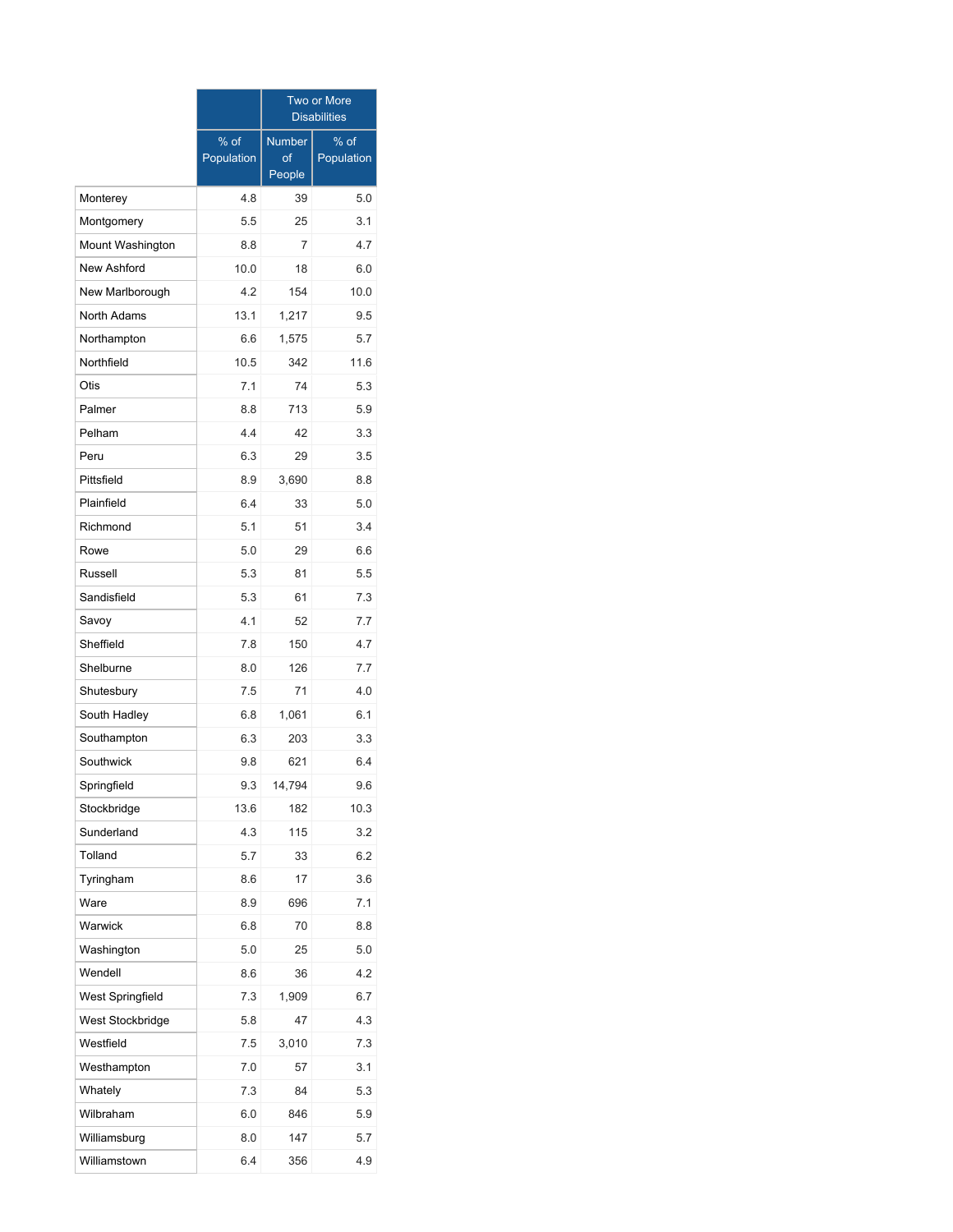|             | <b>Below Poverty Level</b>    |                      | No Vehicle                    |                      | Less than 9th grade<br>education     |                      | Over 65 who live<br>alone     |                      | No English Spoken             | <b>One</b><br><b>Disability</b> |                     |
|-------------|-------------------------------|----------------------|-------------------------------|----------------------|--------------------------------------|----------------------|-------------------------------|----------------------|-------------------------------|---------------------------------|---------------------|
|             | <b>Number</b><br>of<br>People | $%$ of<br>Population | <b>Number</b><br>of<br>People | $%$ of<br>Population | <b>Number</b><br><b>of</b><br>People | $%$ of<br>Population | <b>Number</b><br>of<br>People | $%$ of<br>Population | <b>Number</b><br>of<br>People | $%$ of<br>Population            | Number of<br>People |
| Windsor     | 50                            | 5.8                  | 0                             | 0.0                  |                                      | 0.0                  | 45                            | 24.7                 | 0                             | 0.0                             | 30                  |
| Worthington | 78                            | 5.9                  | 4                             | 0.5                  | 12                                   | 1.2                  | 88                            | 27.2                 | 0                             | 0.0                             | 89                  |

# **Population by Type of Disability**

|                  |        | Ambulatory                   |        | <b>Vision</b>                |        | Cognitive                    |        | Self-care                                                              |               | <b>Independent Living</b> |               | Hearing |
|------------------|--------|------------------------------|--------|------------------------------|--------|------------------------------|--------|------------------------------------------------------------------------|---------------|---------------------------|---------------|---------|
|                  | Number | % of<br>of People Population | Number | % of<br>of People Population | Number | % of<br>of People Population | Number | % of<br>of People Population of People Population of People Population | <b>Number</b> | % of                      | <b>Number</b> | % of    |
| Adams            | 600    | 7.8                          | 202    | 2.5                          | 410    | 5.3                          | 218    | 2.8                                                                    | 433           | 6.4                       | 328           | 4.0     |
| Agawam           | 1,838  | 6.9                          | 428    | 1.5                          | 1,282  | 4.8                          | 773    | 2.9                                                                    | 1,407         | 6.2                       | 805           | 2.9     |
| Alford           | 32     | 8.0                          | 11     | 2.6                          | 10     | 2.5                          | 13     | 3.3                                                                    | 27            | 7.4                       | 29            | 6.7     |
| Amherst          | 941    | 2.4                          | 374    | 0.9                          | 1,327  | 3.4                          | 577    | 1.5                                                                    | 1,149         | 3.2                       | 530           | 1.3     |
| Ashfield         | 63     | 4.4                          | 35     | 2.4                          | 52     | 3.7                          | 32     | 2.3                                                                    | 34            | 2.7                       | 85            | 5.9     |
| Becket           | 92     | 4.9                          | 28     | 1.4                          | 107    | 5.8                          | 37     | 2.0                                                                    | 63            | 3.9                       | 101           | 5.2     |
| Belchertown      | 573    | 4.1                          | 154    | 1.0                          | 618    | 4.4                          | 134    | 0.9                                                                    | 355           | 3.1                       | 282           | 1.9     |
| Bernardston      | 147    | 7.4                          | 87     | 4.2                          | 156    | 7.9                          | 23     | 1.2                                                                    | 75            | 4.6                       | 140           | 6.8     |
| Blandford        | 53     | 5.0                          | 18     | 1.6                          | 61     | 5.8                          | 22     | 2.1                                                                    | 23            | 2.3                       | 48            | 4.3     |
| <b>Buckland</b>  | 128    | 6.9                          | 27     | 1.4                          | 82     | 4.4                          | 34     | 1.8                                                                    | 72            | 4.6                       | 95            | 4.9     |
| Charlemont       | 76     | 7.2                          | 27     | 2.5                          | 117    | 11.0                         | 47     | 4.4                                                                    | 118           | 13.3                      | 67            | 6.2     |
| Cheshire         | 200    | 6.6                          | 19     | 0.6                          | 316    | 10.4                         | 14     | 0.5                                                                    | 216           | 7.8                       | 221           | 7.0     |
| Chester          | 129    | 9.1                          | 28     | 1.9                          | 82     | 5.8                          | 67     | 4.7                                                                    | 119           | 9.7                       | 77            | 5.2     |
| Chesterfield     | 59     | 5.0                          | 20     | 1.6                          | 29     | 2.5                          | 24     | 2.0                                                                    | 29            | 2.8                       | 65            | 5.3     |
| Chicopee         | 4,558  | 8.7                          | 1,447  | 2.6                          | 3,837  | 7.3                          | 1,827  | 3.5                                                                    | 3,555         | 8.1                       | 2,131         | 3.9     |
| Clarksburg       | 128    | 7.5                          | 39     | 2.2                          | 130    | 7.6                          | 38     | 2.2                                                                    | 118           | 8.3                       | 103           | 5.8     |
| Colrain          | 74     | 4.4                          | 10     | 0.6                          | 52     | 3.1                          | 10     | 0.6                                                                    | 51            | 3.4                       | 70            | 4.0     |
| Conway           | 95     | 5.0                          | 21     | 1.1                          | 73     | 3.9                          | 22     | 1.2                                                                    | 40            | 2.6                       | 73            | 3.7     |
| Cummington       | 52     | 6.4                          | 22     | 2.6                          | 29     | 3.6                          | 13     | 1.6                                                                    | 47            | 6.8                       | 69            | 8.2     |
| Dalton           | 374    | 6.0                          | 124    | 1.9                          | 263    | 4.2                          | 274    | 4.4                                                                    | 294           | 5.4                       | 274           | 4.2     |
| Deerfield        | 393    | 8.1                          | 49     | 1.0                          | 291    | 6.0                          | 201    | 4.1                                                                    | 280           | 6.9                       | 140           | 2.8     |
| East Longmeadow  | 968    | 6.5                          | 264    | 1.7                          | 711    | 4.8                          | 348    | 2.3                                                                    | 664           | 5.4                       | 587           | 3.7     |
| Easthampton      | 1,024  | 6.7                          | 290    | 1.8                          | 705    | 4.6                          | 425    | 2.8                                                                    | 563           | 4.2                       | 632           | 4.0     |
| Egremont         | 55     | 4.1                          | 14     | 1.0                          | 67     | 5.0                          | 32     | 2.4                                                                    | 41            | 3.5                       | 85            | 6.1     |
| Erving           | 126    | 7.7                          | 38     | 2.2                          | 100    | 6.1                          | 32     | 1.9                                                                    | 45            | 3.3                       | 82            | 4.7     |
| Florida          | 86     | 10.9                         | 23     | 2.8                          | 80     | 10.1                         | 22     | 2.8                                                                    | 64            | 10.0                      | 37            | 4.6     |
| Gill             | 82     | 5.4                          | 8      | 0.5                          | 68     | 4.5                          | 15     | 1.0                                                                    | 56            | 4.1                       | 49            | 3.1     |
| Goshen           | 53     | 6.0                          | 9      | $1.0$                        | 14     | 1.6                          | 16     | 1.8                                                                    | 26            | 3.3                       | 15            | 1.6     |
| Granby           | 300    | 5.0                          | 97     | $1.5$                        | 192    | $3.2\,$                      | 147    | 2.4                                                                    | 189           | 3.6                       | 213           | 3.4     |
| Granville        | 79     | 5.0                          | 20     | 1.2                          | 50     | 3.2                          | 29     | 1.8                                                                    | 54            | 4.1                       | 52            | 3.1     |
| Great Barrington | 256    | 4.2                          | 50     | 0.8                          | 305    | 5.0                          | 177    | 2.9                                                                    | 228           | 4.4                       | 168           | 2.6     |
| Greenfield       | 1,375  | 8.6                          | 344    | 2.0                          | 1,013  | 6.4                          | 533    | 3.3                                                                    | 979           | 7.1                       | 883           | 5.3     |
| Hadley           | 257    | 5.0                          | 103    | 2.0                          | 155    | 3.0                          | 102    | $2.0\,$                                                                | 192           | 4.4                       | 101           | 1.9     |
| Hampden          | 264    | $5.4\,$                      | 125    | $2.5\,$                      | 256    | 5.3                          | 142    | 2.9                                                                    | 230           | 5.4                       | 318           | $6.2\,$ |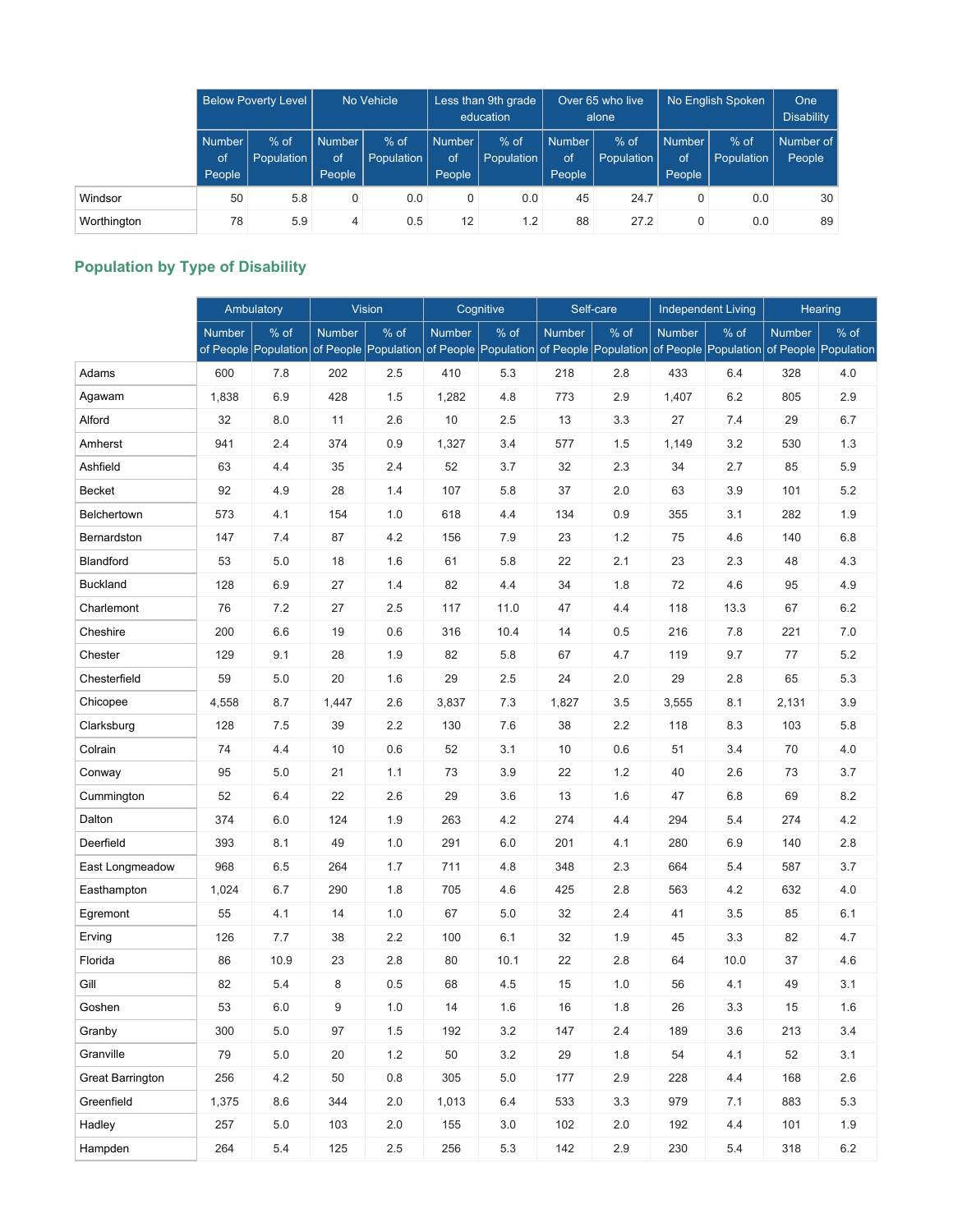|             |                      |                                      | Two or More<br><b>Disabilities</b> |
|-------------|----------------------|--------------------------------------|------------------------------------|
|             | $%$ of<br>Population | <b>Number</b><br><b>of</b><br>People | $%$ of<br>Population               |
| Windsor     | 3.5                  | 26                                   | 3.0                                |
| Worthington | 6.7                  | 59                                   | 4.4                                |

# **Population by Type of Disability**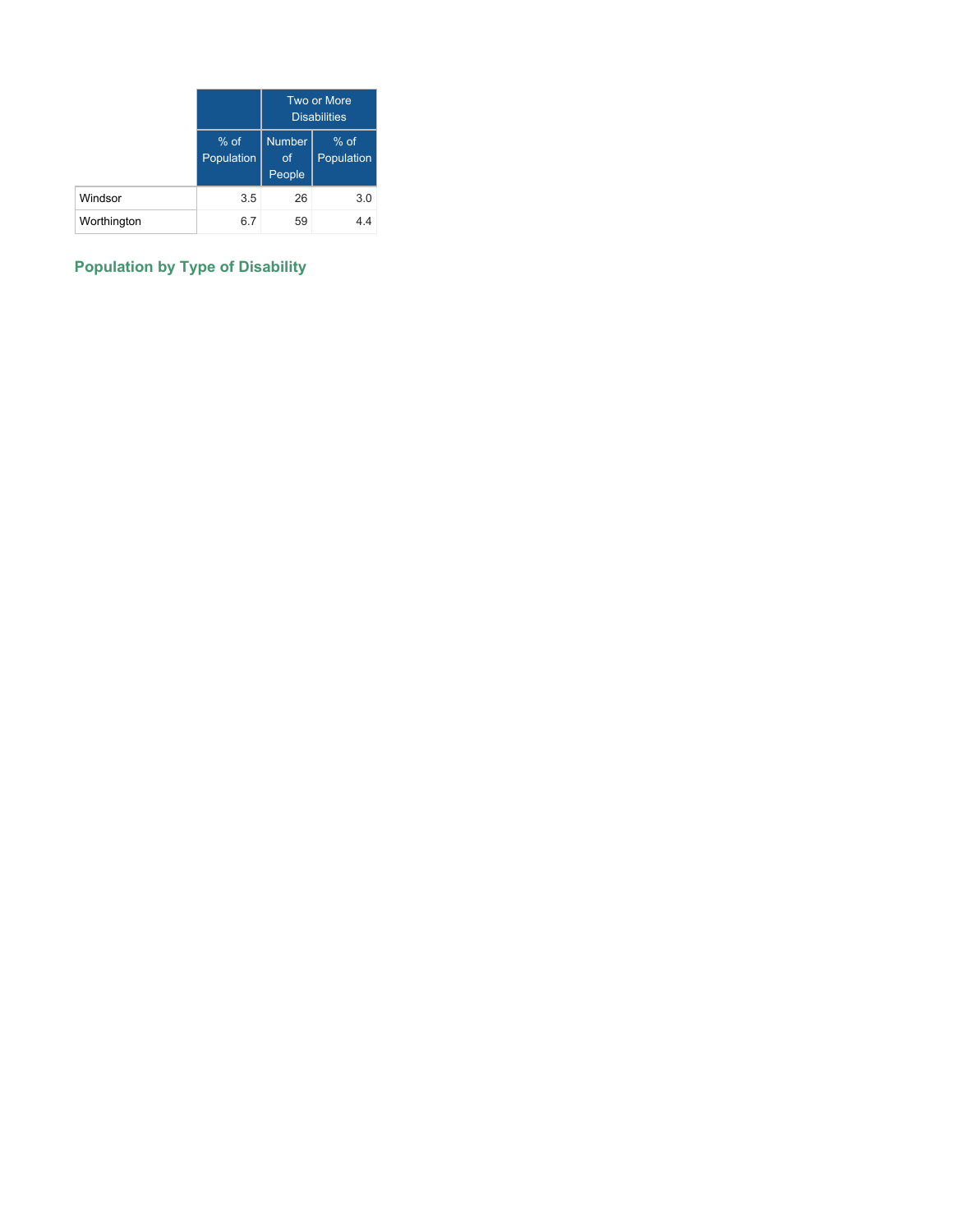|                  |               | Ambulatory                   |               | <b>Vision</b>                |                | Cognitive                    |                | Self-care                    |               | <b>Independent Living</b>    |               | <b>Hearing</b>                 |
|------------------|---------------|------------------------------|---------------|------------------------------|----------------|------------------------------|----------------|------------------------------|---------------|------------------------------|---------------|--------------------------------|
|                  | <b>Number</b> | % of<br>of People Population | <b>Number</b> | % of<br>of People Population | <b>Number</b>  | % of<br>of People Population | <b>Number</b>  | % of<br>of People Population | <b>Number</b> | % of<br>of People Population | <b>Number</b> | $%$ of<br>of People Population |
| Hancock          | 28            | 4.8                          | 11            | 1.8                          | 20             | 3.5                          | 9              | 1.6                          | 11            | 2.1                          | 20            | 3.3                            |
| Hatfield         | 174           | 5.4                          | 53            | 1.6                          | 163            | 5.1                          | 60             | 1.9                          | 104           | 3.8                          | 163           | $5.0$                          |
| Hawley           | 24            | 6.8                          | 18            | 4.9                          | 12             | 3.4                          | 9              | 2.6                          | 17            | 5.4                          | 27            | 7.3                            |
| Heath            | 43            | 6.3                          | 9             | 1.2                          | 55             | 8.0                          | 22             | 3.2                          | 50            | 9.0                          | 31            | 4.2                            |
| Hinsdale         | 105           | 6.0                          | 22            | 1.2                          | 147            | 8.3                          | 53             | 3.0                          | 125           | 8.0                          | 74            | 4.0                            |
| Holyoke          | 3,600         | 9.9                          | 1,042         | 2.7                          | 3,084          | 8.4                          | 2,156          | 5.9                          | 3,360         | 11.3                         | 1,006         | 2.6                            |
| Huntington       | 100           | 5.1                          | 41            | 2.0                          | 92             | 4.7                          | 39             | 2.0                          | 71            | 4.1                          | 135           | 6.6                            |
| Lanesborough     | 149           | 5.4                          | 83            | 2.8                          | 185            | 6.6                          | 72             | 2.6                          | 96            | 4.0                          | 139           | 4.7                            |
| Lee              | 324           | 5.9                          | 152           | 2.7                          | 437            | 8.0                          | 142            | 2.6                          | 278           | 6.2                          | 178           | 3.2                            |
| Lenox            | 342           | 7.5                          | 18            | 0.4                          | 134            | 2.9                          | 208            | 4.6                          | 325           | 7.9                          | 260           | 5.5                            |
| Leverett         | 63            | 3.3                          | 12            | 0.6                          | 62             | 3.2                          | 19             | 1.0                          | 40            | 2.5                          | 79            | 3.9                            |
| Leyden           | 34            | 5.0                          | 18            | 2.5                          | 42             | 6.2                          | 16             | 2.4                          | 22            | 3.7                          | 32            | 4.5                            |
| Longmeadow       | 546           | 3.7                          | 203           | 1.3                          | 487            | 3.3                          | 220            | 1.5                          | 474           | 4.0                          | 411           | 2.6                            |
| Ludlow           | 1,484         | 7.6                          | 448           | 2.2                          | 1,014          | 5.2                          | 633            | 3.2                          | 1,326         | 8.0                          | 922           | 4.5                            |
| Middlefield      | 17            | 4.2                          | 3             | 0.7                          | 31             | 7.6                          | 0              | 0.0                          | 10            | 2.6                          | 34            | 8.3                            |
| Monroe           | 14            | 16.5                         | 0             | 0.0                          | 5              | 5.9                          | 8              | 9.4                          | 3             | 4.3                          | 8             | 9.2                            |
| Monson           | 408           | 4.9                          | 92            | 1.1                          | 385            | 4.7                          | 238            | 2.9                          | 227           | 3.2                          | 338           | 3.9                            |
| Montague         | 451           | 5.7                          | 110           | 1.3                          | 754            | 9.6                          | 207            | 2.6                          | 435           | 6.3                          | 330           | 4.0                            |
| Monterey         | 25            | 3.3                          | 26            | 3.4                          | 34             | 4.5                          | 6              | 0.8                          | 53            | 8.0                          | 36            | 4.7                            |
| Montgomery       | 29            | 3.8                          | 8             | 1.0                          | 17             | 2.3                          | 15             | 2.0                          | 18            | 2.7                          | 30            | 3.8                            |
| Mount Washington | 10            | 6.8                          | $\pmb{0}$     | 0.0                          | $\overline{7}$ | 4.8                          | 6              | 4.1                          | 9             | 6.1                          | $\mathbf{1}$  | 0.7                            |
| New Ashford      | 34            | 11.5                         | 2             | 0.7                          | 9              | 3.1                          | 12             | 4.1                          | 12            | 4.6                          | 20            | 6.7                            |
| New Marlborough  | 153           | 10.4                         | 51            | 3.3                          | 97             | 6.6                          | 64             | 4.4                          | 72            | 5.7                          | 112           | 7.3                            |
| North Adams      | 1,495         | 12.2                         | 495           | 3.9                          | 1,105          | 9.0                          | 307            | 2.5                          | 779           | 7.4                          | 791           | 6.2                            |
| Northampton      | 1,452         | 5.4                          | 438           | 1.6                          | 1,368          | 5.1                          | 627            | 2.3                          | 1,374         | 5.9                          | 957           | 3.5                            |
| Northfield       | 342           | 12.1                         | 84            | 2.8                          | 216            | 7.6                          | 171            | 6.0                          | 287           | 12.0                         | 173           | 5.9                            |
| Otis             | 72            | 5.4                          | 24            | 1.7                          | 31             | 2.3                          | 29             | 2.2                          | 55            | 4.4                          | 79            | 5.7                            |
| Palmer           | 716           | $6.2\,$                      | 293           | $2.4\,$                      | 748            | 6.5                          | 235            | 2.0                          | 543           | 5.5                          | 514           | 4.2                            |
| Pelham           | 48            | 3.9                          | $12$          | $0.9\,$                      | 21             | 1.7                          | 19             | $1.5\,$                      | 19            | 1.8                          | 40            | 3.1                            |
| Peru             | 26            | 3.5                          | 14            | 1.7                          | 34             | 4.5                          | 9              | $1.2$                        | 17            | $2.5\,$                      | 18            | 2.2                            |
| Pittsfield       | 3,554         | 8.9                          | 1,198         | 2.8                          | 3,121          | 7.8                          | 1,105          | 2.8                          | 3,143         | 9.2                          | 1,885         | 4.5                            |
| Plainfield       | 35            | 5.5                          | 12            | 1.8                          | 26             | 4.1                          | 4              | 0.6                          | 21            | 3.7                          | 39            | 5.9                            |
| Richmond         | 64            | $4.5\,$                      | 10            | 0.7                          | 31             | 2.2                          | 25             | 1.8                          | 52            | 4.1                          | 52            | $3.5\,$                        |
| Rowe             | 20            | 4.7                          | 12            | 2.7                          | 21             | 4.9                          | 3              | 0.7                          | 23            | $6.2\,$                      | 15            | 3.4                            |
| Russell          | 85            | $6.2\,$                      | 29            | 2.0                          | 73             | 5.3                          | 39             | 2.9                          | 41            | 3.6                          | 32            | 2.2                            |
| Sandisfield      | 63            | 8.0                          | 16            | 1.9                          | 45             | 5.7                          | 26             | 3.3                          | 32            | 4.8                          | 33            | 3.9                            |
| Savoy            | 48            | 7.3                          | 18            | 2.7                          | 28             | 4.3                          | $\overline{c}$ | 0.3                          | 19            | 3.3                          | 38            | 5.6                            |
| Sheffield        | 144           | 4.7                          | 42            | 1.3                          | 125            | 4.0                          | 29             | 0.9                          | 139           | 5.1                          | 196           | 6.2                            |
| Shelburne        | 114           | 7.3                          | 23            | $1.4$                        | 106            | 6.8                          | 36             | 2.3                          | 101           | 7.0                          | 83            | 5.1                            |
| Shutesbury       | 69            | 4.1                          | 22            | 1.3                          | 91             | 5.5                          | 35             | 2.1                          | 75            | $5.2\,$                      | 58            | 3.3                            |
| South Hadley     | 1,239         | 7.4                          | 300           | 1.7                          | 733            | 4.4                          | 549            | 3.3                          | 910           | 6.0                          | 497           | $2.8\,$                        |
| Southampton      | 184           | 3.1                          | 92            | 1.5                          | 219            | 3.7                          | 93             | 1.6                          | 167           | 3.3                          | 193           | 3.1                            |
| Southwick        | 732           | 8.0                          | 200           | 2.1                          | 574            | $6.2\,$                      | 354            | $3.8\,$                      | 524           | 6.7                          | 372           | $3.8\,$                        |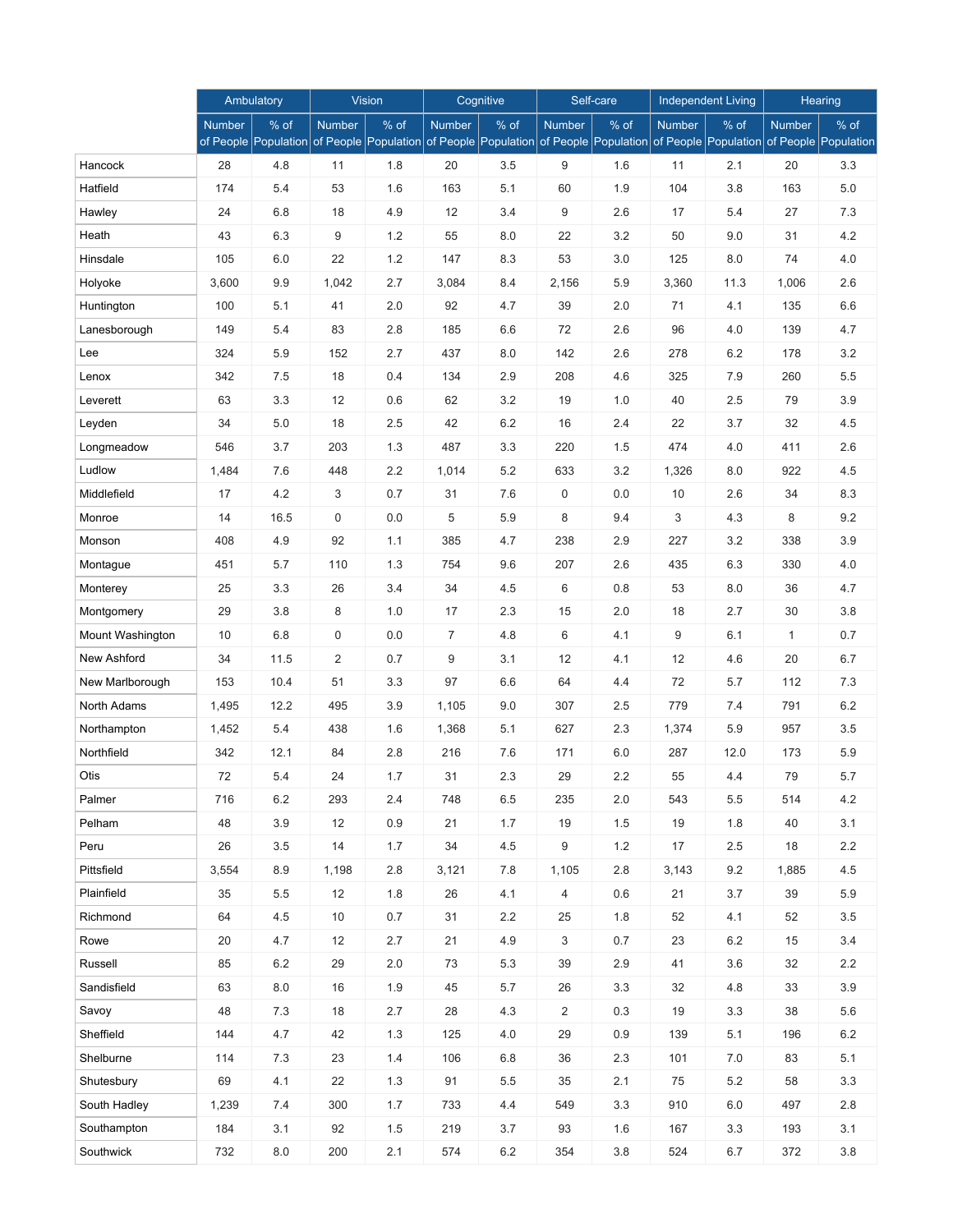|                         |               | Ambulatory                   | <b>Vision</b>  |                              |               | Cognitive                    |                | Self-care                    | <b>Independent Living</b> |                              | Hearing       |                                |
|-------------------------|---------------|------------------------------|----------------|------------------------------|---------------|------------------------------|----------------|------------------------------|---------------------------|------------------------------|---------------|--------------------------------|
|                         | <b>Number</b> | % of<br>of People Population | <b>Number</b>  | % of<br>of People Population | <b>Number</b> | % of<br>of People Population | <b>Number</b>  | % of<br>of People Population | <b>Number</b>             | % of<br>of People Population | <b>Number</b> | $%$ of<br>of People Population |
| Springfield             | 15,519        | 10.8                         | 5,380          | 3.5                          | 13,560        | 9.5                          | 7,696          | 5.4                          | 11,973                    | 10.4                         | 4,930         | 3.2                            |
| Stockbridge             | 212           | 12.3                         | 53             | 3.0                          | 156           | 9.0                          | 39             | 2.3                          | 163                       | 10.2                         | 102           | 5.8                            |
| Sunderland              | 105           | 3.0                          | 23             | 0.6                          | 136           | 3.9                          | 71             | 2.0                          | 104                       | 3.3                          | 68            | 1.9                            |
| Tolland                 | 16            | 3.0                          | 12             | 2.3                          | 32            | 6.1                          | $\overline{7}$ | 1.3                          | 24                        | 5.1                          | 15            | 2.8                            |
| Tyringham               | 23            | 5.0                          | $\overline{7}$ | 1.5                          | 15            | 3.3                          | $\overline{4}$ | 0.9                          | $\overline{7}$            | 1.7                          | 30            | 6.3                            |
| Ware                    | 674           | 7.2                          | 175            | 1.8                          | 503           | 5.4                          | 254            | 2.7                          | 627                       | 8.1                          | 353           | 3.6                            |
| Warwick                 | 59            | 7.6                          | 45             | 5.7                          | 64            | 8.2                          | 37             | 4.8                          | 46                        | 6.9                          | 54            | 6.8                            |
| Washington              | 37            | 7.8                          | 2              | 0.4                          | 17            | 3.6                          | 14             | 2.9                          | 16                        | 3.7                          | 20            | 4.0                            |
| Wendell                 | 24            | 2.9                          | 19             | 2.2                          | 52            | 6.3                          | 19             | 2.3                          | 29                        | 4.0                          | 30            | 3.5                            |
| <b>West Springfield</b> | 2,124         | 7.9                          | 565            | 2.0                          | 1,496         | 5.5                          | 938            | 3.5                          | 1,415                     | 6.2                          | 821           | 2.9                            |
| West Stockbridge        | 41            | 4.0                          | 25             | 2.3                          | 29            | 2.9                          | 10             | 1.0                          | 26                        | 2.9                          | 52            | 4.8                            |
| Westfield               | 3,020         | 7.7                          | 919            | 2.2                          | 2,284         | 5.8                          | 1,337          | 3.4                          | 2,420                     | 7.2                          | 1,826         | 4.5                            |
| Westhampton             | 59            | 3.3                          | 14             | 0.8                          | 58            | 3.3                          | 12             | 0.7                          | 39                        | 2.5                          | 82            | 4.4                            |
| Whately                 | 85            | 5.6                          | 46             | 2.9                          | 47            | 3.1                          | 21             | 1.4                          | 57                        | 4.3                          | 78            | 4.9                            |
| Wilbraham               | 777           | 5.6                          | 323            | 2.3                          | 622           | 4.5                          | 447            | 3.2                          | 726                       | 6.5                          | 518           | 3.6                            |
| Williamsburg            | 146           | 5.8                          | 58             | 2.3                          | 122           | 4.9                          | 68             | 2.7                          | 149                       | 6.9                          | 122           | 4.7                            |
| Williamstown            | 301           | 4.2                          | 144            | 2.0                          | 324           | 4.6                          | 123            | 1.7                          | 230                       | 3.7                          | 309           | 4.3                            |
| Windsor                 | 27            | 3.2                          | 6              | 0.7                          | 13            | 1.6                          | 17             | 2.0                          | 16                        | 2.2                          | 23            | 2.7                            |
| Worthington             | 66            | 5.1                          | 25             | 1.9                          | 39            | 3.0                          | 24             | 1.9                          | 46                        | 4.1                          | 55            | 4.1                            |

# **Households by Language Spoken**

|                 |                                | <b>English Only</b>  |                         | Spanish              | Other Indo-European<br>Languages |                      | Asian and Pacific islander     | Other<br>Languages   |                         |
|-----------------|--------------------------------|----------------------|-------------------------|----------------------|----------------------------------|----------------------|--------------------------------|----------------------|-------------------------|
|                 | Number of<br><b>Households</b> | $%$ of<br>households | Number of<br>Households | $%$ of<br>households | Number of<br>Households          | $%$ of<br>households | Number of<br><b>Households</b> | $%$ of<br>households | Number of<br>Households |
| Adams           | 7,395                          | 96.0                 | 84                      | 1.1                  | 128                              | 1.7                  | 47                             | 0.6                  | 50                      |
| Agawam          | 23,501                         | 86.4                 | 797                     | 2.9                  | 2,454                            | 9.0                  | 346                            | 1.3                  | 114                     |
| Alford          | 370                            | 92.5                 | 5                       | 1.3                  | 22                               | 5.5                  | 3                              | 0.8                  | $\mathbf 0$             |
| Amherst         | 30,307                         | 77.7                 | 1,837                   | 4.7                  | 2,928                            | 7.5                  | 3,141                          | 8.1                  | 805                     |
| Ashfield        | 1,361                          | 96.0                 | 12                      | 0.8                  | 37                               | 2.6                  | $\overline{7}$                 | 0.5                  | 0                       |
| <b>Becket</b>   | 1,759                          | 94.6                 | 22                      | 1.2                  | 78                               | 4.2                  | $\Omega$                       | 0.0                  | $\mathbf 0$             |
| Belchertown     | 13,013                         | 92.1                 | 145                     | 1.0                  | 447                              | 3.2                  | 521                            | 3.7                  | $\mathbf 0$             |
| Bernardston     | 1,944                          | 98.3                 | 5                       | 0.3                  | 28                               | 1.4                  | $\mathbf 0$                    | 0.0                  | $\mathbf 0$             |
| Blandford       | 1,036                          | 97.8                 | $\mathbf 0$             | 0.0                  | 23                               | 2.2                  | $\mathbf 0$                    | 0.0                  | $\mathbf 0$             |
| <b>Buckland</b> | 1,788                          | 95.9                 | 8                       | 0.4                  | 9                                | 0.5                  | 55                             | 2.9                  | 5                       |
| Charlemont      | 984                            | 92.7                 | 25                      | 2.4                  | 42                               | 4.0                  | 10                             | 0.9                  | $\mathbf 0$             |
| Cheshire        | 3,016                          | 98.2                 | 42                      | 1.4                  | 13                               | 0.4                  | $\mathbf 0$                    | 0.0                  | $\mathbf 0$             |
| Chester         | 1,367                          | 96.5                 | $\mathsf 0$             | 0.0                  | 49                               | 3.5                  | $\mathbf 0$                    | 0.0                  | 0                       |
| Chesterfield    | 1,181                          | 98.9                 | $\overline{7}$          | 0.6                  | 6                                | 0.5                  | $\mathbf 0$                    | 0.0                  | $\mathbf 0$             |
| Chicopee        | 41,436                         | 78.5                 | 6,336                   | 12.0                 | 3,938                            | 7.5                  | 849                            | 1.6                  | 257                     |
| Clarksburg      | 1,660                          | 97.5                 | $\overline{7}$          | 0.4                  | 24                               | 1.4                  | $\mathbf 0$                    | 0.0                  | 12                      |
| Colrain         | 1,638                          | 98.5                 | 6                       | 0.4                  | 15                               | 0.9                  | $\Omega$                       | 0.0                  | $\overline{4}$          |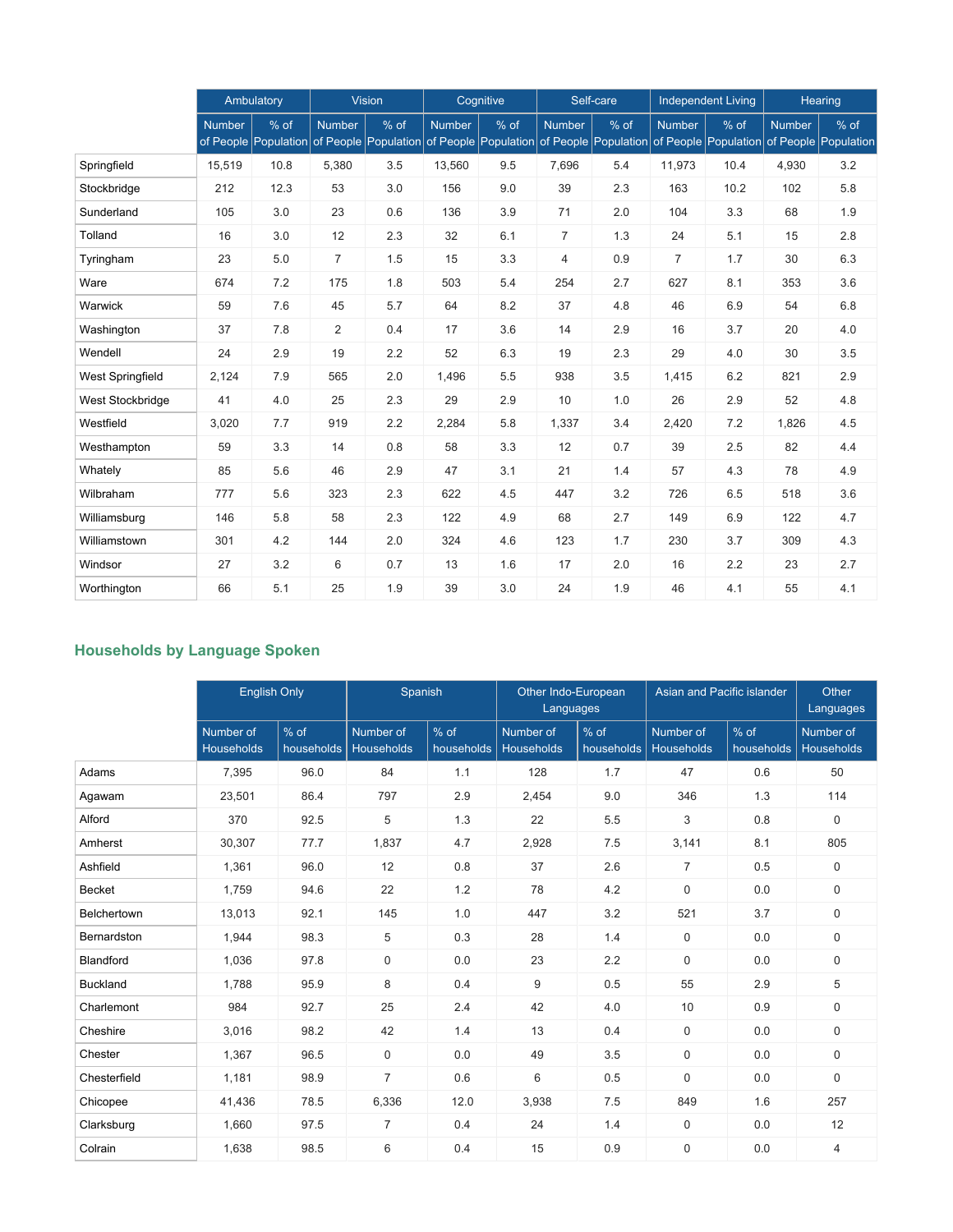## **Households by Language Spoken**

|                  | % of households |
|------------------|-----------------|
| Adams            | 0.6             |
| Agawam           | 0.4             |
| Alford           | 0.0             |
| Amherst          | 2.1             |
| Ashfield         | 0.0             |
| <b>Becket</b>    | 0 <sub>0</sub>  |
| Belchertown      | 0.0             |
| Bernardston      | 0.0             |
| <b>Blandford</b> | 0.0             |
| <b>Buckland</b>  | 0.3             |
| Charlemont       | 0.0             |
| Cheshire         | 0.0             |
| Chester          | 0.0             |
| Chesterfield     | 0.0             |
| Chicopee         | 0.5             |
| Clarksburg       | 0.7             |
| Colrain          | 0.2             |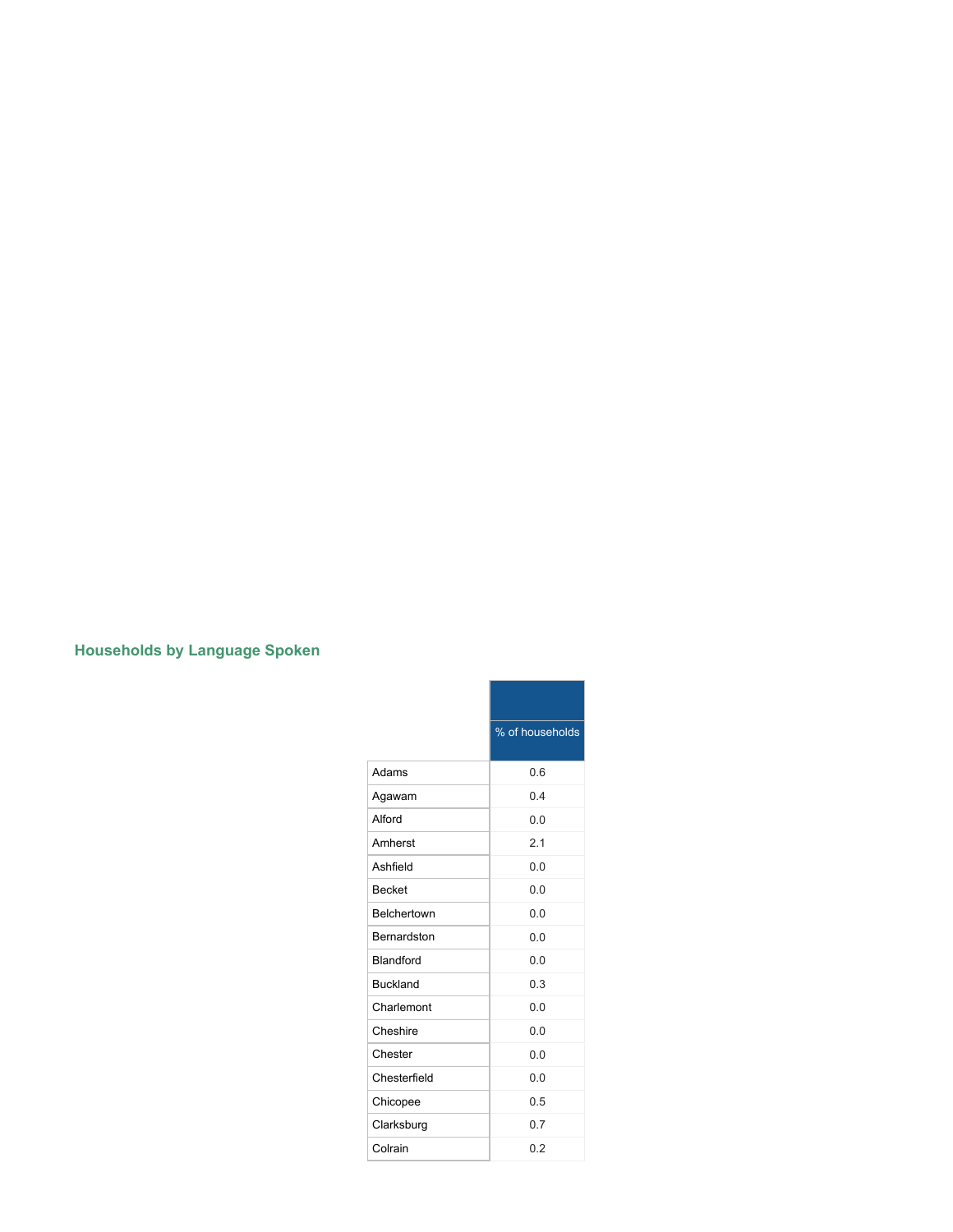|                         | <b>English Only</b>            |                    | Spanish                 |                      | Other Indo-European<br>Languages |                      | Asian and Pacific islander |                    | Other<br>Languages      |
|-------------------------|--------------------------------|--------------------|-------------------------|----------------------|----------------------------------|----------------------|----------------------------|--------------------|-------------------------|
|                         | Number of<br><b>Households</b> | % of<br>households | Number of<br>Households | $%$ of<br>households | Number of<br><b>Households</b>   | $%$ of<br>households | Number of<br>Households    | % of<br>households | Number of<br>Households |
| Conway                  | 1,774                          | 94.2               | 66                      | 3.5                  | 43                               | 2.3                  | 0                          | 0.0                | 0                       |
| Cummington              | 784                            | 96.3               | 8                       | 1.0                  | 22                               | 2.7                  | $\mathbf 0$                | 0.0                | $\mathsf{O}$            |
| Dalton                  | 6,110                          | 95.8               | 138                     | 2.2                  | 98                               | 1.5                  | 30                         | 0.5                | $\mathbf 0$             |
| Deerfield               | 4,567                          | 93.7               | 96                      | 2.0                  | 191                              | 3.9                  | 18                         | 0.4                | $\mathbf 0$             |
| East Longmeadow         | 14,081                         | 91.9               | 185                     | 1.2                  | 739                              | 4.8                  | 290                        | 1.9                | 33                      |
| Easthampton             | 14,097                         | 92.1               | 493                     | 3.2                  | 506                              | 3.3                  | 139                        | 0.9                | 72                      |
| Egremont                | 1,256                          | 93.7               | 40                      | 3.0                  | 35                               | 2.6                  | 6                          | 0.4                | 3                       |
| Erving                  | 1,603                          | 97.6               | $\overline{7}$          | 0.4                  | 17                               | 1.0                  | $\mathbf 0$                | 0.0                | 16                      |
| Florida                 | 775                            | 98.2               | 3                       | 0.4                  | 11                               | 1.4                  | $\mathbf 0$                | 0.0                | 0                       |
| Gill                    | 1,428                          | 93.2               | 5                       | 0.3                  | 56                               | 3.7                  | 40                         | 2.6                | 3                       |
| Goshen                  | 868                            | 98.0               | $\overline{7}$          | 0.8                  | 11                               | 1.2                  | 0                          | 0.0                | 0                       |
| Granby                  | 5,496                          | 90.7               | 187                     | 3.1                  | 309                              | 5.1                  | 65                         | 1.1                | 0                       |
| Granville               | 1,499                          | 94.3               | 46                      | 2.9                  | 44                               | 2.8                  | $\mathbf 0$                | 0.0                | 0                       |
| <b>Great Barrington</b> | 5,917                          | 90.4               | 261                     | 4.0                  | 259                              | 4.0                  | 42                         | 0.6                | 66                      |
| Greenfield              | 14,986                         | 90.9               | 784                     | 4.8                  | 443                              | 2.7                  | 256                        | 1.6                | 21                      |
| Hadley                  | 4,625                          | 88.1               | 18                      | 0.3                  | 410                              | 7.8                  | 179                        | 3.4                | 17                      |
| Hampden                 | 4,670                          | 94.3               | 49                      | 1.0                  | 194                              | 3.9                  | 39                         | 0.8                | 0                       |
| Hancock                 | 553                            | 95.5               | 2                       | 0.3                  | 16                               | 2.8                  | 8                          | 1.4                | 0                       |
| Hatfield                | 3,124                          | 97.3               | 20                      | 0.6                  | 66                               | 2.1                  | $\mathbf 0$                | 0.0                | 0                       |
| Hawley                  | 329                            | 93.7               | 5                       | 1.4                  | 3                                | 0.9                  | 8                          | 2.3                | 6                       |
| Heath                   | 684                            | 99.1               | 0                       | 0.0                  | 0                                | 0.0                  | $\mathbf 0$                | 0.0                | 6                       |
| Hinsdale                | 1,722                          | 97.8               | 10                      | 0.6                  | 29                               | 1.6                  | $\mathbf 0$                | 0.0                | 0                       |
| Holyoke                 | 19,671                         | 52.5               | 16,435                  | 43.8                 | 1,228                            | 3.3                  | 98                         | 0.3                | 64                      |
| Huntington              | 1,874                          | 96.2               | 13                      | 0.7                  | 62                               | 3.2                  | 0                          | 0.0                | $\mathsf{O}$            |
| Lanesborough            | 2,665                          | 95.8               | $\overline{7}$          | 0.3                  | 87                               | 3.1                  | 24                         | 0.9                | 0                       |
| Lee                     | 4,938                          | 88.5               | 376                     | 6.7                  | 99                               | 1.8                  | 133                        | 2.4                | 35                      |
| Lenox                   | 4,265                          | 88.4               | 234                     | 4.9                  | 314                              | $6.5\,$              | $10$                       | 0.2                | 0                       |
| Leverett                | 1,810                          | 94.2               | 19                      | 1.0                  | 49                               | 2.6                  | $\overline{7}$             | 0.4                | 36                      |
| Leyden                  | 661                            | 97.2               | $\mathbf{3}$            | 0.4                  | 16                               | $2.4\,$              | 0                          | 0.0                | $\mathbf 0$             |
| Longmeadow              | 12,981                         | 86.8               | 337                     | 2.3                  | 1,069                            | 7.1                  | 504                        | 3.4                | 61                      |
| Ludlow                  | 15,200                         | 75.2               | 1,225                   | 6.1                  | 3,337                            | 16.5                 | 409                        | 2.0                | 36                      |
| Middlefield             | 402                            | 99.0               | $\mathsf{O}$            | 0.0                  | 0                                | 0.0                  | $\overline{4}$             | 1.0                | $\mathbf 0$             |
| Monroe                  | 80                             | 94.1               | $\mathsf{O}$            | 0.0                  | 4                                | 4.7                  | 0                          | 0.0                | $\mathbf{1}$            |
| Monson                  | 8,173                          | 97.5               | 106                     | 1.3                  | 70                               | 0.8                  | 0                          | 0.0                | 34                      |
| Montague                | 7,355                          | 91.9               | 250                     | 3.1                  | 326                              | 4.1                  | $\overline{4}$             | 0.0                | 72                      |
| Monterey                | 742                            | 98.5               | 0                       | 0.0                  | 11                               | 1.5                  | 0                          | 0.0                | 0                       |
| Montgomery              | 687                            | 91.1               | 8                       | 1.1                  | 25                               | 3.3                  | 34                         | 4.5                | $\mathsf{O}$            |
| Mount Washington        | 144                            | 98.0               | 0                       | 0.0                  | $\overline{2}$                   | 1.4                  | $\mathbf{1}$               | 0.7                | $\mathbf 0$             |
| New Ashford             | 278                            | 94.2               | 6                       | 2.0                  | 11                               | 3.7                  | $\mathsf 0$                | 0.0                | $\mathsf{O}$            |
| New Marlborough         | 1,428                          | 96.6               | 36                      | 2.4                  | 9                                | 0.6                  | 5                          | 0.3                | $\mathsf{O}$            |
| North Adams             | 11,240                         | 90.9               | 615                     | $5.0\,$              | 354                              | 2.9                  | 113                        | 0.9                | 42                      |
| Northampton             | 23,819                         | 86.5               | 1,827                   | $6.6\,$              | 1,192                            | 4.3                  | 585                        | 2.1                | 119                     |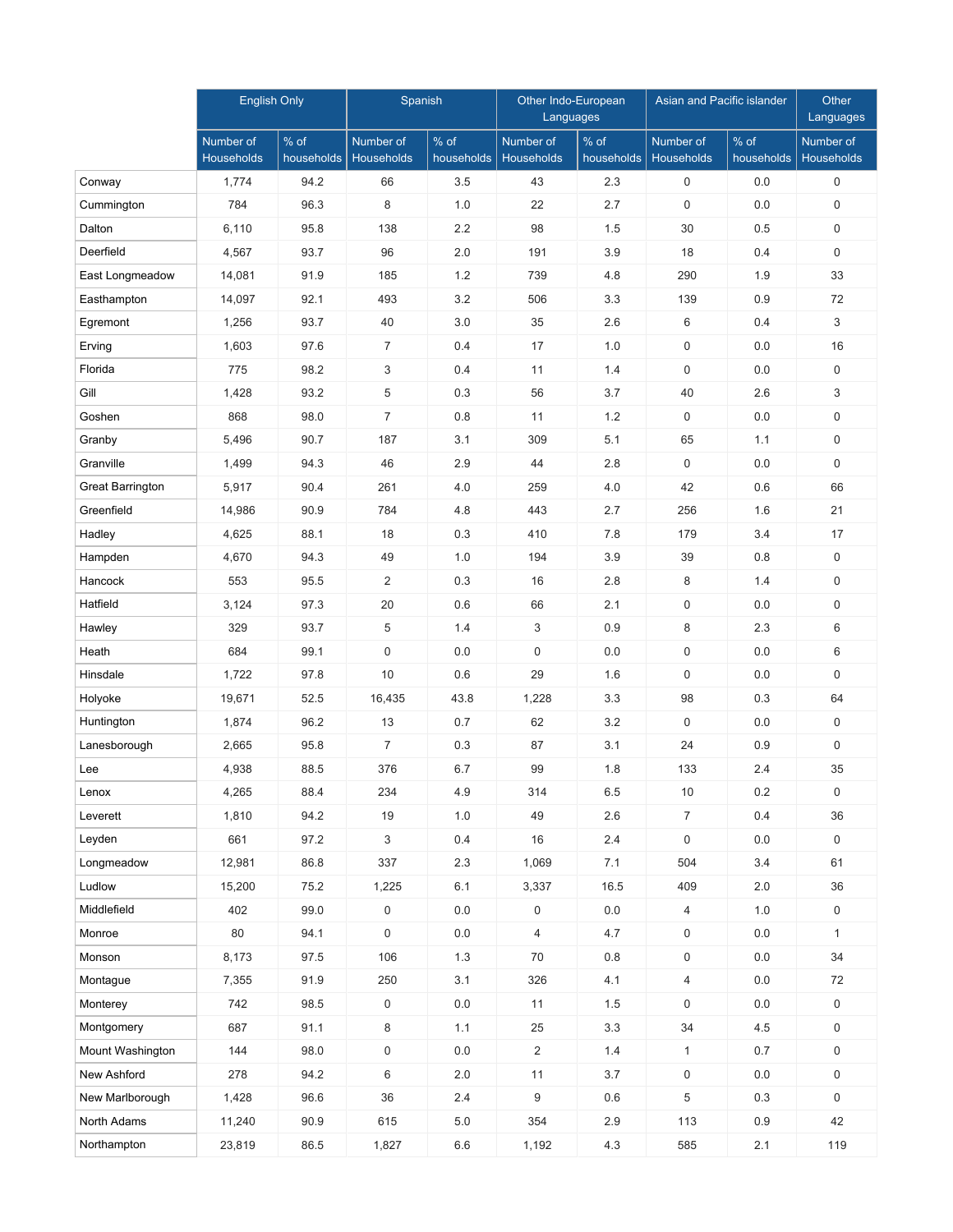|                         | % of households |
|-------------------------|-----------------|
| Conway                  | 0.0             |
| Cummington              | 0.0             |
| Dalton                  | 0.0             |
| Deerfield               | 0.0             |
| East Longmeadow         | 0.2             |
| Easthampton             | 0.5             |
| Egremont                | 0.2             |
| Erving                  | 1.0             |
| Florida                 | 0.0             |
| Gill                    | 0.2             |
| Goshen                  | 0.0             |
| Granby                  | 0.0             |
| Granville               | 0.0             |
| <b>Great Barrington</b> | 1.0             |
| Greenfield              | 0.1             |
| Hadley                  | 0.3             |
| Hampden                 | 0.0             |
| Hancock                 | 0.0             |
| Hatfield                | 0.0             |
| Hawley                  | 1.7             |
| Heath                   | 0.9             |
| Hinsdale                | 0.0             |
| Holyoke                 | 0.2             |
| Huntington              | 0.0             |
| Lanesborough            | 0.0             |
| Lee                     | 0.6             |
| Lenox                   | 0.0             |
| Leverett                | 1.9             |
| Leyden                  | 0.0             |
| Longmeadow              | 0.4             |
| Ludlow                  | 0.2             |
| Middlefield             | 0.0             |
| Monroe                  | 1.2             |
| Monson                  | 0.4             |
| Montague                | 0.9             |
| Monterey                | 0.0             |
| Montgomery              | 0.0             |
| Mount Washington        | 0.0             |
| New Ashford             | 0.0             |
| New Marlborough         | 0.0             |
| <b>North Adams</b>      | 0.3             |
| Northampton             | 0.4             |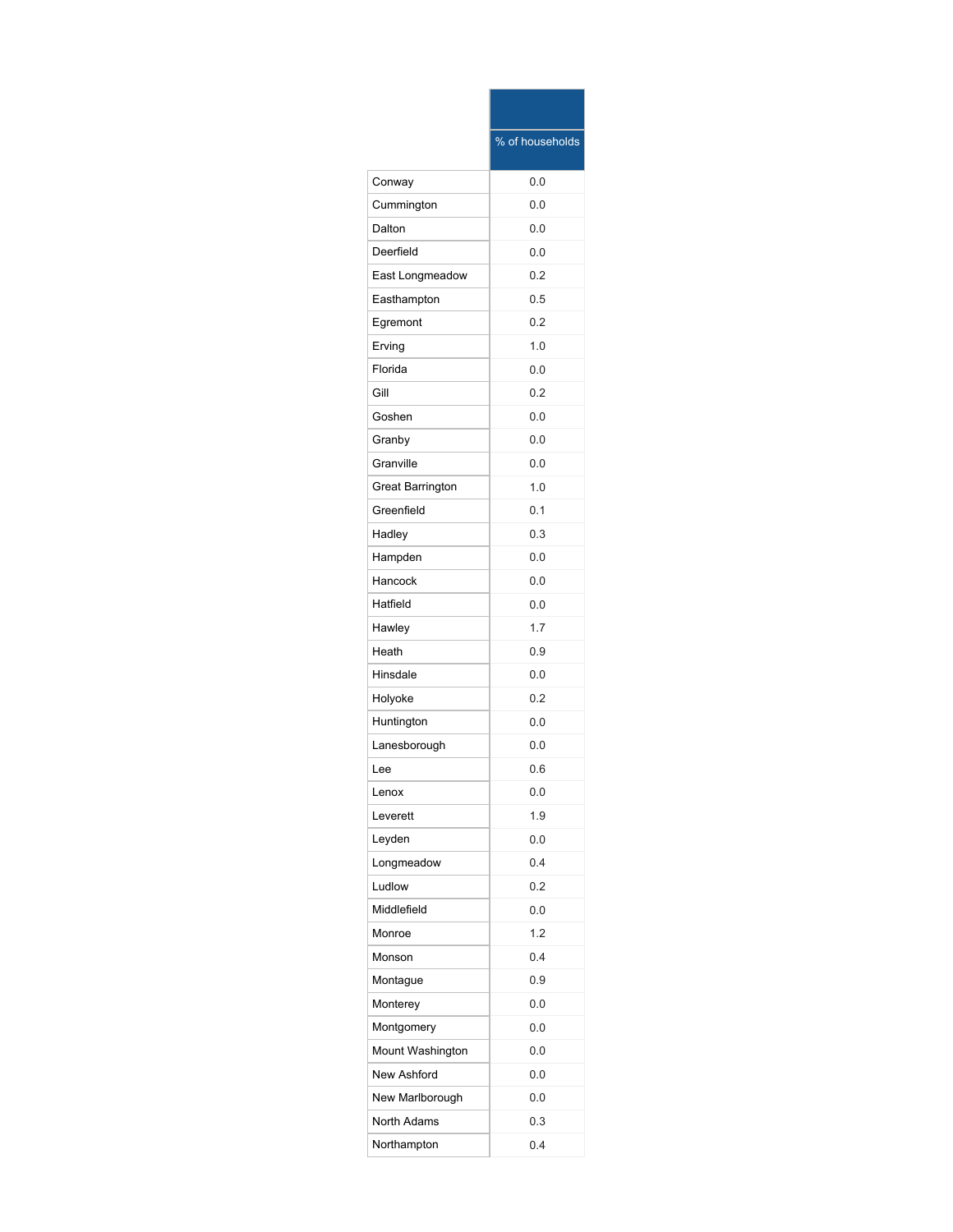|                  | <b>English Only</b>            |                    | Spanish                 |                      | Other Indo-European<br>Languages |                    | <b>Asian and Pacific islander</b> |                    | Other<br>Languages             |
|------------------|--------------------------------|--------------------|-------------------------|----------------------|----------------------------------|--------------------|-----------------------------------|--------------------|--------------------------------|
|                  | Number of<br><b>Households</b> | % of<br>households | Number of<br>Households | $%$ of<br>households | Number of<br>Households          | % of<br>households | Number of<br>Households           | % of<br>households | Number of<br><b>Households</b> |
| Northfield       | 2,706                          | 94.6               | 63                      | 2.2                  | 90                               | 3.1                | $\mathbf{1}$                      | 0.0                | 0                              |
| Otis             | 1,330                          | 99.3               | $\overline{4}$          | 0.3                  | 6                                | 0.4                | $\boldsymbol{0}$                  | 0.0                | 0                              |
| Palmer           | 10,801                         | 92.8               | 252                     | 2.2                  | 283                              | 2.4                | 175                               | 1.5                | 123                            |
| Pelham           | 1,172                          | 95.3               | $\overline{7}$          | 0.6                  | 34                               | 2.8                | $\overline{4}$                    | 0.3                | 13                             |
| Peru             | 739                            | 98.3               | 6                       | 0.8                  | $\overline{7}$                   | 0.9                | $\mathbf 0$                       | 0.0                | 0                              |
| Pittsfield       | 36,786                         | 90.3               | 1,912                   | 4.7                  | 1,231                            | 3.0                | 530                               | 1.3                | 261                            |
| Plainfield       | 609                            | 95.5               | 10                      | 1.6                  | $\overline{4}$                   | 0.6                | 8                                 | 1.3                | $\overline{7}$                 |
| Richmond         | 1,374                          | 96.3               | 3                       | 0.2                  | 24                               | 1.7                | 12                                | 0.8                | 14                             |
| Rowe             | 420                            | 98.8               | 0                       | 0.0                  | $\overline{4}$                   | 0.9                | $\mathbf 0$                       | 0.0                | $\mathbf{1}$                   |
| Russell          | 1,308                          | 95.5               | 24                      | 1.8                  | 37                               | 2.7                | 0                                 | 0.0                | 0                              |
| Sandisfield      | 795                            | 95.0               | 6                       | 0.7                  | 27                               | 3.2                | $\overline{7}$                    | 0.8                | $\overline{2}$                 |
| Savoy            | 651                            | 99.1               | 6                       | 0.9                  | $\mathbf 0$                      | 0.0                | 0                                 | 0.0                | 0                              |
| Sheffield        | 3,006                          | 97.3               | 18                      | 0.6                  | 66                               | 2.1                | 0                                 | 0.0                | 0                              |
| Shelburne        | 1,507                          | 95.1               | 8                       | 0.5                  | 60                               | 3.8                | $\overline{4}$                    | 0.3                | 6                              |
| Shutesbury       | 1,555                          | 93.5               | 42                      | 2.5                  | 66                               | 4.0                | $\mathbf 0$                       | 0.0                | 0                              |
| South Hadley     | 15,346                         | 90.4               | 331                     | 2.0                  | 759                              | 4.5                | 361                               | 2.1                | 177                            |
| Southampton      | 5,237                          | 88.3               | 29                      | 0.5                  | 530                              | 8.9                | 108                               | 1.8                | 28                             |
| Southwick        | 8,612                          | 93.3               | 161                     | 1.7                  | 304                              | 3.3                | 143                               | 1.5                | 9                              |
| Springfield      | 87,679                         | 60.9               | 47,467                  | 33.0                 | 4,026                            | 2.8                | 2,947                             | 2.0                | 1,840                          |
| Stockbridge      | 1,631                          | 92.7               | 77                      | 4.4                  | 22                               | 1.3                | 29                                | 1.6                | $\mathsf{O}$                   |
| Sunderland       | 3,047                          | 86.2               | 44                      | 1.2                  | 220                              | 6.2                | 194                               | 5.5                | 30                             |
| Tolland          | 503                            | 95.8               | $\overline{2}$          | 0.4                  | 20                               | 3.8                | 0                                 | 0.0                | $\mathbf 0$                    |
| Tyringham        | 411                            | 89.5               | 31                      | 6.8                  | 17                               | 3.7                | 0                                 | 0.0                | $\mathbf 0$                    |
| Ware             | 8,531                          | 90.9               | 350                     | 3.7                  | 463                              | 4.9                | 0                                 | 0.0                | 36                             |
| Warwick          | 720                            | 92.7               | 14                      | 1.8                  | 39                               | 5.0                | $\overline{4}$                    | 0.5                | $\mathbf 0$                    |
| Washington       | 460                            | 96.8               | 0                       | 0.0                  | 15                               | 3.2                | 0                                 | 0.0                | 0                              |
| Wendell          | 781                            | 94.0               | 20                      | 2.4                  | 13                               | 1.6                | 9                                 | 1.1                | 8                              |
| West Springfield | 21,127                         | 77.9               | 1,799                   | 6.6                  | 2,586                            | 9.5                | 890                               | 3.3                | 732                            |
| West Stockbridge | 957                            | 94.1               | 33                      | $3.2\,$              | $10$                             | $1.0$              | 16                                | 1.6                | $\mathbf{1}$                   |
| Westfield        | 33,398                         | 84.1               | 2,142                   | 5.4                  | 3,659                            | 9.2                | 381                               | 1.0                | 122                            |
| Westhampton      | 1,732                          | 96.9               | 22                      | 1.2                  | 33                               | 1.8                | 0                                 | 0.0                | $\mathsf{O}\xspace$            |
| Whately          | 1,449                          | 95.9               | 9                       | 0.6                  | 41                               | 2.7                | 0                                 | 0.0                | 12                             |
| Wilbraham        | 12,906                         | 90.8               | 648                     | 4.6                  | 554                              | 3.9                | 75                                | 0.5                | 33                             |
| Williamsburg     | 2,349                          | 93.8               | 19                      | 0.8                  | 131                              | $5.2\,$            | $\overline{4}$                    | 0.2                | $\mathbf 0$                    |
| Williamstown     | 6,273                          | 85.3               | 248                     | 3.4                  | 431                              | 5.9                | 289                               | 3.9                | 113                            |
| Windsor          | 831                            | 99.4               | 3                       | 0.4                  | $\overline{2}$                   | 0.2                | 0                                 | 0.0                | $\mathbf 0$                    |
| Worthington      | 1,260                          | 97.3               | 3                       | 0.2                  | 32                               | $2.5\,$            | 0                                 | 0.0                | $\mathbf 0$                    |

**Educational Attainment for People 25 Years and Older**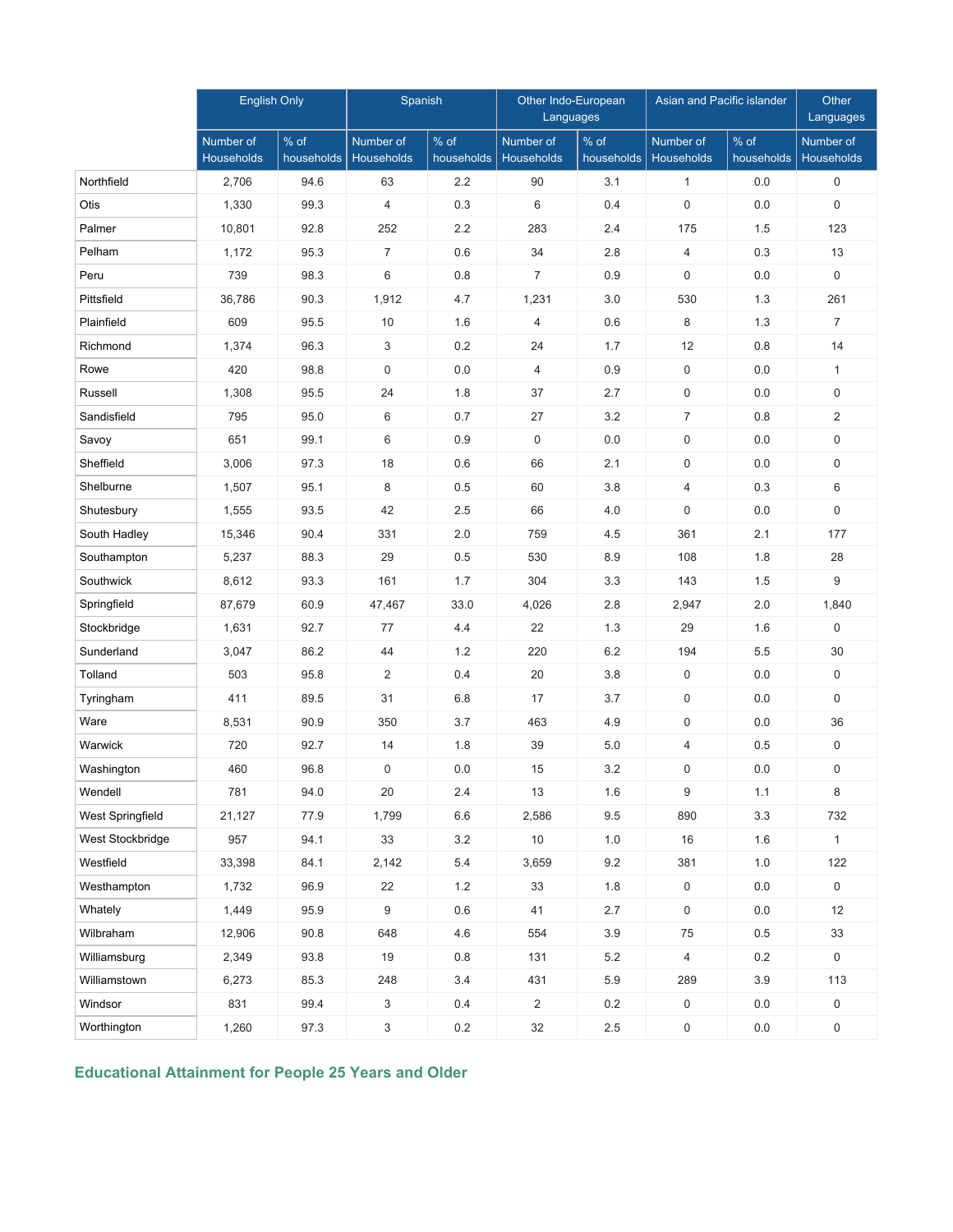|                         | % of households |
|-------------------------|-----------------|
| Northfield              | 0.0             |
| Otis                    | 0.0             |
| Palmer                  | 1.1             |
| Pelham                  | 1.1             |
| Peru                    | 0.0             |
| Pittsfield              | 0.6             |
| Plainfield              | 1.1             |
| Richmond                | 1.0             |
| Rowe                    | 0.2             |
| Russell                 | 0.0             |
| Sandisfield             | 0.2             |
| Savoy                   | 0.0             |
| Sheffield               | 0.0             |
| Shelburne               | 0.4             |
| Shutesbury              | 0.0             |
| South Hadley            | 1.0             |
| Southampton             | 0.5             |
| Southwick               | 0.1             |
| Springfield             | 1.3             |
| Stockbridge             | 0.0             |
| Sunderland              | 0.8             |
| Tolland                 | 0.0             |
| Tyringham               | 0.0             |
| Ware                    | 0.4             |
| Warwick                 | 0.0             |
| Washington              | 0.0             |
| Wendell                 | 1.0             |
| <b>West Springfield</b> | 2.7             |
| West Stockbridge        | 0.1             |
| Westfield               | 0.3             |
| Westhampton             | 0.0             |
| Whately                 | 0.8             |
| Wilbraham               | 0.2             |
| Williamsburg            | 0.0             |
| Williamstown            | 1.5             |
| Windsor                 | 0.0             |
| Worthington             | 0.0             |

**Educational Attainment for People 25 Years and Older**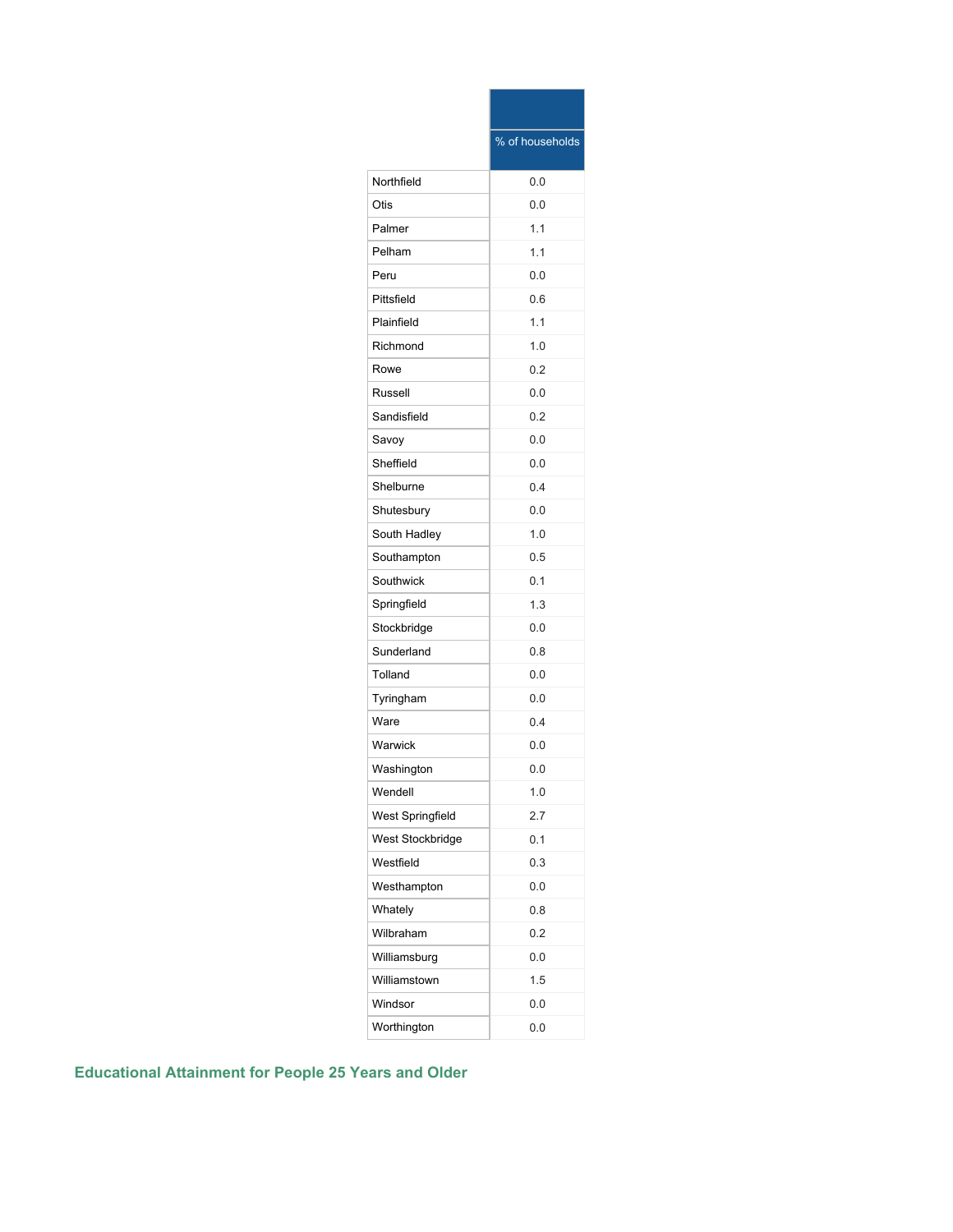|                         | No schooling<br>complete |           | Some education<br>no high school<br>diploma or<br>equivalent |      | Regular high<br>school<br>diploma or<br><b>GED</b> |           | Some college<br>no degree |           | <b>Associates</b><br>degree |           | <b>Bachelors</b><br>degree |           | <b>Masters</b><br>degree |           | Professional<br>school<br>degree |           |
|-------------------------|--------------------------|-----------|--------------------------------------------------------------|------|----------------------------------------------------|-----------|---------------------------|-----------|-----------------------------|-----------|----------------------------|-----------|--------------------------|-----------|----------------------------------|-----------|
|                         | Number                   | %         | <b>Number</b>                                                | % of | <b>Number</b>                                      | %         | Number                    | %         | <b>Number</b>               | %         | <b>Number</b>              | %         | <b>Number</b>            | %         | <b>Number</b>                    | $\%$      |
|                         | of<br>People             | of<br>pop | of People                                                    | pop  | of<br>People                                       | of<br>pop | of<br>People              | of<br>pop | of<br>People                | of<br>pop | of<br>People               | of<br>pop | of<br>People             | of<br>pop | of<br>People                     | of<br>pop |
| Adams                   | 99                       | 1.6       | 593                                                          | 9.6  | 2,389                                              | 38.5      | 1,013                     | 16.3      | 572                         | 9.2       | 1,014                      | 16.3      | 399                      | 6.4       | 61                               | 1.0       |
| Agawam                  | 93                       | 0.4       | 1,350                                                        | 6.3  | 6,563                                              | 30.4      | 4,197                     | 19.4      | 2,230                       | 10.3      | 4,405                      | 20.4      | 2,384                    | 11.0      | 213                              | 1.0       |
| Alford                  | 5                        | 1.4       | 10                                                           | 2.8  | 68                                                 | 19.0      | 78                        | 21.8      | 10                          | 2.8       | 77                         | 21.5      | 68                       | 19.0      | 24                               | 6.7       |
| Amherst                 | 180                      | 1.4       | 429                                                          | 3.3  | 1,755                                              | 13.5      | 1,424                     | 11.0      | 662                         | 5.1       | 3,052                      | 23.5      | 2,908                    | 22.4      | 570                              | 4.4       |
| Ashfield                | $\mathbf 0$              | 0.0       | 37                                                           | 3.1  | 292                                                | 24.8      | 152                       | 12.9      | 120                         | 10.2      | 304                        | 25.8      | 194                      | 16.5      | 44                               | 3.7       |
| <b>Becket</b>           | $\overline{4}$           | 0.3       | 67                                                           | 4.3  | 503                                                | 32.6      | 303                       | 19.6      | 189                         | 12.2      | 234                        | 15.1      | 209                      | 13.5      | 16                               | 1.0       |
| Belchertown             | $\overline{2}$           | 0.0       | 483                                                          | 4.8  | 2,339                                              | 23.1      | 1,467                     | 14.5      | 917                         | 9.1       | 2,559                      | 25.3      | 1,769                    | 17.5      | 283                              | 2.8       |
| Bernardston             | 5                        | 0.3       | 51                                                           | 3.3  | 674                                                | 43.6      | 279                       | 18.1      | 137                         | 8.9       | 219                        | 14.2      | 141                      | 9.1       | 21                               | 1.4       |
| <b>Blandford</b>        | 0                        | 0.0       | 90                                                           | 10.1 | 295                                                | 33.2      | 110                       | 12.4      | 91                          | 10.2      | 201                        | 22.6      | 76                       | 8.5       | 23                               | 2.6       |
| <b>Buckland</b>         | $\mathbf 0$              | 0.0       | 116                                                          | 7.8  | 393                                                | 26.4      | 200                       | 13.4      | 147                         | 9.9       | 371                        | 24.9      | 217                      | 14.6      | 13                               | 0.9       |
| Charlemont              | 6                        | 0.7       | 69                                                           | 8.6  | 300                                                | 37.4      | 122                       | 15.2      | 55                          | 6.9       | 161                        | 20.1      | 80                       | 10.0      | 3                                | 0.4       |
| Cheshire                | $\mathbf 0$              | 0.0       | 208                                                          | 8.1  | 737                                                | 28.7      | 656                       | 25.5      | 272                         | 10.6      | 417                        | 16.2      | 261                      | 10.2      | 17                               | 0.7       |
| Chester                 | $\overline{7}$           | 0.6       | 95                                                           | 8.4  | 455                                                | 40.3      | 203                       | 18.0      | 115                         | 10.2      | 131                        | 11.6      | 93                       | 8.2       | 17                               | 1.5       |
| Chesterfield            | 9                        | 0.9       | 50                                                           | 5.3  | 337                                                | 35.5      | 146                       | 15.4      | 122                         | 12.8      | 150                        | 15.8      | 67                       | 7.1       | 29                               | 3.1       |
| Chicopee                | 483                      | 1.2       | 4,930                                                        | 12.7 | 13,476                                             | 34.6      | 7,931                     | 20.4      | 4,309                       | 11.1      | 5,102                      | 13.1      | 2,036                    | 5.2       | 338                              | 0.9       |
| Clarksburg              | 14                       | 1.1       | 102                                                          | 8.0  | 454                                                | 35.5      | 230                       | 18.0      | 125                         | 9.8       | 211                        | 16.5      | 84                       | 6.6       | 23                               | 1.8       |
| Colrain                 | 3                        | 0.2       | 73                                                           | 5.5  | 439                                                | 33.3      | 241                       | 18.3      | 128                         | 9.7       | 237                        | 18.0      | 172                      | 13.0      | 9                                | 0.7       |
| Conway                  | $\mathbf 0$              | 0.0       | 23                                                           | 1.6  | 232                                                | 15.7      | 179                       | 12.1      | 120                         | 8.1       | 436                        | 29.5      | 345                      | 23.3      | 88                               | $6.0\,$   |
| Cummington              | $\mathbf 0$              | 0.0       | 17                                                           | 2.7  | 196                                                | 30.8      | 118                       | 18.5      | 44                          | 6.9       | 122                        | 19.2      | 97                       | 15.2      | 24                               | 3.8       |
| Dalton                  | 8                        | 0.2       | 267                                                          | 5.2  | 1,378                                              | 26.7      | 1,075                     | 20.8      | 614                         | 11.9      | 1,205                      | 23.3      | 443                      | 8.6       | 76                               | 1.5       |
| Deerfield               | $\mathbf 0$              | 0.0       | 170                                                          | 4.7  | 570                                                | 15.6      | 692                       | 19.0      | 413                         | 11.3      | 920                        | 25.2      | 623                      | 17.1      | 201                              | 5.5       |
| East Longmeadow         | 14                       | 0.1       | 686                                                          | 6.0  | 2,556                                              | 22.4      | 1,995                     | 17.4      | 1,318                       | 11.5      | 2,858                      | 25.0      | 1,451                    | 12.7      | 415                              | 3.6       |
| Easthampton             | 13                       | 0.1       | 455                                                          | 3.6  | 3,432                                              | 27.4      | 2,172                     | 17.3      | 1,566                       | 12.5      | 3,046                      | 24.3      | 1,537                    | 12.3      | 197                              | 1.6       |
| Egremont                | $\overline{4}$           | 0.4       | 52                                                           | 4.7  | 174                                                | 15.7      | 189                       | 17.0      | 108                         | 9.7       | 266                        | 24.0      | 241                      | 21.7      | 52                               | 4.7       |
| Erving                  | 3                        | 0.2       | 107                                                          | 8.6  | 539                                                | 43.3      | 264                       | 21.2      | 133                         | 10.7      | 124                        | 10.0      | 63                       | 5.1       | 4                                | 0.3       |
| Florida                 | 3                        | 0.5       | 57                                                           | 9.9  | 284                                                | 49.2      | 91                        | 15.8      | 34                          | 5.9       | 92                         | 15.9      | $\overline{4}$           | 0.7       | $\overline{2}$                   | 0.3       |
| Gill                    | 3                        | 0.2       | 36                                                           | 2.8  | 310                                                | 24.3      | 170                       | 13.3      | 126                         | 9.9       | 456                        | 35.7      | 132                      | 10.3      | 20                               | 1.6       |
| Goshen                  | $\mathbf 0$              | 0.0       | 25                                                           | 3.4  | 205                                                | 27.8      | 133                       | 18.0      | 73                          | 9.9       | 159                        | 21.5      | 119                      | 16.1      | 3                                | 0.4       |
| Granby                  | $\mathbf 0$              | 0.0       | 275                                                          | 5.8  | 1,139                                              | 23.9      | 794                       | 16.7      | 475                         | 10.0      | 1,267                      | 26.6      | 676                      | 14.2      | 59                               | 1.2       |
| Granville               | 11                       | 0.9       | 45                                                           | 3.7  | 448                                                | 37.1      | 226                       | 18.7      | 99                          | 8.2       | 281                        | 23.3      | 83                       | 6.9       | 5                                | 0.4       |
| <b>Great Barrington</b> | 11                       | 0.2       | 375                                                          | 8.0  | 1,307                                              | 27.9      | 615                       | 13.1      | 448                         | 9.6       | 885                        | 18.9      | 703                      | 15.0      | 140                              | 3.0       |
| Greenfield              | 71                       | 0.5       | 1,068                                                        | 8.1  | 3,626                                              | 27.5      | 2,271                     | 17.2      | 1,566                       | 11.9      | 2,662                      | 20.2      | 1,506                    | 11.4      | 192                              | 1.5       |
| Hadley                  | 23                       | 0.6       | 122                                                          | 3.0  | 869                                                | 21.0      | 650                       | 15.7      | 210                         | 5.1       | 1,302                      | 31.5      | 530                      | 12.8      | 33                               | $0.8\,$   |
| Hampden                 | 20                       | 0.5       | 235                                                          | 5.9  | 1,161                                              | 29.1      | 737                       | 18.5      | 425                         | 10.7      | 779                        | 19.5      | 486                      | 12.2      | 113                              | $2.8\,$   |
| Hancock                 | $\mathbf 0$              | 0.0       | 15                                                           | 3.1  | 182                                                | 37.9      | 67                        | 14.0      | 47                          | 9.8       | 77                         | 16.0      | 60                       | 12.5      | 11                               | 2.3       |
| Hatfield                | 9                        | 0.4       | 72                                                           | 2.9  | 685                                                | 27.2      | 363                       | 14.4      | 327                         | 13.0      | 661                        | 26.3      | 261                      | 10.4      | 45                               | 1.8       |
| Hawley                  | $\overline{2}$           | 0.7       | 24                                                           | 8.4  | 76                                                 | 26.7      | 44                        | 15.4      | 22                          | 7.7       | 73                         | 25.6      | 24                       | 8.4       | 11                               | 3.9       |
| Heath                   | 2                        | 0.4       | 21                                                           | 4.2  | 144                                                | 28.6      | 140                       | 27.8      | 54                          | 10.7      | 72                         | 14.3      | 64                       | 12.7      | $\overline{7}$                   | $1.4$     |
| Hinsdale                | $\mathbf 0$              | 0.0       | 109                                                          | 7.6  | 496                                                | 34.7      | 228                       | 16.0      | 113                         | 7.9       | 283                        | 19.8      | 154                      | 10.8      | 15                               | $1.0$     |
| Holyoke                 | 390                      | 1.5       | 5,139                                                        | 19.1 | 8,933                                              | 33.3      | 4,746                     | 17.7      | 1,860                       | 6.9       | 3,561                      | 13.3      | 1,872                    | 7.0       | 248                              | 0.9       |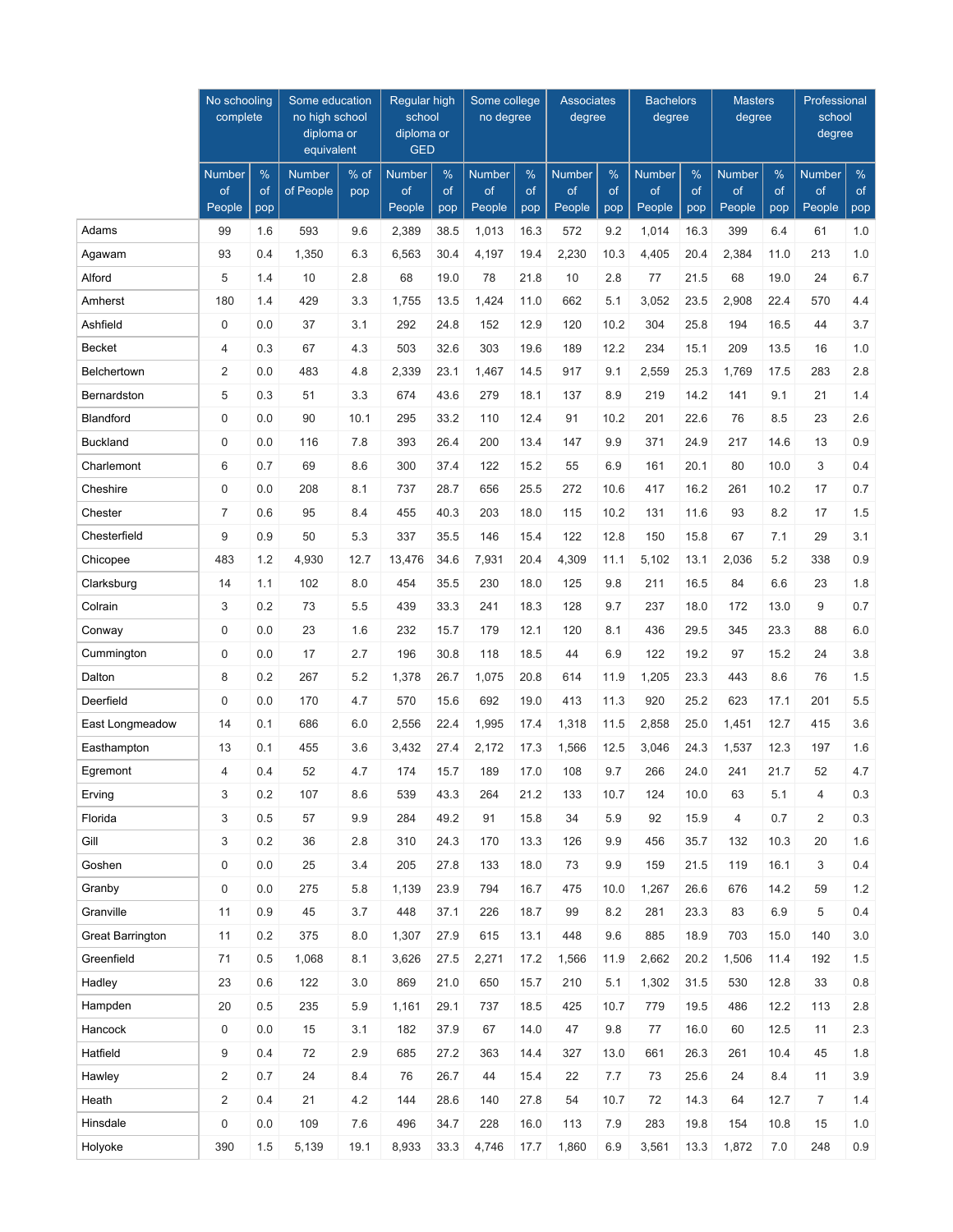|                  | Doctorate degree    |          |  |  |  |  |  |
|------------------|---------------------|----------|--|--|--|--|--|
|                  |                     |          |  |  |  |  |  |
|                  |                     |          |  |  |  |  |  |
|                  | Number of People    | % of pop |  |  |  |  |  |
|                  |                     |          |  |  |  |  |  |
| Adams            | 62                  | $1.0$    |  |  |  |  |  |
| Agawam           | 163                 | 0.8      |  |  |  |  |  |
| Alford           | 18                  | $5.0$    |  |  |  |  |  |
| Amherst          | 1,983               | 15.3     |  |  |  |  |  |
| Ashfield         | $34\,$              | 2.9      |  |  |  |  |  |
| Becket           | 20                  | 1.3      |  |  |  |  |  |
| Belchertown      | 312                 | 3.1      |  |  |  |  |  |
| Bernardston      | $18$                | $1.2\,$  |  |  |  |  |  |
| Blandford        | $\mathbf{3}$        | $0.3\,$  |  |  |  |  |  |
| <b>Buckland</b>  | 32                  | 2.1      |  |  |  |  |  |
| Charlemont       | $\,6\,$             | $0.7\,$  |  |  |  |  |  |
| Cheshire         | $\mathsf{O}\xspace$ | $0.0\,$  |  |  |  |  |  |
| Chester          | 12                  | 1.1      |  |  |  |  |  |
| Chesterfield     | 40                  | 4.2      |  |  |  |  |  |
| Chicopee         | 320                 | $0.8\,$  |  |  |  |  |  |
| Clarksburg       | 37                  | 2.9      |  |  |  |  |  |
| Colrain          | 18                  | $1.4$    |  |  |  |  |  |
| Conway           | 55                  | $3.7\,$  |  |  |  |  |  |
| Cummington       | 19                  | 3.0      |  |  |  |  |  |
| Dalton           | 104                 | $2.0\,$  |  |  |  |  |  |
| Deerfield        | 59                  | 1.6      |  |  |  |  |  |
| East Longmeadow  | 143                 | 1.3      |  |  |  |  |  |
| Easthampton      | 127                 | $1.0$    |  |  |  |  |  |
| Egremont         | 23                  | 2.1      |  |  |  |  |  |
| Erving           | $\boldsymbol{9}$    | $0.7\,$  |  |  |  |  |  |
| Florida          | $10\,$              | $1.7\,$  |  |  |  |  |  |
| $\mathsf{Gill}$  | 23                  | $1.8\,$  |  |  |  |  |  |
| Goshen           | 21                  | $2.8\,$  |  |  |  |  |  |
| Granby           | 73                  | $1.5\,$  |  |  |  |  |  |
| Granville        | $10\,$              | $0.8\,$  |  |  |  |  |  |
| Great Barrington | 200                 | $4.3\,$  |  |  |  |  |  |
| Greenfield       | 216                 | $1.6\,$  |  |  |  |  |  |
| Hadley           | 396                 | $9.6\,$  |  |  |  |  |  |
| Hampden          | 31                  | $0.8\,$  |  |  |  |  |  |
| Hancock          | 21                  | $4.4\,$  |  |  |  |  |  |
| Hatfield         | $92\,$              | $3.7\,$  |  |  |  |  |  |
| Hawley           | $\boldsymbol{9}$    | $3.2\,$  |  |  |  |  |  |
| Heath            | $\mathsf{O}\xspace$ | $0.0\,$  |  |  |  |  |  |
| Hinsdale         | 31                  | $2.2\,$  |  |  |  |  |  |
| Holyoke          | 106                 | $0.4\,$  |  |  |  |  |  |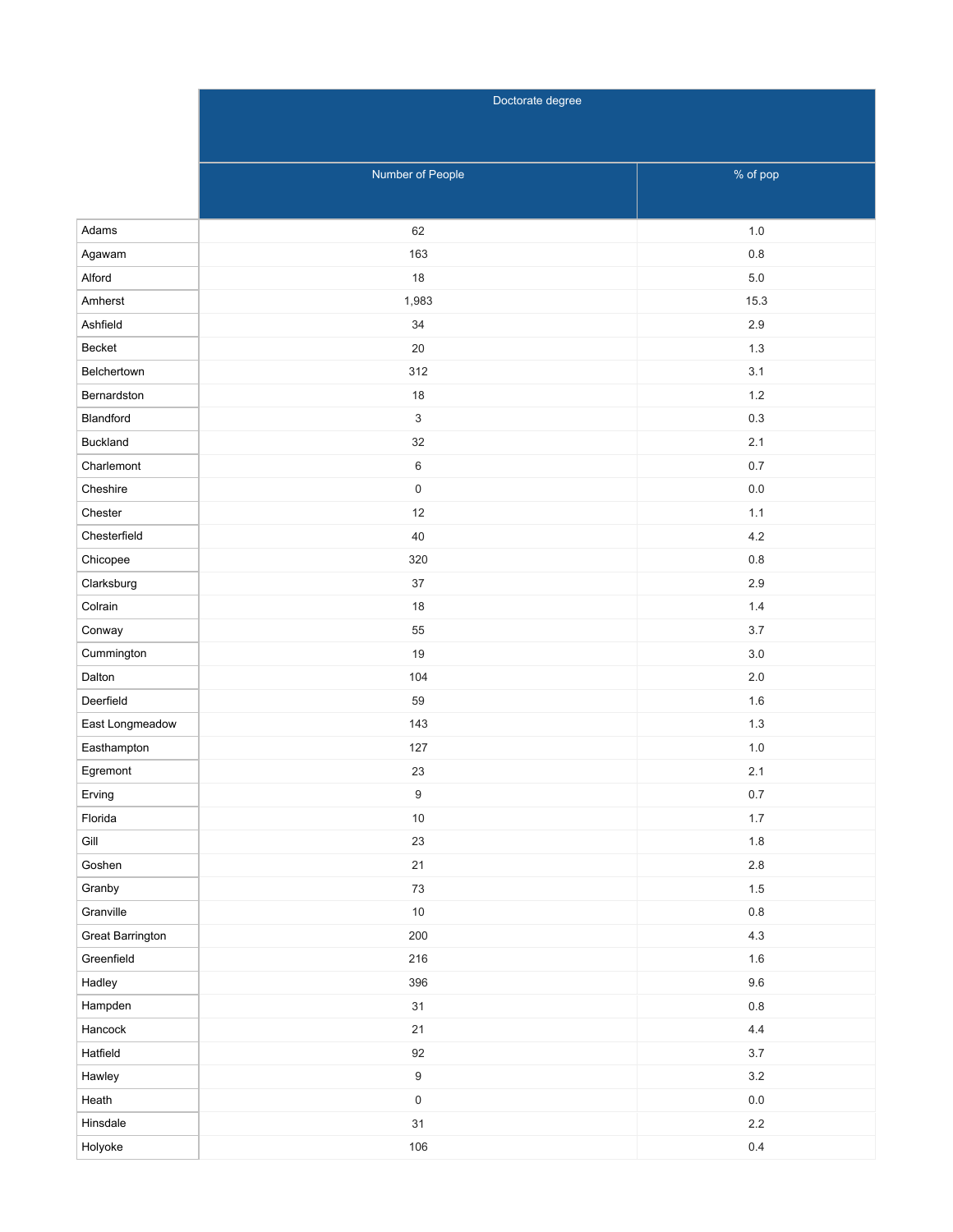|                  | No schooling<br>complete |           | Some education<br>no high school<br>diploma or<br>equivalent |      | Regular high<br>school<br>diploma or<br><b>GED</b> |           | Some college<br>no degree |           | <b>Associates</b><br>degree |           | <b>Bachelors</b><br>degree |           | <b>Masters</b><br>degree |           | Professional<br>school<br>degree |           |
|------------------|--------------------------|-----------|--------------------------------------------------------------|------|----------------------------------------------------|-----------|---------------------------|-----------|-----------------------------|-----------|----------------------------|-----------|--------------------------|-----------|----------------------------------|-----------|
|                  | Number                   | $\%$      | <b>Number</b>                                                | % of | <b>Number</b>                                      | %         | <b>Number</b>             | %         | <b>Number</b>               | $\%$      | <b>Number</b>              | %         | <b>Number</b>            | $\%$      | <b>Number</b>                    | %         |
|                  | of<br>People             | of<br>pop | of People                                                    | pop  | of<br>People                                       | of<br>pop | of<br>People              | of<br>pop | of<br>People                | of<br>pop | of<br>People               | of<br>pop | of<br>People             | of<br>pop | of<br>People                     | of<br>pop |
| Huntington       | 6                        | 0.4       | 119                                                          | 7.5  | 487                                                | 30.7      | 302                       | 19.1      | 214                         | 13.5      | 352                        | 22.2      | 84                       | 5.3       | 5                                | 0.3       |
| Lanesborough     | $\overline{2}$           | 0.1       | 117                                                          | 5.3  | 493                                                | 22.5      | 418                       | 19.1      | 246                         | 11.2      | 565                        | 25.8      | 261                      | 11.9      | 91                               | 4.1       |
| Lee              | 81                       | 1.9       | 282                                                          | 6.6  | 1,123                                              | 26.2      | 963                       | 22.5      | 431                         | 10.1      | 622                        | 14.5      | 616                      | 14.4      | 90                               | 2.1       |
| Lenox            | $\mathbf{1}$             | 0.0       | 180                                                          | 4.7  | 820                                                | 21.4      | 541                       | 14.1      | 308                         | 8.0       | 1,116                      | 29.1      | 441                      | 11.5      | 283                              | 7.4       |
| Leverett         | $\overline{4}$           | 0.3       | 70                                                           | 4.7  | 214                                                | 14.5      | 159                       | 10.7      | 70                          | 4.7       | 360                        | 24.3      | 366                      | 24.7      | 88                               | 5.9       |
| Leyden           | $\mathbf 0$              | 0.0       | 32                                                           | 5.6  | 129                                                | 22.7      | 120                       | 21.1      | 75                          | 13.2      | 137                        | 24.1      | 52                       | 9.2       | $\overline{7}$                   | $1.2$     |
| Longmeadow       | 63                       | 0.6       | 447                                                          | 4.1  | 1,429                                              | 13.0      | 1,192                     | 10.9      | 687                         | 6.3       | 3,588                      | 32.8      | 2,184                    | 19.9      | 920                              | 8.4       |
| Ludlow           | 385                      | 2.4       | 2,366                                                        | 14.9 | 5,380                                              | 34.0      | 2,570                     | 16.2      | 1,511                       | 9.5       | 2,504                      | 15.8      | 980                      | 6.2       | 67                               | 0.4       |
| Middlefield      | 0                        | 0.0       | 5                                                            | 1.4  | 131                                                | 37.6      | 98                        | 28.2      | 33                          | 9.5       | 47                         | 13.5      | 20                       | 5.7       | $\overline{7}$                   | 2.0       |
| Monroe           | $\mathbf 0$              | 0.0       | 0                                                            | 0.0  | 35                                                 | 52.2      | 19                        | 28.4      | 6                           | 9.0       | 5                          | 7.5       | $\overline{2}$           | 3.0       | $\mathbf 0$                      | 0.0       |
| Monson           | 86                       | 1.3       | 412                                                          | 6.3  | 2,257                                              | 34.7      | 1,292                     | 19.9      | 724                         | 11.1      | 1,013                      | 15.6      | 631                      | 9.7       | 52                               | 0.8       |
| Montague         | 9                        | 0.1       | 414                                                          | 6.5  | 2,244                                              | 35.0      | 1,255                     | 19.6      | 741                         | 11.6      | 978                        | 15.3      | 585                      | 9.1       | 102                              | 1.6       |
| Monterey         | 21                       | 3.4       | 21                                                           | 3.4  | 125                                                | 20.2      | 85                        | 13.7      | 29                          | 4.7       | 197                        | 31.8      | 85                       | 13.7      | 41                               | 6.6       |
| Montgomery       | $\overline{2}$           | 0.3       | 10                                                           | 1.6  | 185                                                | 30.3      | 111                       | 18.2      | 83                          | 13.6      | 122                        | 20.0      | 74                       | 12.1      | 21                               | 3.4       |
| Mount Washington | $\overline{2}$           | 1.4       | 0                                                            | 0.0  | 37                                                 | 26.2      | 21                        | 14.9      | 6                           | 4.3       | 31                         | 22.0      | 25                       | 17.7      | 5                                | 3.5       |
| New Ashford      | $\mathbf 0$              | 0.0       | 15                                                           | 6.6  | 102                                                | 44.5      | 28                        | 12.2      | 11                          | 4.8       | 40                         | 17.5      | 29                       | 12.7      | $\mathbf 0$                      | 0.0       |
| New Marlborough  | $\mathbf 0$              | 0.0       | 80                                                           | 6.6  | 323                                                | 26.7      | 222                       | 18.4      | 81                          | 6.7       | 257                        | 21.3      | 181                      | 15.0      | 45                               | 3.7       |
| North Adams      | 83                       | 0.9       | 1,316                                                        | 15.0 | 3,130                                              | 35.8      | 1,602                     | 18.3      | 604                         | 6.9       | 1,199                      | 13.7      | 712                      | 8.1       | 74                               | 0.8       |
| Northampton      | 92                       | 0.5       | 1,121                                                        | 5.8  | 3,063                                              | 15.8      | 2,258                     | 11.6      | 1,214                       | 6.3       | 5,080                      | 26.2      | 4,306                    | 22.2      | 955                              | 4.9       |
| Northfield       | $\mathbf 0$              | 0.0       | 186                                                          | 8.4  | 646                                                | 29.2      | 248                       | 11.2      | 285                         | 12.9      | 457                        | 20.7      | 282                      | 12.8      | 60                               | 2.7       |
| Otis             | 3                        | 0.2       | 95                                                           | 7.7  | 362                                                | 29.4      | 191                       | 15.5      | 115                         | 9.3       | 243                        | 19.8      | 166                      | 13.5      | 35                               | 2.8       |
| Palmer           | 160                      | 1.8       | 573                                                          | 6.5  | 3,051                                              | 34.7      | 1,888                     | 21.5      | 922                         | 10.5      | 1,707                      | 19.4      | 402                      | 4.6       | 69                               | 0.8       |
| Pelham           | $\mathbf 0$              | 0.0       | 13                                                           | 1.3  | 142                                                | 14.2      | 124                       | 12.4      | 54                          | 5.4       | 286                        | 28.5      | 197                      | 19.6      | 51                               | 5.1       |
| Peru             | $\overline{2}$           | 0.3       | 48                                                           | 7.6  | 227                                                | 36.0      | 113                       | 17.9      | 108                         | 17.1      | 97                         | 15.4      | 31                       | 4.9       | 2                                | 0.3       |
| Pittsfield       | 259                      | 0.8       | 2,658                                                        | 8.4  | 9,327                                              | 29.6      | 6,788                     | 21.5      | 3,516                       | 11.2      | 5,591                      | 17.7      | 2,542                    | 8.1       | 595                              | 1.9       |
| Plainfield       | $\overline{2}$           | 0.4       | 15                                                           | 2.8  | 139                                                | 26.4      | 83                        | 15.7      | 48                          | 9.1       | 110                        | 20.9      | 97                       | 18.4      | 17                               | $3.2\,$   |
| Richmond         | 6                        | 0.5       | 42                                                           | 3.5  | 294                                                | 24.2      | 149                       | 12.3      | 119                         | 9.8       | 297                        | 24.5      | 182                      | 15.0      | 65                               | 5.4       |
| Rowe             | $\overline{2}$           | 0.6       | 21                                                           | 6.4  | 118                                                | 35.8      | 53                        | 16.1      | 21                          | 6.4       | 77                         | 23.3      | 26                       | 7.9       | $\mathbf{1}$                     | 0.3       |
| Russell          | $\pmb{0}$                | 0.0       | 43                                                           | 4.3  | 428                                                | 42.7      | 139                       | 13.9      | 129                         | 12.9      | 161                        | 16.1      | 78                       | 7.8       | 18                               | 1.8       |
| Sandisfield      | 4                        | 0.6       | 60                                                           | 9.1  | 207                                                | 31.3      | 130                       | 19.7      | 43                          | 6.5       | 104                        | 15.7      | 68                       | 10.3      | 21                               | 3.2       |
| Savoy            | 9                        | 1.7       | 58                                                           | 10.9 | 215                                                | 40.4      | 100                       | 18.8      | 46                          | 8.6       | 62                         | 11.7      | 34                       | 6.4       | 0                                | 0.0       |
| Sheffield        | 101                      | 4.1       | 119                                                          | 4.9  | 879                                                | 36.0      | 396                       | 16.2      | 200                         | 8.2       | 379                        | 15.5      | 308                      | 12.6      | 24                               | 1.0       |
| Shelburne        | 32                       | 2.4       | 35                                                           | 2.6  | 238                                                | 17.5      | 232                       | 17.1      | 182                         | 13.4      | 351                        | 25.9      | 212                      | 15.6      | 50                               | $3.7\,$   |
| Shutesbury       | 0                        | 0.0       | 25                                                           | 1.9  | 158                                                | 12.0      | 140                       | 10.7      | 74                          | 5.6       | 387                        | 29.5      | 303                      | 23.1      | 51                               | 3.9       |
| South Hadley     | 18                       | 0.2       | 604                                                          | 5.2  | 2,759                                              | 23.6      | 1,881                     | 16.1      | 1,448                       | 12.4      | 2,649                      | 22.7      | 1,765                    | 15.1      | 181                              | 1.5       |
| Southampton      | 0                        | 0.0       | 246                                                          | 5.5  | 1,268                                              | 28.3      | 648                       | 14.5      | 454                         | 10.1      | 891                        | 19.9      | 776                      | 17.3      | 96                               | 2.1       |
| Southwick        | 56                       | 0.8       | 486                                                          | 6.8  | 1,773                                              | 24.7      | 1,296                     | 18.1      | 997                         | 13.9      | 1,334                      | 18.6      | 939                      | 13.1      | 149                              | 2.1       |
| Springfield      | 2,204                    | 2.3       | 18,341                                                       | 19.1 | 31,153                                             | 32.5      | 18,584                    | 19.4      | 7,846                       | 8.2       | 11,103                     | 11.6      | 5,261                    | 5.5       | 747                              | 0.8       |
| Stockbridge      | 19                       | 1.2       | 28                                                           | 1.8  | 395                                                | 25.8      | 247                       | 16.2      | 131                         | 8.6       | 314                        | 20.5      | 323                      | 21.1      | 42                               | 2.7       |
| Sunderland       | 15                       | 0.6       | 65                                                           | 2.4  | 666                                                | 25.0      | 501                       | 18.8      | 137                         | 5.1       | 588                        | 22.1      | 403                      | 15.1      | 76                               | 2.9       |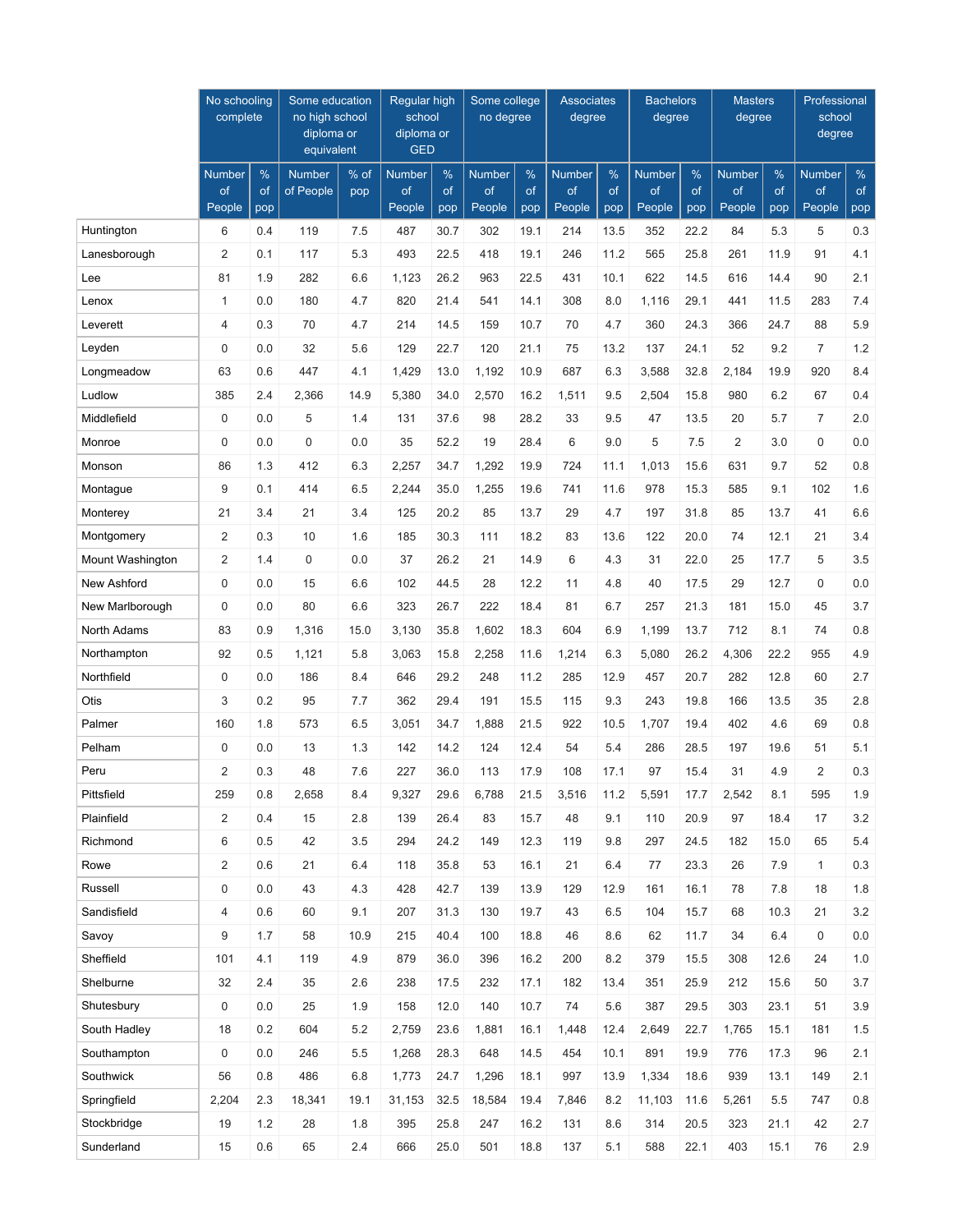|                  | Doctorate degree |           |  |  |  |  |  |
|------------------|------------------|-----------|--|--|--|--|--|
|                  |                  |           |  |  |  |  |  |
|                  |                  |           |  |  |  |  |  |
|                  | Number of People | % of pop  |  |  |  |  |  |
|                  |                  |           |  |  |  |  |  |
| Huntington       | 16               | $1.0$     |  |  |  |  |  |
| Lanesborough     | $\mathsf 0$      | $0.0\,$   |  |  |  |  |  |
| Lee              | 74               | 1.7       |  |  |  |  |  |
| Lenox            | 145              | 3.8       |  |  |  |  |  |
| Leverett         | 149              | 10.1      |  |  |  |  |  |
| Leyden           | 16               | 2.8       |  |  |  |  |  |
| Longmeadow       | 443              | 4.0       |  |  |  |  |  |
| Ludlow           | 75               | 0.5       |  |  |  |  |  |
| Middlefield      | $\overline{7}$   | 2.0       |  |  |  |  |  |
| Monroe           | $\mathbf 0$      | $0.0\,$   |  |  |  |  |  |
| Monson           | 40               | 0.6       |  |  |  |  |  |
| Montague         | 75               | $1.2\,$   |  |  |  |  |  |
| Monterey         | $15\,$           | $2.4$     |  |  |  |  |  |
| Montgomery       | $\mathfrak{Z}$   | 0.5       |  |  |  |  |  |
| Mount Washington | 14               | 9.9       |  |  |  |  |  |
| New Ashford      | $\overline{4}$   | 1.7       |  |  |  |  |  |
| New Marlborough  | 19               | 1.6       |  |  |  |  |  |
| North Adams      | 31               | 0.4       |  |  |  |  |  |
| Northampton      | 1,327            | 6.8       |  |  |  |  |  |
| Northfield       | 47               | 2.1       |  |  |  |  |  |
| Otis             | 20               | 1.6       |  |  |  |  |  |
| Palmer           | $\boldsymbol{9}$ | 0.1       |  |  |  |  |  |
| Pelham           | 136              | 13.6      |  |  |  |  |  |
| Peru             | $\overline{c}$   | 0.3       |  |  |  |  |  |
| Pittsfield       | 255              | $0.8\,$   |  |  |  |  |  |
| Plainfield       | $16\,$           | $3.0\,$   |  |  |  |  |  |
| Richmond         | 60               | $4.9\,$   |  |  |  |  |  |
| Rowe             | 11               | $3.3\,$   |  |  |  |  |  |
| Russell          | $\boldsymbol{7}$ | $0.7\,$   |  |  |  |  |  |
| Sandisfield      | 24               | $3.6\,$   |  |  |  |  |  |
| Savoy            | $\,8\,$          | $1.5\,$   |  |  |  |  |  |
| Sheffield        | $34\,$           | $1.4\,$   |  |  |  |  |  |
| Shelburne        | 25               | 1.8       |  |  |  |  |  |
| Shutesbury       | 175              | 13.3      |  |  |  |  |  |
| South Hadley     | 377              | $3.2\,$   |  |  |  |  |  |
| Southampton      | 100              | $2.2\,$   |  |  |  |  |  |
| Southwick        | 142              | $2.0$     |  |  |  |  |  |
| Springfield      | 675              | $0.7\,$   |  |  |  |  |  |
| Stockbridge      | $30\,$           | $2.0$     |  |  |  |  |  |
| Sunderland       | 213              | $\bf 8.0$ |  |  |  |  |  |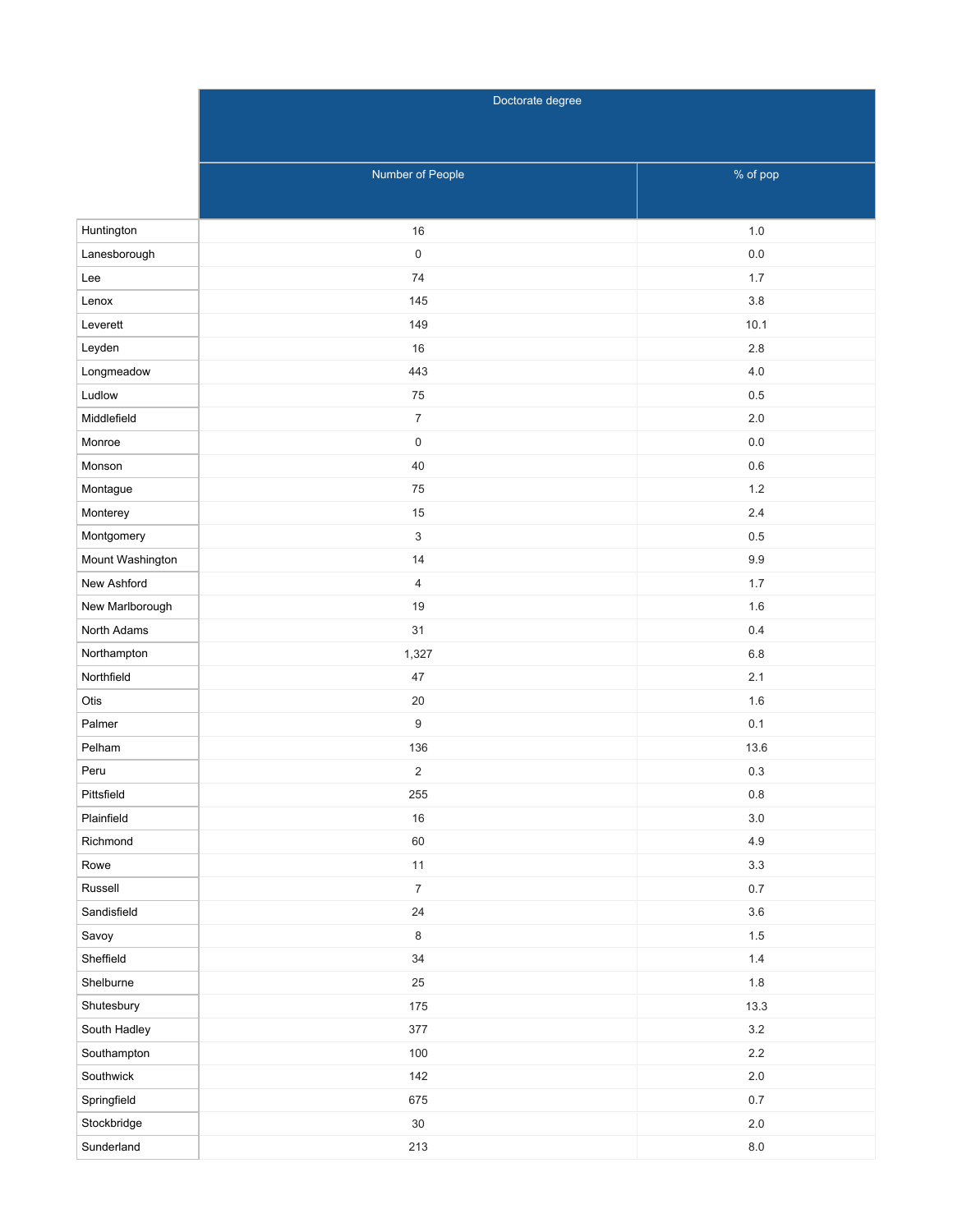|                  | No schooling<br>complete |                | Some education<br>no high school<br>diploma or<br>equivalent |             | Regular high<br>school<br>diploma or<br><b>GED</b> |                | Some college<br>no degree     |                            | <b>Associates</b><br>degree   |                | <b>Bachelors</b><br>degree    |                   | <b>Masters</b><br>degree      |                | Professional<br>school<br>degree |                   |
|------------------|--------------------------|----------------|--------------------------------------------------------------|-------------|----------------------------------------------------|----------------|-------------------------------|----------------------------|-------------------------------|----------------|-------------------------------|-------------------|-------------------------------|----------------|----------------------------------|-------------------|
|                  | Number<br>of<br>People   | %<br>of<br>pop | <b>Number</b><br>of People                                   | % of<br>pop | <b>Number</b><br>of<br>People                      | %<br>of<br>pop | <b>Number</b><br>of<br>People | $\frac{0}{0}$<br>of<br>pop | <b>Number</b><br>of<br>People | %<br>of<br>pop | <b>Number</b><br>of<br>People | $\%$<br>of<br>pop | <b>Number</b><br>of<br>People | %<br>of<br>pop | <b>Number</b><br>of<br>People    | $\%$<br>of<br>pop |
| Tolland          | $\mathbf 0$              | 0.0            | 25                                                           | 5.7         | 125                                                | 28.3           | 78                            | 17.7                       | 55                            | 12.5           | 96                            | 21.8              | 46                            | 10.4           | 12                               | 2.7               |
| Tyringham        | $\mathbf{1}$             | 0.3            | $\overline{4}$                                               | 1.1         | 96                                                 | 25.4           | 61                            | 16.1                       | 25                            | 6.6            | 75                            | 19.8              | 66                            | 17.5           | 32                               | 8.5               |
| Ware             | 50                       | 0.7            | 617                                                          | 8.5         | 2,633                                              | 36.2           | 1,369                         | 18.8                       | 770                           | 10.6           | 1,237                         | 17.0              | 462                           | 6.3            | 79                               | 1.1               |
| Warwick          | $\mathbf 0$              | 0.0            | 49                                                           | 7.9         | 183                                                | 29.5           | 139                           | 22.4                       | 47                            | 7.6            | 136                           | 21.9              | 58                            | 9.4            | $\overline{2}$                   | 0.3               |
| Washington       | $\overline{4}$           | 1.0            | 18                                                           | 4.3         | 124                                                | 29.7           | 73                            | 17.5                       | 52                            | 12.4           | 81                            | 19.4              | 35                            | 8.4            | 24                               | 5.7               |
| Wendell          | 3                        | 0.4            | 29                                                           | 4.2         | 160                                                | 23.3           | 103                           | 15.0                       | 68                            | 9.9            | 190                           | 27.6              | 111                           | 16.1           | 5                                | 0.7               |
| West Springfield | 292                      | 1.4            | 1.815                                                        | 9.0         | 5,221                                              | 25.8           | 4,010                         | 19.8                       | 2,075                         | 10.3           | 3,884                         | 19.2              | 2,249                         | 11.1           | 514                              | 2.5               |
| West Stockbridge | $\mathbf 0$              | 0.0            | 31                                                           | 3.6         | 192                                                | 22.6           | 82                            | 9.6                        | 52                            | 6.1            | 256                           | 30.1              | 147                           | 17.3           | 41                               | 4.8               |
| Westfield        | 571                      | 2.1            | 2,295                                                        | 8.4         | 8,125                                              | 29.7           | 4,937                         | 18.0                       | 2,648                         | 9.7            | 5,642                         | 20.6              | 2.485                         | 9.1            | 367                              | 1.3               |
| Westhampton      | $\mathbf 0$              | 0.0            | 40                                                           | 2.9         | 404                                                | 29.0           | 225                           | 16.1                       | 151                           | 10.8           | 287                           | 20.6              | 212                           | 15.2           | 22                               | 1.6               |
| Whately          | 4                        | 0.3            | 64                                                           | 5.5         | 304                                                | 25.9           | 178                           | 15.2                       | 122                           | 10.4           | 265                           | 22.6              | 159                           | 13.5           | 52                               | 4.4               |
| Wilbraham        | 97                       | 0.9            | 479                                                          | 4.5         | 2,464                                              | 23.2           | 1,577                         | 14.8                       | 966                           | 9.1            | 2,834                         | 26.7              | 1,883                         | 17.7           | 212                              | 2.0               |
| Williamsburg     | 0                        | 0.0            | 89                                                           | 4.4         | 397                                                | 19.4           | 289                           | 14.2                       | 179                           | 8.8            | 468                           | 22.9              | 491                           | 24.0           | 81                               | 4.0               |
| Williamstown     | 9                        | 0.2            | 219                                                          | 5.6         | 553                                                | 14.2           | 434                           | 11.2                       | 237                           | 6.1            | 923                           | 23.7              | 891                           | 22.9           | 212                              | 5.4               |
| Windsor          | $\mathbf 0$              | 0.0            | 15                                                           | 2.3         | 192                                                | 28.9           | 119                           | 17.9                       | 68                            | 10.2           | 144                           | 21.7              | 95                            | 14.3           | 19                               | 2.9               |
| Worthington      | 4                        | 0.4            | 52                                                           | 5.2         | 289                                                | 28.8           | 180                           | 17.9                       | 130                           | 13.0           | 181                           | 18.0              | 131                           | 13.1           | 15                               | 1.5               |

# **Educational Attainment for People 25 Years with less than 9th Grade Education**

|                    | Less than 9th grade education |                 | 9th grade education or higher |                 |  |  |
|--------------------|-------------------------------|-----------------|-------------------------------|-----------------|--|--|
|                    | Number of People              | % of population | Number of People              | % of population |  |  |
| Adams              | 178                           | 2.9             | 6,024                         | 97.1            |  |  |
| Agawam             | 326                           | 1.5             | 21,272                        | 98.5            |  |  |
| Alford             | 5                             | 1.4             | 353                           | 98.6            |  |  |
| Amherst            | 330                           | 2.5             | 12,633                        | 97.5            |  |  |
| Ashfield           | 5                             | 0.4             | 1,172                         | 99.6            |  |  |
| <b>Becket</b>      | 14                            | 0.9             | 1,531                         | 99.1            |  |  |
| <b>Belchertown</b> | 122                           | 1.2             | 10,009                        | 98.8            |  |  |
| Bernardston        | 10                            | 0.6             | 1,535                         | 99.4            |  |  |
| <b>Blandford</b>   | 36                            | 4.0             | 853                           | 96.0            |  |  |
| <b>Buckland</b>    | 55                            | 3.7             | 1,434                         | 96.3            |  |  |
| Charlemont         | 11                            | 1.4             | 791                           | 98.6            |  |  |
| Cheshire           | 48                            | 1.9             | 2,520                         | 98.1            |  |  |
| Chester            | 10                            | 0.9             | 1,118                         | 99.1            |  |  |
| Chesterfield       | 12                            | 1.3             | 938                           | 98.7            |  |  |
| Chicopee           | 1,731                         | 4.4             | 37,194                        | 95.6            |  |  |
| Clarksburg         | 40                            | 3.1             | 1,240                         | 96.9            |  |  |
| Colrain            | 14                            | 1.1             | 1,306                         | 98.9            |  |  |
| Conway             | 3                             | 0.2             | 1,475                         | 99.8            |  |  |
| Cummington         | $\mathbf 0$                   | 0.0             | 637                           | 100.0           |  |  |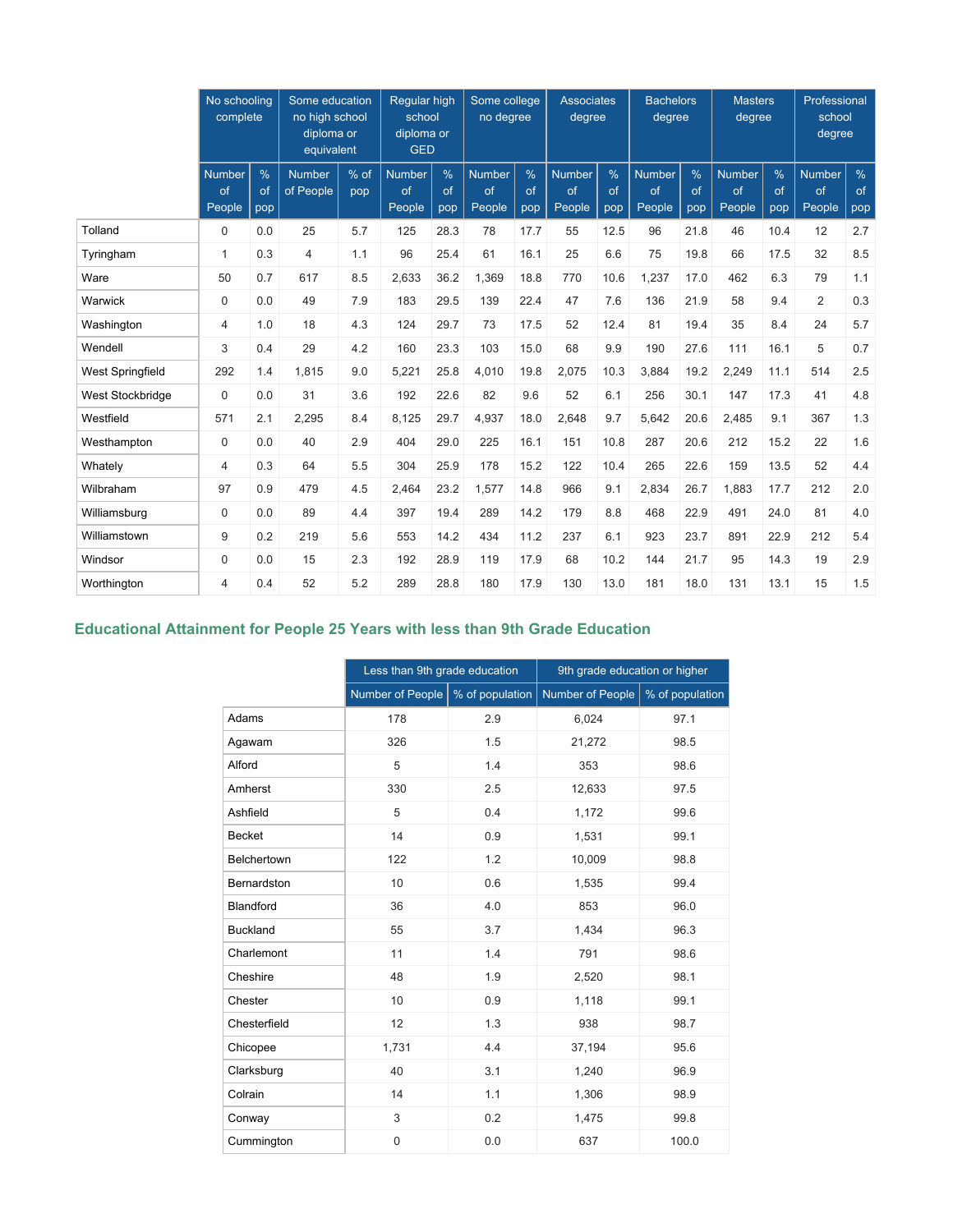|                  | Doctorate degree |          |
|------------------|------------------|----------|
|                  |                  |          |
|                  |                  |          |
|                  | Number of People | % of pop |
|                  |                  |          |
| Tolland          | $\overline{4}$   | $0.9\,$  |
| Tyringham        | 18               | $4.8\,$  |
| Ware             | 64               | 0.9      |
| Warwick          | 6                | $1.0\,$  |
| Washington       | $\overline{7}$   | $1.7\,$  |
| Wendell          | 19               | $2.8\,$  |
| West Springfield | 171              | $0.8\,$  |
| West Stockbridge | 49               | 5.8      |
| Westfield        | 327              | $1.2$    |
| Westhampton      | 54               | 3.9      |
| Whately          | 26               | $2.2\,$  |
| Wilbraham        | 110              | $1.0\,$  |
| Williamsburg     | 48               | $2.4\,$  |
| Williamstown     | 412              | 10.6     |
| Windsor          | 13               | $2.0\,$  |
| Worthington      | 21               | 2.1      |

# **Educational Attainment for People 25 Years with less than 9th Grade Education**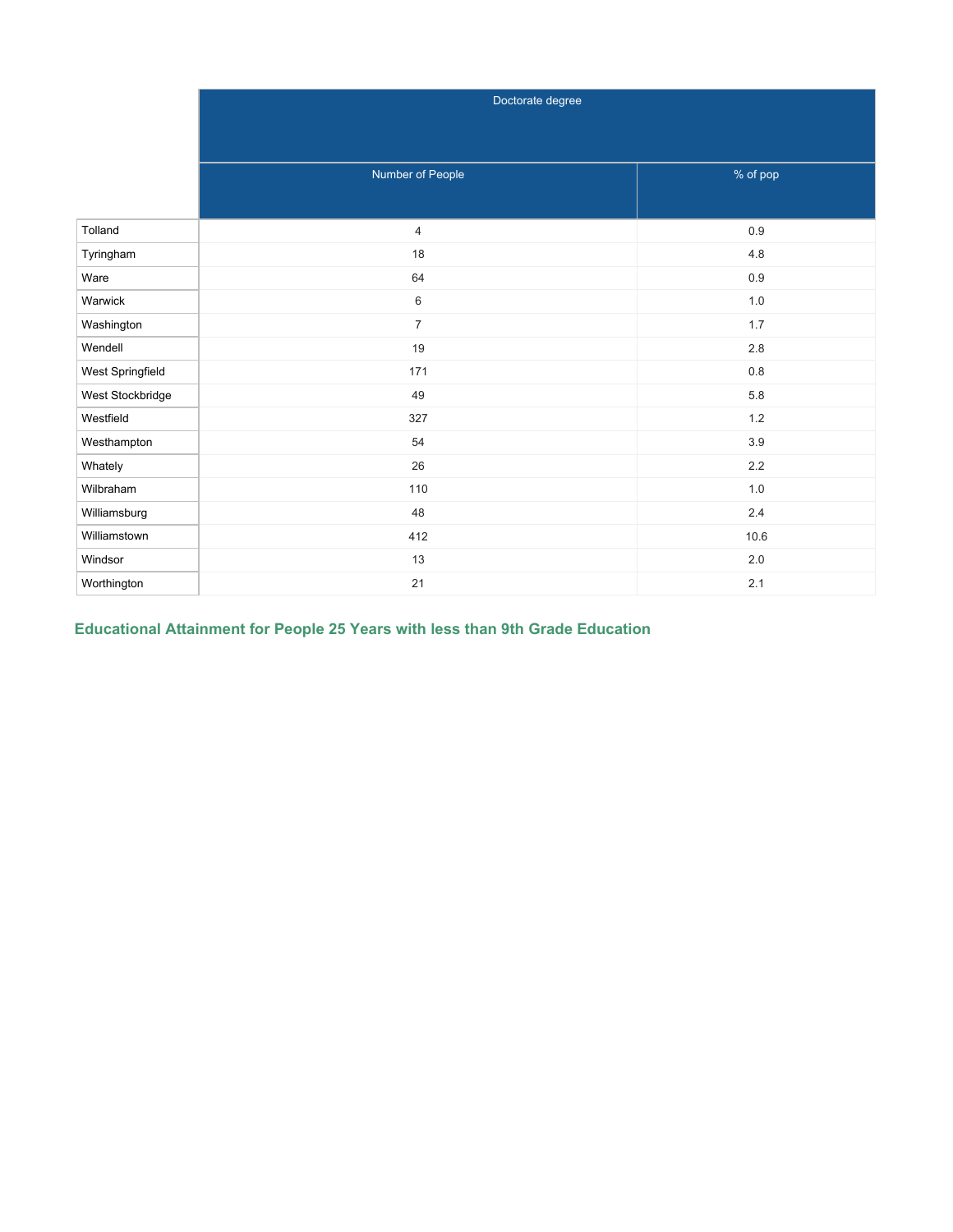|                         | Less than 9th grade education |                 | 9th grade education or higher |                 |  |
|-------------------------|-------------------------------|-----------------|-------------------------------|-----------------|--|
|                         | Number of People              | % of population | Number of People              | % of population |  |
| Dalton                  | 17                            | 0.3             | 5,153                         | 99.7            |  |
| Deerfield               | 30                            | 0.8             | 3,618                         | 99.2            |  |
| East Longmeadow         | 213                           | 1.9             | 11,223                        | 98.1            |  |
| Easthampton             | 92                            | 0.7             | 12,453                        | 99.3            |  |
| Egremont                | 27                            | 2.4             | 1,082                         | 97.6            |  |
| Erving                  | 32                            | 2.6             | 1,214                         | 97.4            |  |
| Florida                 | 29                            | 5.0             | 548                           | 95.0            |  |
| Gill                    | 12                            | 0.9             | 1,264                         | 99.1            |  |
| Goshen                  | $\mathbf 0$                   | 0.0             | 738                           | 100.0           |  |
| Granby                  | 50                            | 1.1             | 4,708                         | 98.9            |  |
| Granville               | 15                            | 1.2             | 1,193                         | 98.8            |  |
| <b>Great Barrington</b> | 62                            | 1.3             | 4,622                         | 98.7            |  |
| Greenfield              | 334                           | 2.5             | 12,844                        | 97.5            |  |
| Hadley                  | 89                            | 2.2             | 4,046                         | 97.8            |  |
| Hampden                 | 38                            | 1.0             | 3,949                         | 99.0            |  |
| Hancock                 | 9                             | 1.9             | 471                           | 98.1            |  |
| Hatfield                | 9                             | 0.4             | 2,506                         | 99.6            |  |
| Hawley                  | 3                             | 1.1             | 282                           | 98.9            |  |
| Heath                   | 14                            | 2.8             | 490                           | 97.2            |  |
| Hinsdale                | 0                             | 0.0             | 1,429                         | 100.0           |  |
| Holyoke                 | 2,475                         | 9.2             | 24,380                        | 90.8            |  |
| Huntington              | 23                            | 1.5             | 1,562                         | 98.5            |  |
| Lanesborough            | 19                            | 0.9             | 2,174                         | 99.1            |  |
| Lee                     | 146                           | 3.4             | 4,136                         | 96.6            |  |
| Lenox                   | 38                            | 1.0             | 3,797                         | 99.0            |  |
| Leverett                | 9                             | 0.6             | 1,471                         | 99.4            |  |
| Leyden                  | 5                             | 0.9             | 563                           | 99.1            |  |
| Longmeadow              | 198                           | 1.8             | 10,755                        | 98.2            |  |
| Ludlow                  | 1,222                         | 7.7             | 14,616                        | 92.3            |  |
| Middlefield             | $\overline{2}$                | 0.6             | 346                           | 99.4            |  |
| Monroe                  | $\mathsf 0$                   | 0.0             | 67                            | 100.0           |  |
| Monson                  | 215                           | 3.3             | 6,292                         | 96.7            |  |
| Montague                | 112                           | 1.7             | 6,291                         | 98.3            |  |
| Monterey                | 42                            | 6.8             | 577                           | 93.2            |  |
| Montgomery              | $\overline{4}$                | 0.7             | 607                           | 99.3            |  |
| Mount Washington        | $\overline{2}$                | 1.4             | 139                           | 98.6            |  |
| New Ashford             | 5                             | 2.2             | 224                           | 97.8            |  |
| New Marlborough         | 14                            | 1.2             | 1,194                         | 98.8            |  |
| North Adams             | 565                           | 6.5             | 8,186                         | 93.5            |  |
| Northampton             | 376                           | 1.9             | 19,040                        | 98.1            |  |
| Northfield              | 11                            | 0.5             | 2,200                         | 99.5            |  |
| Otis                    | 3                             | 0.2             | 1,227                         | 99.8            |  |
| Palmer                  | 174                           | 2.0             | 8,607                         | 98.0            |  |
| Pelham                  | $\pmb{0}$                     | 0.0             | 1,003                         | 100.0           |  |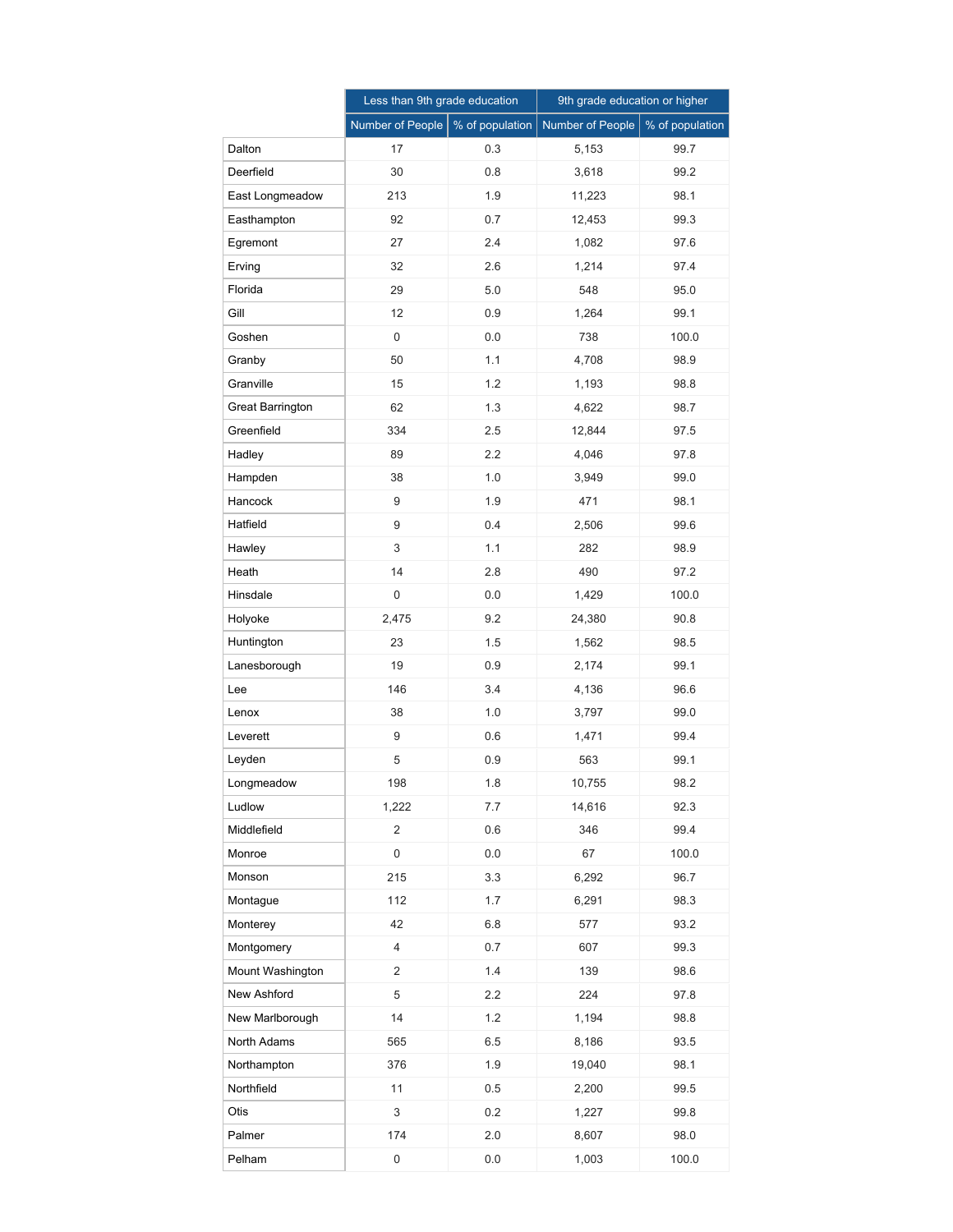|                  | Less than 9th grade education |                 | 9th grade education or higher |                 |
|------------------|-------------------------------|-----------------|-------------------------------|-----------------|
|                  | Number of People              | % of population | <b>Number of People</b>       | % of population |
| Peru             | 5                             | 0.8             | 625                           | 99.2            |
| Pittsfield       | 865                           | 2.7             | 30,666                        | 97.3            |
| Plainfield       | 4                             | 0.8             | 523                           | 99.2            |
| Richmond         | 12                            | 1.0             | 1,202                         | 99.0            |
| Rowe             | 3                             | 0.9             | 327                           | 99.1            |
| Russell          | 8                             | 0.8             | 995                           | 99.2            |
| Sandisfield      | 13                            | 2.0             | 648                           | 98.0            |
| Savoy            | 20                            | 3.8             | 512                           | 96.2            |
| Sheffield        | 101                           | 4.1             | 2,339                         | 95.9            |
| Shelburne        | 36                            | 2.7             | 1,321                         | 97.3            |
| Shutesbury       | 0                             | 0.0             | 1,313                         | 100.0           |
| South Hadley     | 146                           | 1.2             | 11,536                        | 98.8            |
| Southampton      | 11                            | 0.2             | 4,468                         | 99.8            |
| Southwick        | 159                           | 2.2             | 7,013                         | 97.8            |
| Springfield      | 8,819                         | 9.2             | 87,095                        | 90.8            |
| Stockbridge      | 41                            | 2.7             | 1,488                         | 97.3            |
| Sunderland       | 51                            | 1.9             | 2,613                         | 98.1            |
| Tolland          | 4                             | 0.9             | 437                           | 99.1            |
| Tyringham        | $\mathbf{1}$                  | 0.3             | 377                           | 99.7            |
| Ware             | 196                           | 2.7             | 7,085                         | 97.3            |
| Warwick          | 20                            | 3.2             | 600                           | 96.8            |
| Washington       | $\overline{4}$                | 1.0             | 414                           | 99.0            |
| Wendell          | 6                             | 0.9             | 682                           | 99.1            |
| West Springfield | 738                           | 3.6             | 19,493                        | 96.4            |
| West Stockbridge | 6                             | 0.7             | 844                           | 99.3            |
| Westfield        | 1,118                         | 4.1             | 26,279                        | 95.9            |
| Westhampton      | 3                             | 0.2             | 1,392                         | 99.8            |
| Whately          | 9                             | 0.8             | 1,165                         | 99.2            |
| Wilbraham        | 297                           | 2.8             | 10,325                        | 97.2            |
| Williamsburg     | 17                            | 0.8             | 2,025                         | 99.2            |
| Williamstown     | 24                            | 0.6             | 3,866                         | 99.4            |
| Windsor          | 0                             | 0.0             | 665                           | 100.0           |
| Worthington      | 12                            | 1.2             | 991                           | 98.8            |

## **Number of People**

| Age Group     | Under 20 years | 20 to $34$ years | 35 to 64 years | 65 years and over |
|---------------|----------------|------------------|----------------|-------------------|
| Adams         | 1,521          | 1.574            | 3,476          | 1,554             |
| Agawam        | 5,901          | 4,698            | 11,965         | 6,132             |
| Alford        | 64             | 35               | 135            | 197               |
| Amherst       | 12,914         | 17,138           | 6,133          | 3,629             |
| Ashfield      | 205            | 199              | 683            | 362               |
| <b>Becket</b> | 351            | 273              | 900            | 417               |

| Poverty  | <b>Below</b><br>Poverty<br>Level | Above<br>Poverty<br>Level |
|----------|----------------------------------|---------------------------|
| Adams    | 913                              | 7,204                     |
| Agawam   | 2,219                            | 25,755                    |
| Alford   | 25                               | 406                       |
| Amherst  | 6,426                            | 16,937                    |
| Ashfield | 130                              | 1,311                     |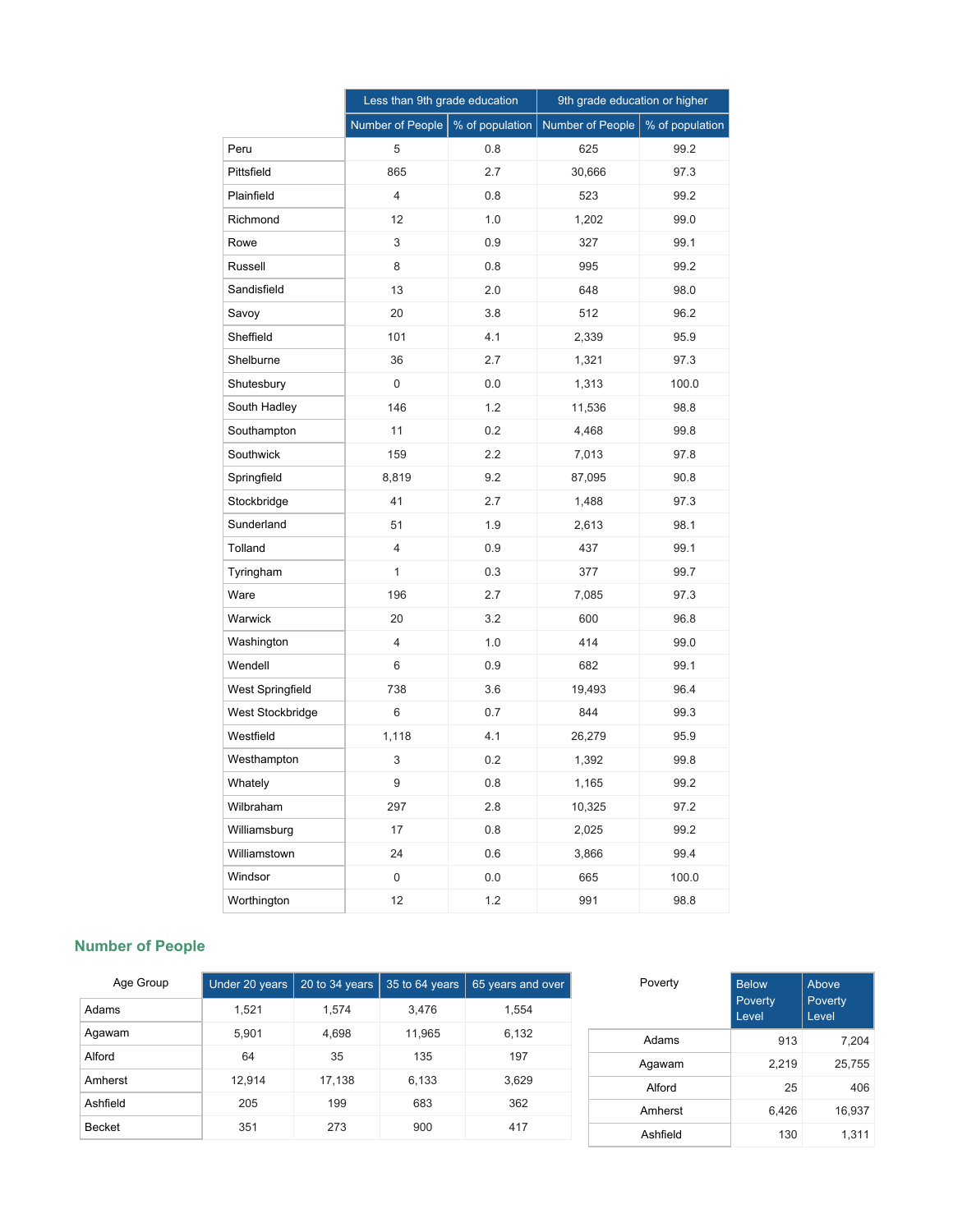| Age Group        | Under 20 years | 20 to 34 years | 35 to 64 years | 65 years and over |
|------------------|----------------|----------------|----------------|-------------------|
| Belchertown      | 3,619          | 2,609          | 6,556          | 2,221             |
| Bernardston      | 466            | 265            | 878            | 455               |
| Blandford        | 160            | 175            | 497            | 273               |
| <b>Buckland</b>  | 391            | 204            | 931            | 424               |
| Charlemont       | 226            | 124            | 477            | 259               |
| Cheshire         | 475            | 459            | 1,497          | 728               |
| Chester          | 297            | 255            | 629            | 289               |
| Chesterfield     | 243            | 164            | 547            | 280               |
| Chicopee         | 12,617         | 11,767         | 20,867         | 10,170            |
| Clarksburg       | 363            | 309            | 709            | 396               |
| Colrain          | 315            | 280            | 731            | 445               |
| Conway           | 422            | 174            | 891            | 481               |
| Cummington       | 162            | 78             | 389            | 216               |
| Dalton           | 1,162          | 1,010          | 3,011          | 1,427             |
| Deerfield        | 1,087          | 658            | 2,229          | 1,043             |
| East Longmeadow  | 3,929          | 2,495          | 6,290          | 3,528             |
| Easthampton      | 2,817          | 3,060          | 7,040          | 3,043             |
| Egremont         | 266            | 143            | 602            | 391               |
| Erving           | 404            | 244            | 762            | 330               |
| Florida          | 166            | 125            | 360            | 157               |
| Gill             | 254            | 262            | 768            | 312               |
| Goshen           | 133            | 120            | 507            | 153               |
| Granby           | 1,214          | 1,031          | 2,894          | 1,183             |
| Granville        | 395            | 319            | 695            | 282               |
| Great Barrington | 1,746          | 970            | 2,608          | 1,577             |
| Greenfield       | 3,297          | 3,361          | 7,031          | 3,686             |
| Hadley           | 948            | 1,015          | 2,095          | 1,261             |
| Hampden          | 964            | 594            | 2,331          | 1,289             |
| Hancock          | 105            | 49             | 306            | 139               |
| Hatfield         | 580            | 575            | 1,395          | 724               |
| Hawley           | 64             | 56             | 155            | 95                |
| Heath            | 194            | 108            | 237            | 207               |
| Hinsdale         | 322            | 351            | 713            | 451               |
| Holyoke          | 10,406         | 9,601          | 14,536         | 5,698             |
| Huntington       | 357            | 414            | 916            | 371               |
| Lanesborough     | 608            | 343            | 1,289          | 733               |
| Lee              | 1,197          | 925            | 2,188          | 1,432             |
| Lenox            | 836            | 633            | 1,590          | 1,904             |
| Leverett         | 445            | 268            | 770            | 518               |
| Leyden           | 117            | 98             | 346            | 149               |
| Longmeadow       | 4,189          | 2,032          | 6,282          | 3,288             |
| Ludlow           | 4,491          | 4,052          | 8,771          | 3,977             |
| Middlefield      | 27             | 48             | 246            | 87                |
| Monroe           | 18             | 12             | 39             | 18                |

| Poverty                 | <b>Below</b><br>Poverty<br>Level | Above<br>Poverty<br>Level |
|-------------------------|----------------------------------|---------------------------|
| <b>Becket</b>           | 135                              | 1,806                     |
| Belchertown             | 907                              | 14,020                    |
| Bernardston             | 166                              | 1,875                     |
| Blandford               | 48                               | 1,057                     |
| <b>Buckland</b>         | 223                              | 1,720                     |
| Charlemont              | 149                              | 932                       |
| Cheshire                | 224                              | 2,935                     |
| Chester                 | 132                              | 1,321                     |
| Chesterfield            | 55                               | 1,174                     |
| Chicopee                | 7,562                            | 47,051                    |
| Clarksburg              | 149                              | 1,625                     |
| Colrain                 | 202                              | 1,569                     |
| Conway                  | 36                               | 1,912                     |
| Cummington              | 90                               | 752                       |
| Dalton                  | 320                              | 6,187                     |
| Deerfield               | 364                              | 4,491                     |
| East Longmeadow         | 751                              | 15,072                    |
| Easthampton             | 1,469                            | 14,434                    |
| Egremont                | 72                               | 1,330                     |
| Erving                  | 179                              | 1,531                     |
| Florida                 | 95                               | 695                       |
| Gill                    | 137                              | 1,454                     |
| Goshen                  | 43                               | 870                       |
| Granby                  | 238                              | 6,084                     |
| Granville               | 153                              | 1,516                     |
| <b>Great Barrington</b> | 495                              | 5,391                     |
| Greenfield              | 1,918                            | 14,845                    |
| Hadley                  | 349                              | 4,848                     |
| Hampden                 | 130                              | 4,949                     |
| Hancock                 | 42                               | 557                       |
| Hatfield                | 213                              | 3,061                     |
| Hawley                  | 54                               | 316                       |
| Heath                   | 114                              | 605                       |
| Hinsdale                | 216                              | 1,613                     |
| Holyoke                 | 11,471                           | 27,628                    |
| Huntington              | 184                              | 1,874                     |
| Lanesborough            | 229                              | 2,744                     |
| Lee                     | 296                              | 5,224                     |
| Lenox                   | 243                              | 4,380                     |
| Leverett                | 131                              | 1,870                     |
| Leyden                  | 34                               | 676                       |
| Longmeadow              | 337                              | 14,798                    |
| Ludlow                  | 1,777                            | 18,739                    |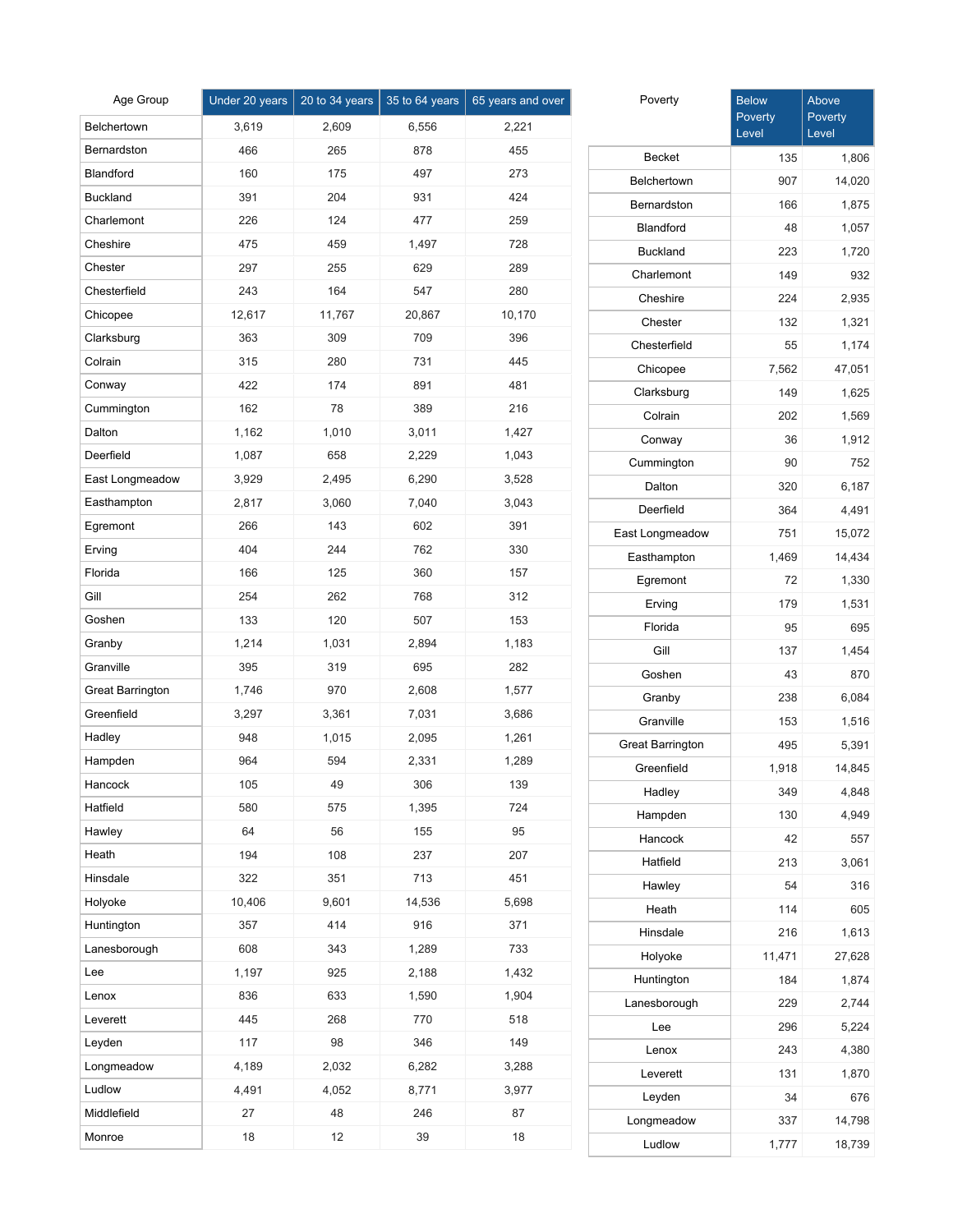| Age Group               | Under 20 years | 20 to 34 years | 35 to 64 years | 65 years and over |
|-------------------------|----------------|----------------|----------------|-------------------|
| Monson                  | 1,720          | 1,439          | 3,875          | 1,745             |
| Montague                | 1,406          | 1,685          | 3,491          | 1,697             |
| Monterey                | 136            | 47             | 309            | 282               |
| Montgomery              | 151            | 129            | 371            | 147               |
| Mount Washington        | 4              | 17             | 79             | 48                |
| <b>New Ashford</b>      | 43             | 46             | 128            | 82                |
| New Marlborough         | 282            | 147            | 679            | 436               |
| North Adams             | 2,889          | 2,537          | 5,064          | 2,469             |
| Northampton             | 6,134          | 6,495          | 10,761         | 5,126             |
| Northfield              | 668            | 408            | 1,314          | 591               |
| Otis                    | 145            | 168            | 689            | 391               |
| Palmer                  | 2,613          | 2,464          | 5,198          | 1,962             |
| Pelham                  | 234            | 233            | 482            | 334               |
| Peru                    | 163            | 139            | 421            | 100               |
| Pittsfield              | 8,672          | 8,109          | 17,297         | 8,688             |
| Plainfield              | 103            | 80             | 284            | 194               |
| Richmond                | 244            | 161            | 637            | 447               |
| Rowe                    | 85             | 76             | 160            | 120               |
| Russell                 | 359            | 243            | 642            | 226               |
| Sandisfield             | 201            | 82             | 377            | 231               |
| Savoy                   | 110            | 91             | 338            | 141               |
| Sheffield               | 505            | 477            | 1,302          | 876               |
| Shelburne               | 224            | 227            | 691            | 507               |
| Shutesbury              | 343            | 219            | 864            | 329               |
| South Hadley            | 3,850          | 4,175          | 6,256          | 3,422             |
| Southampton             | 1,255          | 949            | 2,743          | 1,197             |
| Southwick               | 2,106          | 1,492          | 4,014          | 2,108             |
| Springfield             | 43,818         | 36,417         | 54,512         | 19,392            |
| Stockbridge             | 178            | 168            | 787            | 662               |
| Sunderland              | 544            | 1,302          | 1,229          | 572               |
| Tolland                 | 69             | 50             | 260            | 151               |
| Tyringham               | 66             | 60             | 189            | 159               |
| Ware                    | 2,049          | 1,561          | 4,147          | 2,044             |
| Warwick                 | 132            | 111            | 394            | 159               |
| Washington              | 72             | 47             | 220            | 163               |
| Wendell                 | 161            | 90             | 415            | 196               |
| <b>West Springfield</b> | 6,607          | 5,602          | 11,840         | 4,560             |
| West Stockbridge        | 197            | 118            | 484            | 285               |
| Westfield               | 9,905          | 8,717          | 15,658         | 7,169             |
| Westhampton             | 365            | 286            | 868            | 339               |
| Whately                 | 315            | 199            | 738            | 332               |
| Wilbraham               | 3,320          | 2,294          | 5,917          | 3,107             |
| Williamsburg            | 415            | 418            | 1,137          | 606               |
| Williamstown            | 2,118          | 1,930          | 1,991          | 1,475             |

| Poverty          | <b>Below</b><br>Poverty<br>Level | Above<br>Poverty<br>Level |
|------------------|----------------------------------|---------------------------|
| Middlefield      | 19                               | 389                       |
| Monroe           | 13                               | 74                        |
| Monson           | 511                              | 8,146                     |
| Montague         | 910                              | 7,249                     |
| Monterey         | 39                               | 735                       |
| Montgomery       | 21                               | 777                       |
| Mount Washington | 22                               | 126                       |
| New Ashford      | 20                               | 279                       |
| New Marlborough  | 56                               | 1,435                     |
| North Adams      | 2,300                            | 9,580                     |
| Northampton      | 3,407                            | 21,514                    |
| Northfield       | 130                              | 2,826                     |
| Otis             | 62                               | 1,325                     |
| Palmer           | 1,379                            | 10,807                    |
| Pelham           | 68                               | 1,213                     |
| Peru             | 70                               | 750                       |
| Pittsfield       | 5,602                            | 36,357                    |
| Plainfield       | 44                               | 617                       |
| Richmond         | 103                              | 1,386                     |
| Rowe             | 11                               | 425                       |
| Russell          | 135                              | 1,325                     |
| Sandisfield      | 35                               | 796                       |
| Savoy            | 47                               | 613                       |
| Sheffield        | 262                              | 2,898                     |
| Shelburne        | 124                              | 1,507                     |
| Shutesbury       | 151                              | 1,597                     |
| South Hadley     | 1,462                            | 13,754                    |
| Southampton      | 152                              | 5,972                     |
| Southwick        | 741                              | 8,907                     |
| Springfield      | 40,102                           | 108,747                   |
| Stockbridge      | 257                              | 1,466                     |
| Sunderland       | 471                              | 3,130                     |
| Tolland          | 37                               | 493                       |
| Tyringham        | 50                               | 424                       |
| Ware             | 1,298                            | 8,467                     |
| Warwick          | 55                               | 737                       |
| Washington       | 21                               | 481                       |
| Wendell          | 100                              | 757                       |
| West Springfield | 3,227                            | 25,230                    |
| West Stockbridge | 76                               | 1,008                     |
| Westfield        | 2,752                            | 35,209                    |
| Westhampton      | 64                               | 1,794                     |
| Whately          | 114                              | 1,470                     |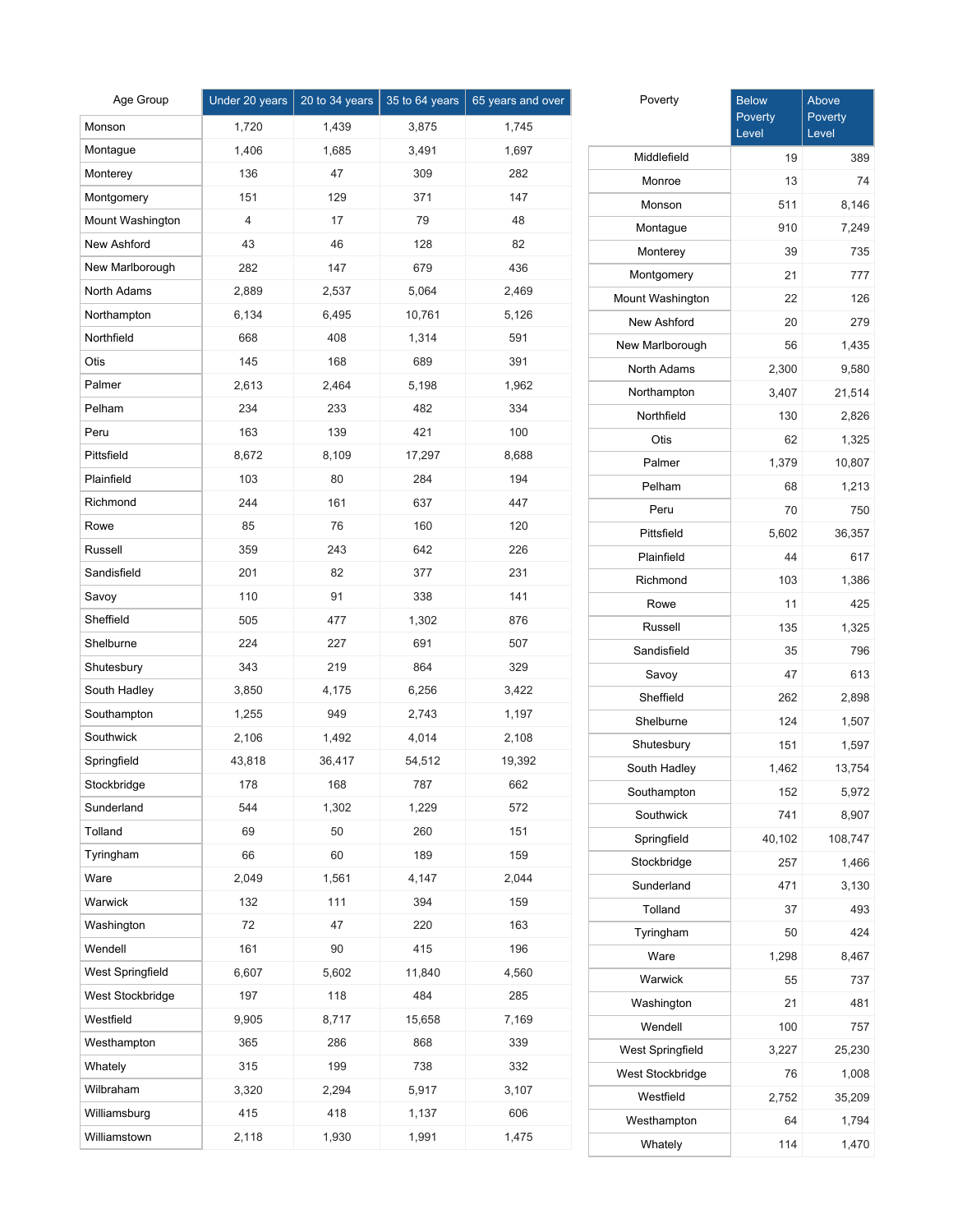| Age Group   |     |     |     | $\overline{\phantom{1}}$ Under 20 years $\overline{\phantom{1}}$ 20 to 34 years $\overline{\phantom{1}}$ 35 to 64 years $\overline{\phantom{1}}$ 65 years and over $\overline{\phantom{1}}$ |
|-------------|-----|-----|-----|---------------------------------------------------------------------------------------------------------------------------------------------------------------------------------------------|
| Windsor     | 142 | 119 | 419 | 182                                                                                                                                                                                         |
| Worthington | 243 | 185 | 587 | 323                                                                                                                                                                                         |

| Poverty      | <b>Below</b><br>Poverty<br>Level | Above<br>Poverty<br>Level |
|--------------|----------------------------------|---------------------------|
| Wilbraham    | 394                              | 13,902                    |
| Williamsburg | 234                              | 2,342                     |
| Williamstown | 537                              | 4,356                     |
| Windsor      | 50                               | 812                       |
| Worthington  | 78                               | 1,252                     |

| Race                    | White  | Other | Asian/Pacific Islander | <b>Black</b> |
|-------------------------|--------|-------|------------------------|--------------|
| Adams                   | 7,818  | 169   | 65                     | 73           |
| Agawam                  | 26,814 | 699   | 559                    | 624          |
| Alford                  | 414    | 9     | 8                      | 0            |
| Amherst                 | 29,521 | 2,636 | 5,540                  | 2,117        |
| Ashfield                | 1,384  | 57    | 7                      | 1            |
| Becket                  | 1,828  | 85    | 0                      | 28           |
| Belchertown             | 14,007 | 261   | 654                    | 83           |
| Bernardston             | 2,044  | 20    | 0                      | 0            |
| Blandford               | 1,092  | 13    | 0                      | 0            |
| <b>Buckland</b>         | 1,766  | 46    | 96                     | 42           |
| Charlemont              | 1,018  | 58    | 10                     | 0            |
| Cheshire                | 3,094  | 33    | 0                      | 32           |
| Chester                 | 1,460  | 6     | 0                      | 4            |
| Chesterfield            | 1,204  | 21    | 9                      | 0            |
| Chicopee                | 47,556 | 3,703 | 1,306                  | 2,856        |
| Clarksburg              | 1,729  | 28    | 0                      | 20           |
| Colrain                 | 1,744  | 19    | 0                      | 8            |
| Conway                  | 1,944  | 21    | 3                      | 0            |
| Cummington              | 829    | 11    | 5                      | 0            |
| Dalton                  | 6,442  | 54    | 107                    | 7            |
| Deerfield               | 4,649  | 192   | 18                     | 158          |
| East Longmeadow         | 14,408 | 350   | 714                    | 770          |
| Easthampton             | 14,734 | 679   | 247                    | 300          |
| Egremont                | 1,308  | 57    | 22                     | 15           |
| Erving                  | 1,666  | 50    | 0                      | 24           |
| Florida                 | 770    | 38    | 0                      | 0            |
| Gill                    | 1,443  | 16    | 48                     | 89           |
| Goshen                  | 910    | 3     | 0                      | 0            |
| Granby                  | 6,030  | 178   | 50                     | 64           |
| Granville               | 1,676  | 12    | 3                      | 0            |
| <b>Great Barrington</b> | 6,178  | 273   | 191                    | 259          |
| Greenfield              | 15,733 | 1,024 | 227                    | 391          |
| Hadley                  | 4,544  | 175   | 179                    | 421          |
| Hampden                 | 4,991  | 139   | 38                     | 10           |
| Hancock                 | 560    | 6     | 25                     | 8            |
| Hatfield                | 3,168  | 84    | $\boldsymbol{9}$       | 13           |

| Ethnicity               | Hispanic | Not Hispanic |
|-------------------------|----------|--------------|
| Adams                   | 118      | 8,007        |
| Agawam                  | 1,544    | 27,152       |
| Alford                  | 22       | 409          |
| Amherst                 | 2,976    | 36,838       |
| Ashfield                | 39       | 1,410        |
| <b>Becket</b>           | 75       | 1,866        |
| Belchertown             | 214      | 14,791       |
| Bernardston             | 8        | 2,056        |
| Blandford               | 18       | 1,087        |
| <b>Buckland</b>         | 8        | 1,942        |
| Charlemont              | 27       | 1,059        |
| Cheshire                | 76       | 3,083        |
| Chester                 | 4        | 1,466        |
| Chesterfield            | 32       | 1,202        |
| Chicopee                | 11,620   | 43,801       |
| Clarksburg              | 38       | 1,739        |
| Colrain                 | 29       | 1.742        |
| Conway                  | 52       | 1,916        |
| Cummington              | 14       | 831          |
| Dalton                  | 141      | 6,469        |
| Deerfield               | 197      | 4,820        |
| East Longmeadow         | 629      | 15,613       |
| Easthampton             | 723      | 15,237       |
| Egremont                | 82       | 1,320        |
| Erving                  | 51       | 1,689        |
| Florida                 | 14       | 794          |
| Gill                    | 10       | 1,586        |
| Goshen                  | 52       | 861          |
| Granby                  | 248      | 6,074        |
| Granville               | 61       | 1,630        |
| <b>Great Barrington</b> | 437      | 6,464        |
| Greenfield              | 1,331    | 16,044       |
| Hadley                  | 124      | 5,195        |
| Hampden                 | 193      | 4,985        |
| Hancock                 | 5        | 594          |
| Hatfield                | 105      | 3,169        |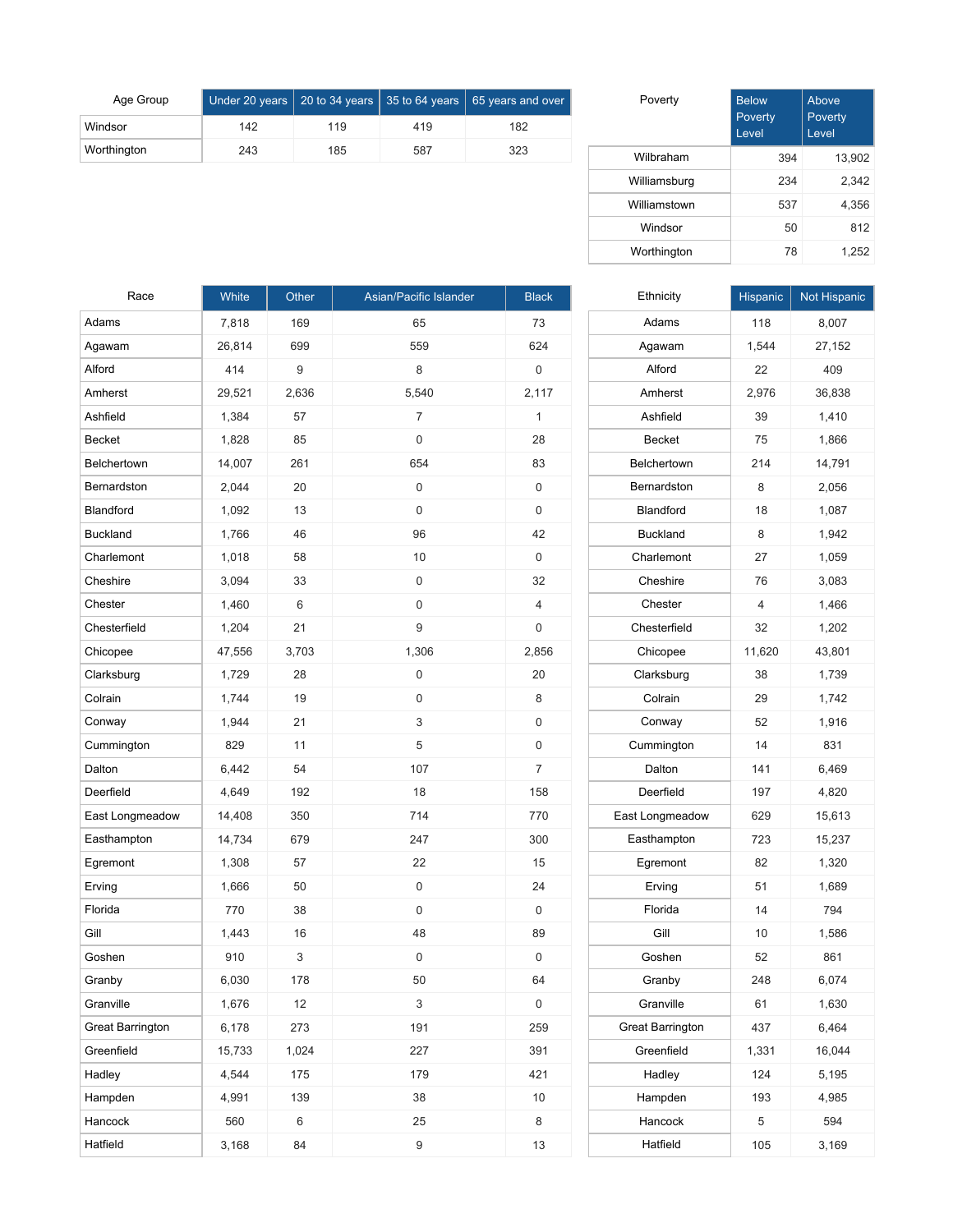| Race             | White  | Other          | Asian/Pacific Islander | <b>Black</b>        | Ethnicity        | Hi |
|------------------|--------|----------------|------------------------|---------------------|------------------|----|
| Hawley           | 351    | 2              | 11                     | 6                   | Hawley           |    |
| Heath            | 730    | 16             | 0                      | 0                   | Heath            |    |
| Hinsdale         | 1,797  | 36             | $\overline{4}$         | 0                   | Hinsdale         |    |
| Holyoke          | 35,218 | 2,888          | 309                    | 1,826               | Holyoke          | 2  |
| Huntington       | 1,976  | 66             | 0                      | 16                  | Huntington       |    |
| Lanesborough     | 2,866  | 19             | 33                     | 55                  | Lanesborough     |    |
| Lee              | 5,186  | 257            | 185                    | 114                 | Lee              |    |
| Lenox            | 4,554  | 219            | 31                     | 159                 | Lenox            |    |
| Leverett         | 1,912  | 41             | 42                     | 6                   | Leverett         |    |
| Leyden           | 710    | $\mathbf 0$    | $\mathbf 0$            | $\mathsf{O}\xspace$ | Leyden           |    |
| Longmeadow       | 14,219 | 489            | 933                    | 150                 | Longmeadow       | 1  |
| Ludlow           | 19,669 | 1,077          | 243                    | 302                 | Ludlow           | 1  |
| Middlefield      | 385    | 18             | 5                      | 0                   | Middlefield      |    |
| Monroe           | 87     | $\mathbf 0$    | $\mathbf 0$            | $\mathbf 0$         | Monroe           |    |
| Monson           | 8,473  | 130            | 80                     | 96                  | Monson           |    |
| Montague         | 7,485  | 615            | 19                     | 160                 | Montague         |    |
| Monterey         | 755    | 13             | 3                      | 3                   | Monterey         |    |
| Montgomery       | 766    | 18             | 10                     | $\overline{4}$      | Montgomery       |    |
| Mount Washington | 140    | 5              | 3                      | 0                   | Mount Washington |    |
| New Ashford      | 283    | 16             | $\mathbf 0$            | $\mathbf 0$         | New Ashford      |    |
| New Marlborough  | 1,505  | $\overline{7}$ | 11                     | 21                  | New Marlborough  |    |
| North Adams      | 11,499 | 1,083          | 156                    | 221                 | North Adams      |    |
| Northampton      | 25,236 | 1,707          | 958                    | 615                 | Northampton      | 2  |
| Northfield       | 2,821  | 146            | 6                      | 8                   | Northfield       |    |
| Otis             | 1,374  | 19             | $\mathbf 0$            | $\mathbf 0$         | Otis             |    |
| Palmer           | 10,993 | 731            | 240                    | 273                 | Palmer           |    |
| Pelham           | 1,190  | 25             | 12                     | 56                  | Pelham           |    |
| Peru             | 792    | 27             | 0                      | $\overline{4}$      | Peru             |    |
| Pittsfield       | 37,133 | 2,832          | 896                    | 1,905               | Pittsfield       | 2  |
| Plainfield       | 620    | 24             | 15                     | $\overline{2}$      | Plainfield       |    |
| Richmond         | 1,429  | 30             | 21                     | $\boldsymbol{9}$    | Richmond         |    |
| Rowe             | 429    | $\overline{7}$ | $\mathsf 0$            | $\,$ 5 $\,$         | Rowe             |    |
| Russell          | 1,378  | 50             | $\mathsf{O}$           | 42                  | Russell          |    |
| Sandisfield      | 859    | 21             | 3                      | 8                   | Sandisfield      |    |
| Savoy            | 604    | 17             | 0                      | 59                  | Savoy            |    |
| Sheffield        | 3,147  | 13             | $\mathsf{O}$           | 0                   | Sheffield        |    |
| Shelburne        | 1,586  | 6              | 47                     | 10                  | Shelburne        |    |
| Shutesbury       | 1,600  | 121            | 21                     | 13                  | Shutesbury       |    |
| South Hadley     | 15,780 | 843            | 765                    | 315                 | South Hadley     | 1  |
| Southampton      | 5,875  | 101            | 143                    | 25                  | Southampton      |    |
| Southwick        | 9,301  | 248            | 164                    | $\overline{7}$      | Southwick        |    |
| Springfield      | 97,614 | 20,079         | 4,168                  | 32,278              | Springfield      | 6  |
| Stockbridge      | 1,586  | 82             | 40                     | 87                  | Stockbridge      |    |
| Sunderland       | 3,004  | 211            | 369                    | 63                  | Sunderland       |    |

| Ethnicity        | <b>Hispanic</b> | Not Hispanic |
|------------------|-----------------|--------------|
| Hawley           | 14              | 356          |
| Heath            | 18              | 728          |
| Hinsdale         | 20              | 1,817        |
| Holyoke          | 21,704          | 18,537       |
| Huntington       | 20              | 2,038        |
| Lanesborough     | 0               | 2,973        |
| Lee              | 78              | 5,664        |
| Lenox            | 305             | 4,658        |
| Leverett         | 25              | 1,976        |
| Leyden           | 6               | 704          |
| Longmeadow       | 1,080           | 14,711       |
| Ludlow           | 1,837           | 19,454       |
| Middlefield      | 0               | 408          |
| Monroe           | 0               | 87           |
| Monson           | 135             | 8,644        |
| Montague         | 350             | 7,929        |
| Monterey         | 7               | 767          |
| Montgomery       | 11              | 787          |
| Mount Washington | 2               | 146          |
| New Ashford      | 16              | 283          |
| New Marlborough  | 68              | 1,476        |
| North Adams      | 850             | 12,109       |
| Northampton      | 2,490           | 26,026       |
| Northfield       | 121             | 2,860        |
| Otis             | 21              | 1,372        |
| Palmer           | 556             | 11,681       |
| Pelham           | 42              | 1,241        |
| Peru             | 22              | 801          |
| Pittsfield       | 2,891           | 39,875       |
| Plainfield       | 26              | 635          |
| Richmond         | $\overline{7}$  | 1,482        |
| Rowe             | 9               | 432          |
| Russell          | 62              | 1,408        |
| Sandisfield      | 19              | 872          |
| Savoy            | 22              | 658          |
| Sheffield        | 71              | 3,089        |
| Shelburne        | 9               | 1,640        |
| Shutesbury       | 78              | 1,677        |
| South Hadley     | 1,135           | 16,568       |
| Southampton      | 0               | 6,144        |
| Southwick        | 339             | 9,381        |
| Springfield      | 69,301          | 84,838       |
| Stockbridge      | 48              | 1,747        |
| Sunderland       | 179             | 3,468        |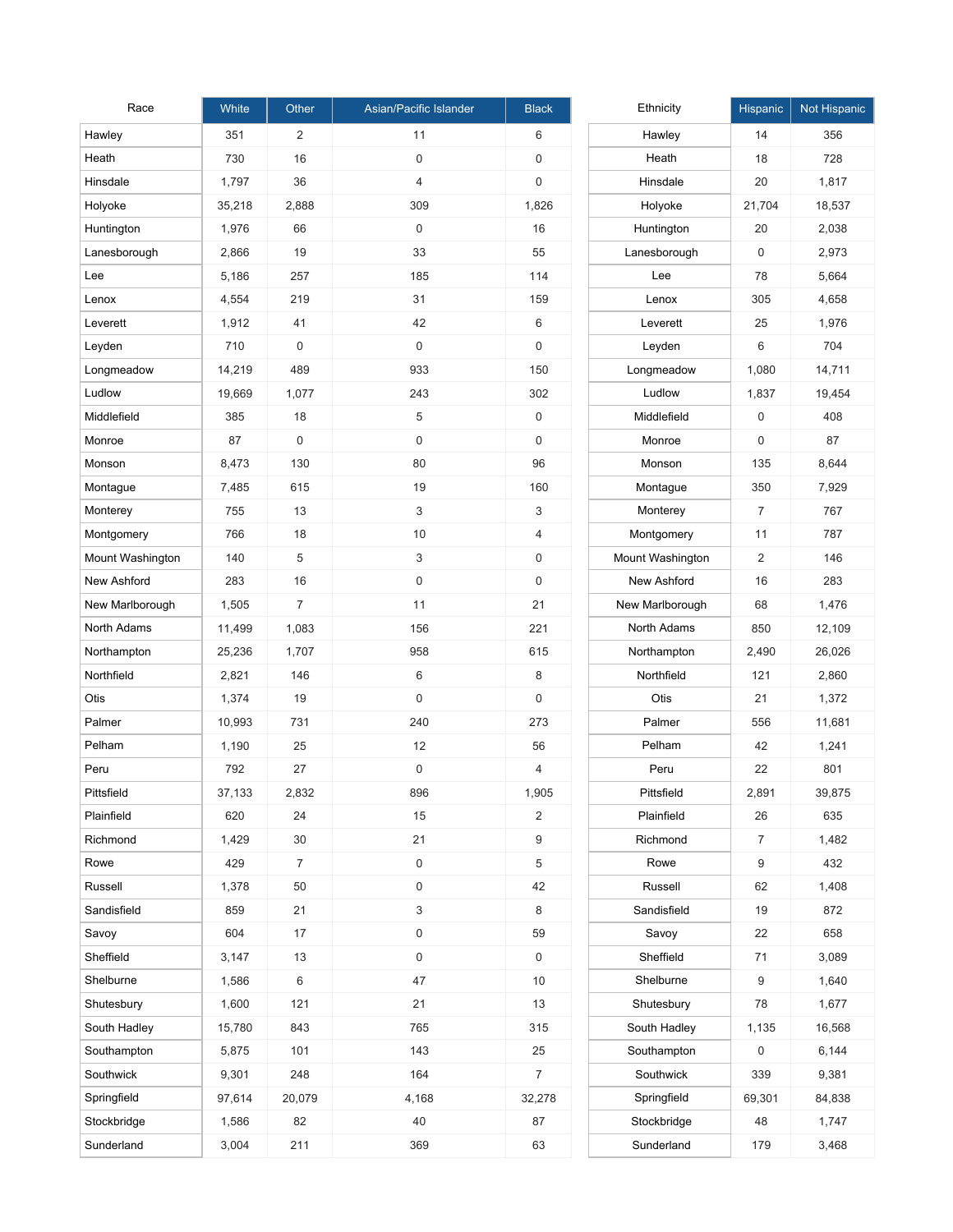| Race             | White  | Other | Asian/Pacific Islander | <b>Black</b>   | Ethnicity        | Hispanic | Not Hispanic |
|------------------|--------|-------|------------------------|----------------|------------------|----------|--------------|
| Tolland          | 503    | 27    | $\Omega$               | $\Omega$       | Tolland          | 2        | 528          |
| Tyringham        | 456    | 13    | 3                      | $\overline{2}$ | Tyringham        | 31       | 443          |
| Ware             | 9,380  | 268   | 22                     | 131            | Ware             | 751      | 9,050        |
| Warwick          | 769    | 23    | $\overline{4}$         | $\mathbf 0$    | Warwick          | 16       | 780          |
| Washington       | 457    | 14    | 8                      | 23             | Washington       | 5        | 497          |
| Wendell          | 767    | 49    | $\overline{7}$         | 39             | Wendell          | 11       | 851          |
| West Springfield | 24,906 | 1,629 | 1,158                  | 916            | West Springfield | 3,030    | 25,579       |
| West Stockbridge | 965    | 46    | 22                     | 51             | West Stockbridge | 38       | 1,046        |
| Westfield        | 38,277 | 1,251 | 1,238                  | 683            | Westfield        | 3,958    | 37,491       |
| Westhampton      | 1,840  | 10    | 8                      | $\mathbf 0$    | Westhampton      | 34       | 1,824        |
| Whately          | 1,530  | 44    | 10                     | $\mathbf 0$    | Whately          | 55       | 1,529        |
| Wilbraham        | 13,675 | 368   | 133                    | 462            | Wilbraham        | 1,416    | 13,222       |
| Williamsburg     | 2,537  | 15    | 0                      | 24             | Williamsburg     | 51       | 2,525        |
| Williamstown     | 6,128  | 524   | 477                    | 385            | Williamstown     | 461      | 7,053        |
| Windsor          | 829    | 21    | 12                     | $\mathbf 0$    | Windsor          | 9        | 853          |
| Worthington      | 1,318  | 16    | $\mathbf 0$            | 4              | Worthington      | 10       | 1,328        |

**Facilities**

## **Community Health Center**

**Service Type: Ambulatory Surgical Ctr.**

| <b>Name</b>                                                | <b>Street Address</b> | Community        | <b>Number of Beds</b> |
|------------------------------------------------------------|-----------------------|------------------|-----------------------|
| Berkshire Cosmetic &<br>Reconstructive Sgy                 | 426 South Street      | Pittsfield       | $\Omega$              |
| Berkshire Endoscopy Center<br>Llc                          | 53 Eagle Street       | Pittsfield       | $\Omega$              |
| Cataract & Laser Center<br>Associates Pc                   | One Berkshire Square  | Adams            | $\Omega$              |
| Cataract & Laser Center West   171 Interstate Drive<br>Llc |                       | West Springfield | $\Omega$              |
| Greater Springfield Surgery<br>Center                      | 100 Wason Avenue      | Springfield      | $\Omega$              |
| Pioneer Valley Surgicenter                                 | 3550 Main Street      | Springfield      | $\Omega$              |
| <b>Surgery Center Of New</b><br>England                    | 55 Saint George Road  | Springfield      | $\Omega$              |
| Valley Medical Group Amb<br>Surg & Proc Center             | 31 Hall Drive         | Amherst          | $\Omega$              |

#### **Service Type: Certified Home Health Agency**

| <b>Name</b>                            | <b>Street Address</b> | Community               | Number of Beds |
|----------------------------------------|-----------------------|-------------------------|----------------|
| A Better Life Homecare LIc             | 20 Maple Street       | Springfield             |                |
| A Caring Heart Nursing<br>Services Llc | 120 Maple Street      | Springfield             |                |
| Able Health Care Llc                   | 1111 Elm Street       | <b>West Springfield</b> |                |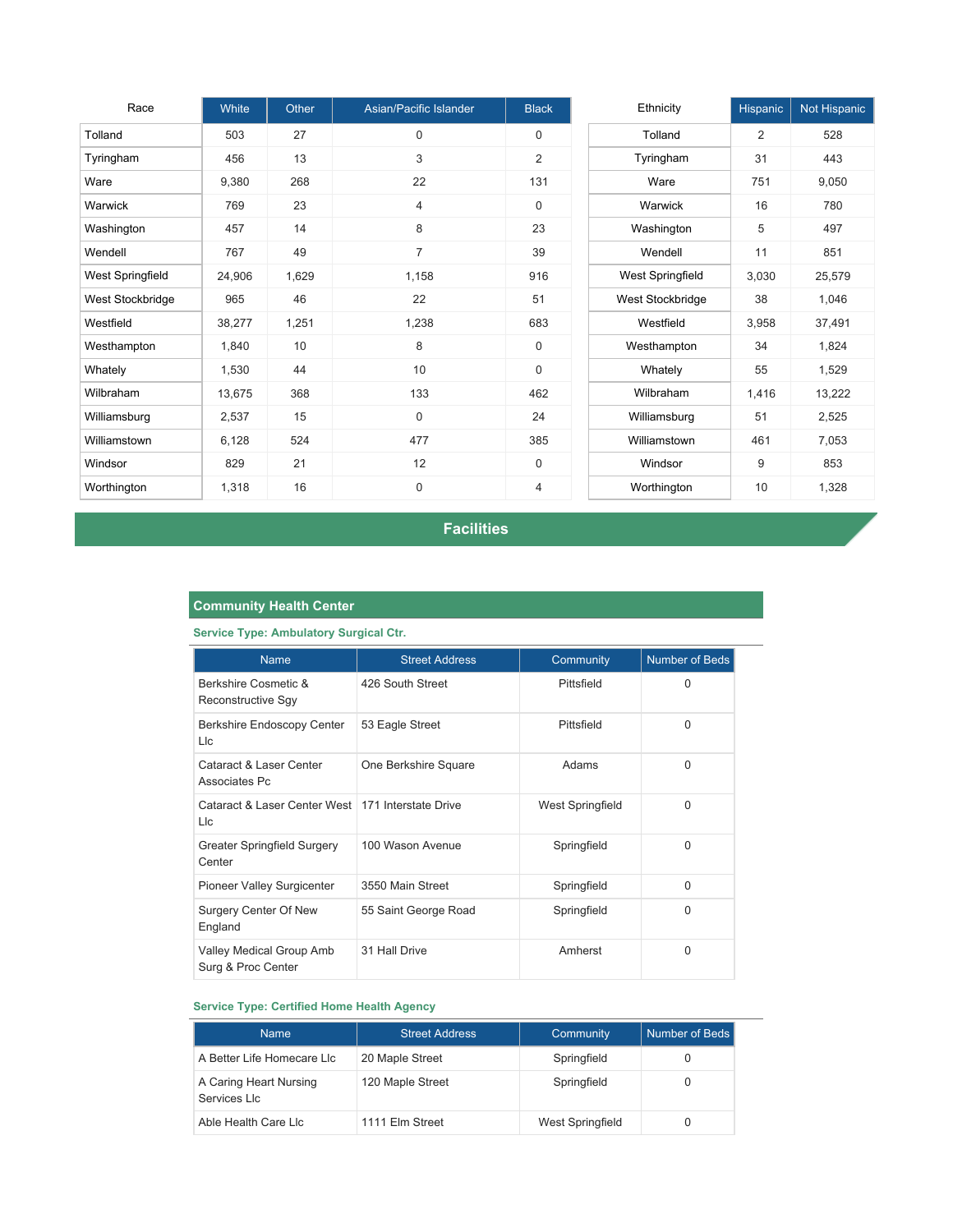| <b>Name</b>                                                        | <b>Street Address</b><br>Community |                         | Number of Beds |
|--------------------------------------------------------------------|------------------------------------|-------------------------|----------------|
| Allied Health Systems Llc                                          | 1145 Main Street                   | Springfield             | 0              |
| Amedisys Home Health Care                                          | 67 Hunt Street                     | Agawam                  | 0              |
| <b>Baystate Visiting Nurse</b><br><b>Association &amp; Hospice</b> | 50 Maple Street                    | Springfield             | 0              |
| <b>Berkshire Visiting Nurse</b><br>Association                     | 165 Tor Court                      | Pittsfield              | 0              |
| Capuano Home Health Care<br>Inc                                    | 265 Benton Drive                   | East Longmeadow         | 0              |
| Care Givers Of<br>Massachusetts Llc                                | 125 Liberty Street                 | Springfield             | 0              |
| Caretenders                                                        | 330 Whitney Avenue                 | Holyoke                 | 0              |
| Compassionate Healthcare<br>Systems Llc                            | 1275 Elm Street                    | West Springfield        | 0              |
| Epic Health Services                                               | 2095 Roosevelt Avenue              | Springfield             | 0              |
| <b>Excel Home Care Services</b><br>Inc                             | 185 West Avenue                    | Ludlow                  | 0              |
| Excella Home Health                                                | 123 Park Avenue                    | West Springfield        | 0              |
| First Choice Home Health<br>Care Services Inc.                     | 187 High Street                    | Holyoke                 | 0              |
| <b>Gentiva Health Services</b>                                     | 2 South Street                     | Pittsfield              | 0              |
| <b>Gentiva Health Services</b>                                     | 2069 Roosevelt Avenue              | Springfield             | 0              |
| <b>Healthpoint Homecare</b><br>Services Llc                        | 140 High Street                    | Springfield             | 0              |
| Holyoke Visiting Nurse Assoc                                       | 575 Beech Street                   | Holyoke                 | 0              |
| Home Care Vna Llc                                                  | 35 Center Street                   | Chicopee                | 0              |
| Integra Healthcare Llc                                             | 200 North Main Street              | East Longmeadow         | 0              |
| <b>International Health Solutions</b>                              | 260 Cottage Street                 | Springfield             | 0              |
| Mercy Home Care                                                    | 200 Hillside Avenue                | <b>West Springfield</b> | 0              |
| <b>Multicultural Community</b><br>Services Of Pioneer Valley       | 1000 Wilbraham Road                | Springfield             | 0              |
| <b>Noble Visiting Nurse</b>                                        | 77 Mill Street                     | Westfield               | 0              |
| Personal Touch Home Care<br>Of Ma                                  | 150 Front Street                   | West Springfield        | 0              |
| Porchlight Vna                                                     | 32 Park Street                     | Lee                     | 0              |
| <b>Professional Medical</b><br>Homecare Llc                        | 112 Westfield Street               | West Springfield        | 0              |
| Radiance Home Health Care<br><b>Inc</b>                            | 10 Center Street                   | Chicopee                | 0              |
| Servicenet Homecare                                                | 216 North King Street              | Northampton             | 0              |
| Spectrum Hhc                                                       | 770 Converse Street                | Longmeadow              | 0              |
| Trinity Home Care Inc                                              | 336 Grattan Street                 | Chicopee                | 0              |
| Vna & Hospice Of Cooley<br><b>Dickinson</b>                        | 168 Industrial Drive               | Northampton             | 0              |
| Western Mass Home Health<br>Services Inc                           | 270 Main Street                    | Agawam                  | 0              |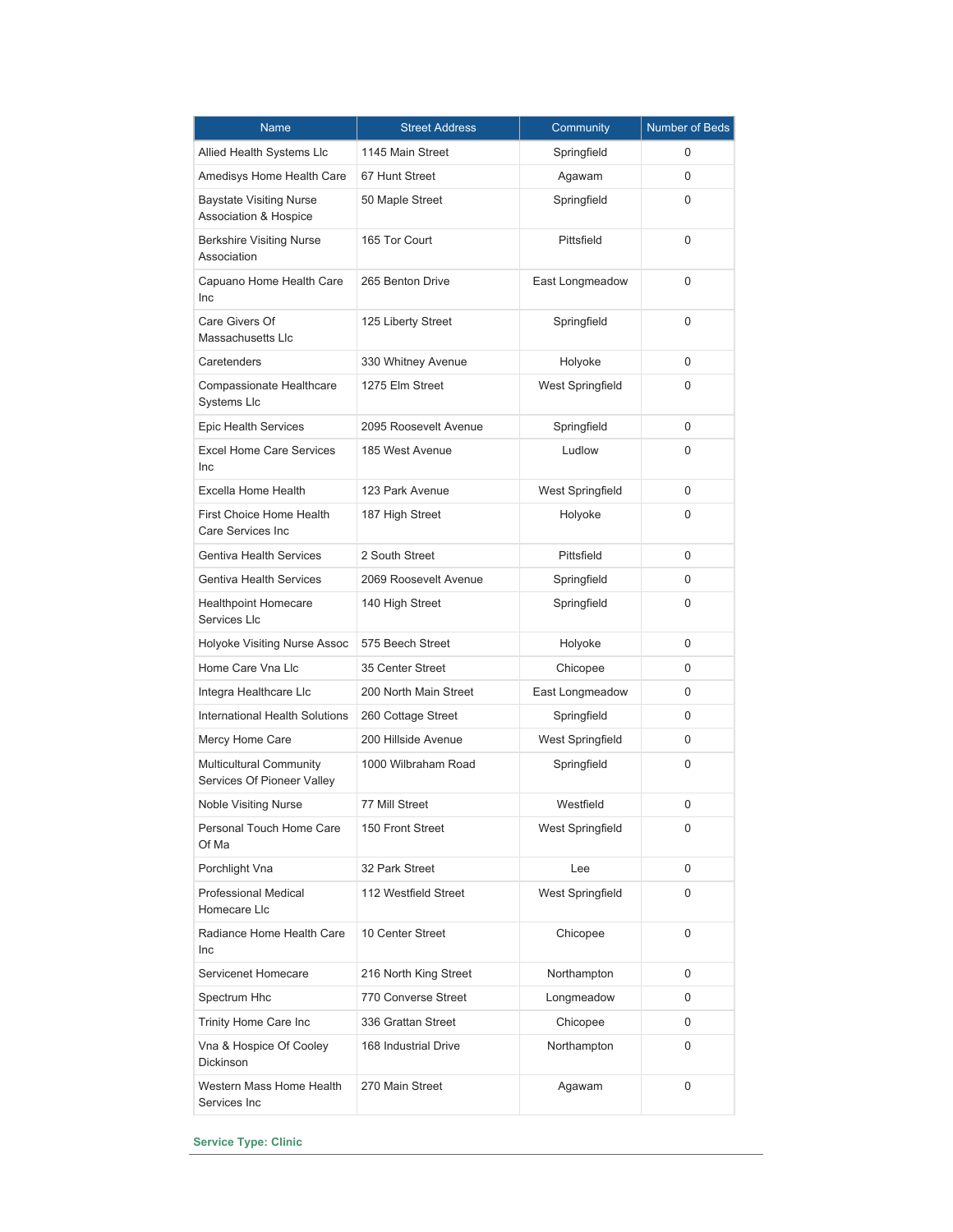| Name                                                   | <b>Street Address</b>       | Community               | Number of Beds |
|--------------------------------------------------------|-----------------------------|-------------------------|----------------|
| A Dental Group Llc                                     | 340 Walnut Street Extension | Agawam                  | 0              |
| Active Physical Therapy And<br>Wellness                | 2 Lodge Lane                | Wilbraham               | 0              |
| Baystate Franklin Mri Center                           | 164 High Street             | Greenfield              | 0              |
| Baystate Mri & Imaging<br>Center Llc                   | 80 Wason Avenue             | Springfield             | 0              |
| Brien Center Mh & Substance<br><b>Abuse Svcs</b>       | 333 East Street             | Pittsfield              | 0              |
| <b>Brightside Counseling Assocs</b>                    | 1233 Main Street            | Holyoke                 | 0              |
| Caring Health Center Inc                               | 1049 Main Street            | Springfield             | $\Omega$       |
| Center For Diagnostic<br>Imaging                       | 3640 Main Street            | Springfield             | 0              |
| Center For Psych/Fam<br>Service Inc.                   | 130 Maple Street            | Springfield             | 0              |
| <b>Chd Outpatient Behavioral</b><br><b>Health Srvs</b> | 367 Pine Street             | Springfield             | 0              |
| <b>Child Guidance Clinic</b>                           | 110 Maple Street            | Springfield             | 0              |
| Childrens Clinic (The)                                 | 78 Pomeroy Terrace          | Northampton             | 0              |
| Chp Health Center                                      | 444 Stockbridge Road        | <b>Great Barrington</b> | 0              |
| Clinical & Support Options<br>Clinic                   | 1 Arch Place                | Greenfield              | 0              |
| Community Health Center Of<br>Franklin Ct              | 489 Bernardston Road        | Greenfield              | 0              |
| <b>Community Services Institute</b>                    | 1695 Main Street            | Springfield             | 0              |
| Crossroads Agency                                      | 80 Congress Street          | Springfield             | 0              |
| Ct Family Care Services Llc                            | 155 Maple Street            | Springfield             | 0              |
| Deerfield Academy Infirmary                            | 7A Albany Road              | Deerfield               | 0              |
| Doctors Express Springfield                            | 415 Cooley Street           | Springfield             | 0              |
| Gandara Mental Health<br>Center Inc.                   | 2155 Main Street            | Springfield             | 0              |
| <b>Health Services For The</b><br><b>Homeless</b>      | 755 Worthington Street      | Springfield             | 0              |
| <b>Hillcrest Dental Care Inc</b>                       | 788 South Street            | Pittsfield              | 0              |
| Holyoke Health Center Inc.                             | 230 Maple Street            | Holyoke                 | 0              |
| Holyoke Mspcc Family<br><b>Counseling Center</b>       | 9 Sullivan Road             | Holyoke                 | 0              |
| Key Program Inc. The                                   | 576 State Street            | Springfield             | 0              |
| Living Water Counseling<br>Center                      | 94 Suffolk Street           | Holyoke                 | 0              |
| Medexpress Urgent Care -<br>Springfield Cooley St      | 430 Cooley Street           | Springfield             | 0              |
| Mva Center For Rehabilitation<br>(The)                 | 300 Stafford Street         | Springfield             | 0              |
| Ncyf Child & Family<br><b>Outpatient Clin</b>          | 203 East Street             | Easthampton             | 0              |
| No Tooth Left Behind Dental                            | 1300 State Street           | Springfield             | 0              |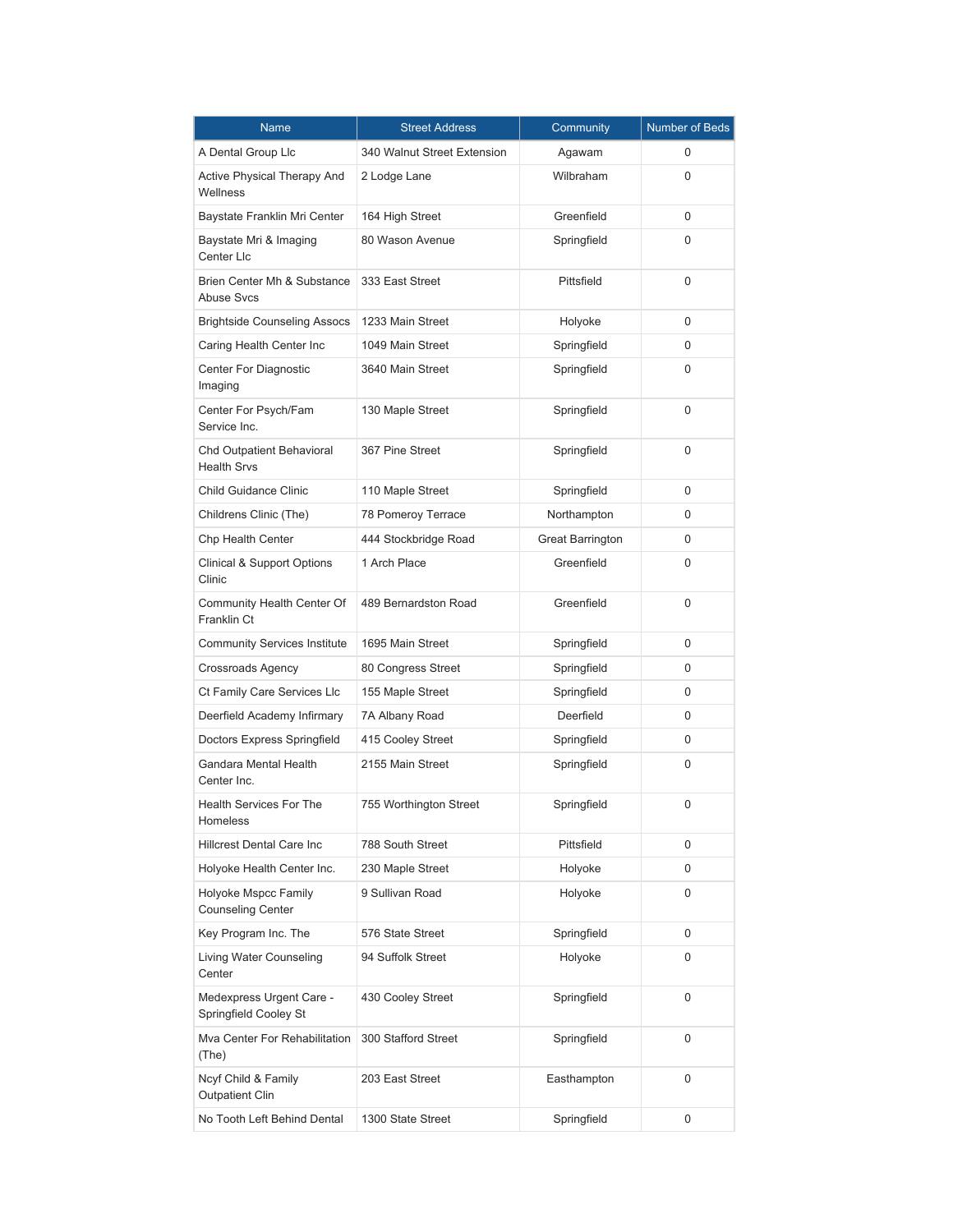| <b>Name</b>                                        | <b>Street Address</b>    | Community        | <b>Number of Beds</b> |
|----------------------------------------------------|--------------------------|------------------|-----------------------|
| Clinic                                             |                          |                  |                       |
| Pathways Of Massachusetts<br>Llc                   | 511 East Columbus Avenue | Springfield      | $\Omega$              |
| <b>Phoenix House Outpatient</b><br><b>Services</b> | 15 Mulberry Street       | Springfield      | 0                     |
| <b>River Valley Counseling</b><br>Center           | 303 Beech Street         | Holyoke          | $\Omega$              |
| Servicenet Outpatient Clinic                       | 50 Pleasant Street       | Northampton      | $\Omega$              |
| Springfield Dept Of Hhs<br>Adlscnt Hc              | 11 Wilbraham Road        | Springfield      | $\Omega$              |
| Tapestry Health Springfield                        | 1985 Main Street         | Springfield      | $\Omega$              |
| West Central Family &<br>Counseli Ltd              | 103 Myron Street         | West Springfield | $\Omega$              |
| Worthington Health Center                          | 58 Old North Road        | Worthington      | 0                     |

## **Service Type: Clinic Satellite**

| Name                                             | <b>Street Address</b>     | Community               | Number of Beds |
|--------------------------------------------------|---------------------------|-------------------------|----------------|
| Academic & Behavioral Clinic                     | 1365 Maple Street         | Springfield             | 0              |
| Agawam Counseling Center                         | 30 Southwick Street       | Agawam                  | $\Omega$       |
| <b>Bhn Liberty Street Clinic</b>                 | 417 Liberty Street        | Springfield             | 0              |
| Brien Center Mh & Substance<br><b>Abuse Srvs</b> | 124 American Legion Drive | <b>North Adams</b>      | $\mathbf{0}$   |
| Brien Center Mh & Substance<br><b>Abuse Srvs</b> | 251 Fenn Street           | Pittsfield              | $\Omega$       |
| Brien Center Mh & Substance<br><b>Abuse Srvs</b> | 334 Fenn Street           | Pittsfield              | $\mathbf{0}$   |
| Brien Center Mh & Substance<br><b>Abuse Srvs</b> | 60 Cottage Street         | <b>Great Barrington</b> | $\mathbf{0}$   |
| <b>Brien Center-Acute Care Srvs</b><br>(The)     | 66 West Street            | Pittsfield              | $\Omega$       |
| Caring Health Center Inc                         | 1040 Main Street          | Springfield             | $\Omega$       |
| Caring Health Center Inc                         | 417 Liberty Street        | Springfield             | $\Omega$       |
| Caring Health Center Inc                         | 532-536 Sumner Avenue     | Springfield             | $\Omega$       |
| Caring Health Center Inc                         | 622 State Street          | Springfield             | $\Omega$       |
| Caring Health Center Inc                         | 860 Boston Road           | Springfield             | 0              |
| Carson Center For Dvlpmt<br>Springfield          | 120 Maple Street          | Springfield             | $\Omega$       |
| Carson Center Westfield                          | 77 Mill Street            | Westfield               | 0              |
| Chd Occupationa Therapy<br>Clinic                | 342 Birnie Avenue         | Springfield             | $\Omega$       |
| Chd Outpatient Behavioral<br><b>Health Srvs</b>  | 179 Northampton Street    | Easthampton             | 0              |
| Chd Outpatient Behavioral<br><b>Health Srvs</b>  | 246 Park Street           | West Springfield        | 0              |
| Chd Outpatient Behavioral<br><b>Health Srvs</b>  | 489 Bernardston Road      | Greenfield              | 0              |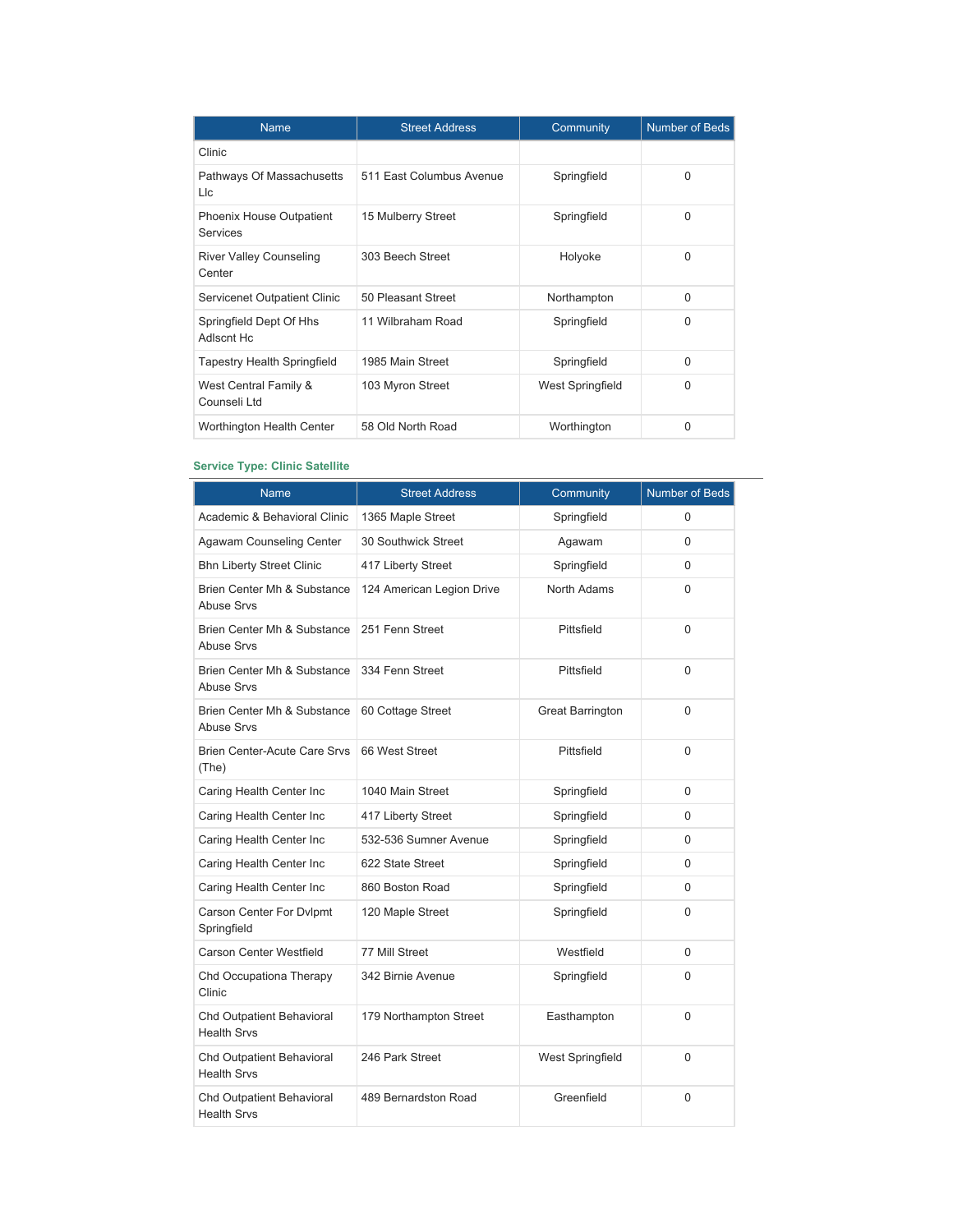| Name                                            | <b>Street Address</b>  | Community        | Number of Beds |
|-------------------------------------------------|------------------------|------------------|----------------|
| Chd Outpatient Behavioral<br><b>Health Srvs</b> | 494 Appleton Street    | Holyoke          | 0              |
| Chd Outpatient Behavioral<br><b>Health Srvs</b> | 622 State Street       | Springfield      | 0              |
| <b>Chicopee Dental Center</b>                   | 601-A Memorial Drive   | Chicopee         | 0              |
| Chicopee Health Center                          | 505 Front Street       | Chicopee         | 0              |
| <b>Childrens Clinic The</b>                     | 17 Brewster Court      | Northampton      | 0              |
| Chp Adams Internist                             | 19 Depot Street        | Adams            | 0              |
| Chp Barrington Ob/Gyn                           | 780 Main Street        | Great Barrington | 0              |
| <b>Chp Dental Center</b>                        | 343 Main Street        | Great Barrington | 0              |
| Chp Neighborhood Health &<br>Dental Ct          | 510 North Street       | Pittsfield       | 0              |
| Chp North Adams                                 | 71 Hospital Avenue     | North Adams      | 0              |
| City Clinic                                     | 235 Maple Street       | Holyoke          | 0              |
| City Clinic Holyoke Health<br>Center            | 230 Maple Street       | Holyoke          | 0              |
| <b>Clinical And Support Options</b>             | 877 South Street       | Pittsfield       | 0              |
| Community Dental Srv at<br>Hloke Sol Hm         | 110 Cherry Street      | Holyoke          | 0              |
| Community Dental Srv at<br>Sprg T Com C         | 1 Federal Street       | Springfield      | 0              |
| Community Dental Srv at<br>Wes Mass Hos         | 91 East Mountain Road  | Westfield        | 0              |
| Community Health Center Of<br>Franklin Co       | 338 Montague City Road | Montague         | 0              |
| Crossroads Agency                               | 152 North Street       | Pittsfield       | 0              |
| Gandara Center Substance<br>Abuse Clin          | 85 George Street       | Springfield      | 0              |
| Gateway School-Based<br><b>Health Center</b>    | 12 Littleville Road    | Huntington       | 0              |
| Greater Springfield Mri Lp at<br>Mercy          | 271 Carew Street       | Springfield      | 0              |
| Hillcrest Dental Care Inc-No<br>Adams           | 77 Hospital Avenue     | North Adams      | 0              |
| Holyoke Health Center                           | 494 Appleton Street    | Holyoke          | 0              |
| Huntington Health Center                        | 73 Russell Road        | Huntington       | 0              |
| Institute For Health &<br>Recovery              | 155 Maple Street       | Springfield      | 0              |
| Lee Family Practice                             | 11 Quarry Road         | Lee              | 0              |
| Medexpress Ur Cr-Pittsfield<br>Dalt Av          | 999 Dalton Avenue      | Pittsfield       | 0              |
| Medexpress Ur Cr-Springfield<br>Bost R          | 1312 Boston Road       | Springfield      | 0              |
| Medexpress Ur Cr-Westfield<br>E Main S          | 311 East Main Street   | Westfield        | 0              |
| Minuteclinic                                    | 1001 Thorndike Street  | Palmer           | 0              |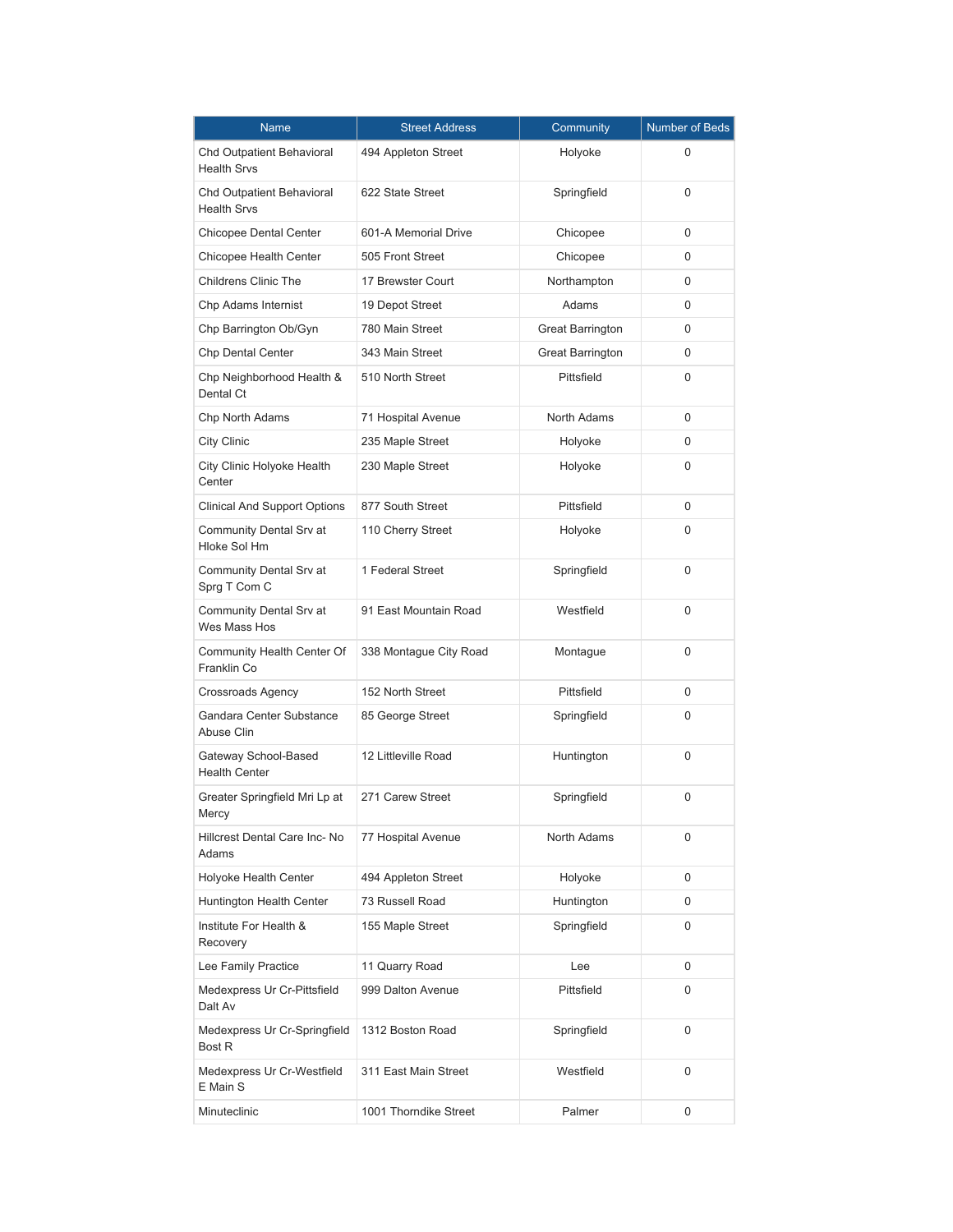| Name                                             | <b>Street Address</b>     | Community        | <b>Number of Beds</b> |
|--------------------------------------------------|---------------------------|------------------|-----------------------|
| Minuteclinic                                     | 137 Federal Street        | Greenfield       | 0                     |
| Minuteclinic                                     | 165 University Drive      | Amherst          | 0                     |
| Minuteclinic                                     | 217 N Main Street         | East Longmeadow  | 0                     |
| Minuteclinic                                     | 366 King Street           | Northampton      | 0                     |
| Minuteclinic                                     | 928 Riverdale Street      | West Springfield | 0                     |
| Mt Tom Mental Health Center                      | 40 Bobala                 | Holyoke          | $\Omega$              |
| Northampton Outpatient Site<br><b>C&amp;SO</b>   | 8 Atwood Drive            | Northampton      | 0                     |
| Novacare Rehabilitation                          | 1160 Dickinson Street     | Springfield      | 0                     |
| Novacare Rehabilitation                          | 2377 Boston Road          | Wilbraham        | 0                     |
| Novacare Rehabilitation                          | 3550 Main Street          | Springfield      | 0                     |
| Novacare Rehabilitation                          | 60 North Westfield Street | Agawam           | 0                     |
| Novacare Rehabilitation Hand<br>Center           | 3550 Main Street          | Springfield      | 0                     |
| Planned Parenthood Leag Ma<br>W Ma Center        | 3550 Main Street          | Springfield      | 0                     |
| <b>River Valley Counseling</b><br>Center         | 152 Center Street         | Chicopee         | 0                     |
| <b>River Valley Counseling</b><br>Center         | 249 Exchange Street       | Chicopee         | 0                     |
| <b>River Valley Counseling</b><br>Center Inc     | 120 Maple Street          | Springfield      | 0                     |
| <b>River Valley Counseling</b><br>Center Teen CI | 500 Beech Street          | Holyoke          | 0                     |
| Servicenet Chicopee Outpt<br>Clinic              | 98 Lower Westfield Road   | Holyoke          | 0                     |
| Servicenet Outpatient Clinic                     | 400 Amity Street          | Amherst          | 0                     |
| Servicenet Outpatient Clinic                     | 55 Federal Street         | Greenfield       | 0                     |
| Servicenet Pittsfield Outp<br>Beha Hlt           | 139-141 North Street      | Pittsfield       | 0                     |
| South Bay Community<br>Services                  | 140 High Street           | Springfield      | 0                     |
| South Bay Community<br>Services                  | 61 Eagle Street           | Pittsfield       | 0                     |
| Spectra Center                                   | 130 Maple Street          | Springfield      | 0                     |
| Spectrum Health Systems Inc                      | 1274 Curran Highway       | North Adams      | 0                     |
| Spectrum Health Systems Inc                      | 42 Summer Street          | Pittsfield       | 0                     |
| Sunrise Behavioral Health<br>Clinic              | 95 Frank B Murray Street  | Springfield      | 0                     |
| Teen Clinic - Dean Tech High<br>School           | 1045 Main Street          | Holyoke          | 0                     |
| Teen Clinic - Peck Middle<br>School              | 1916 Northampton Street   | Holyoke          | 0                     |
| Tufts Dental Fclty at W<br>Springfield           | 1275 Elm Street           | West Springfield | 0                     |
| Valley Human Services                            | 96 South Street           | Ware             | 0                     |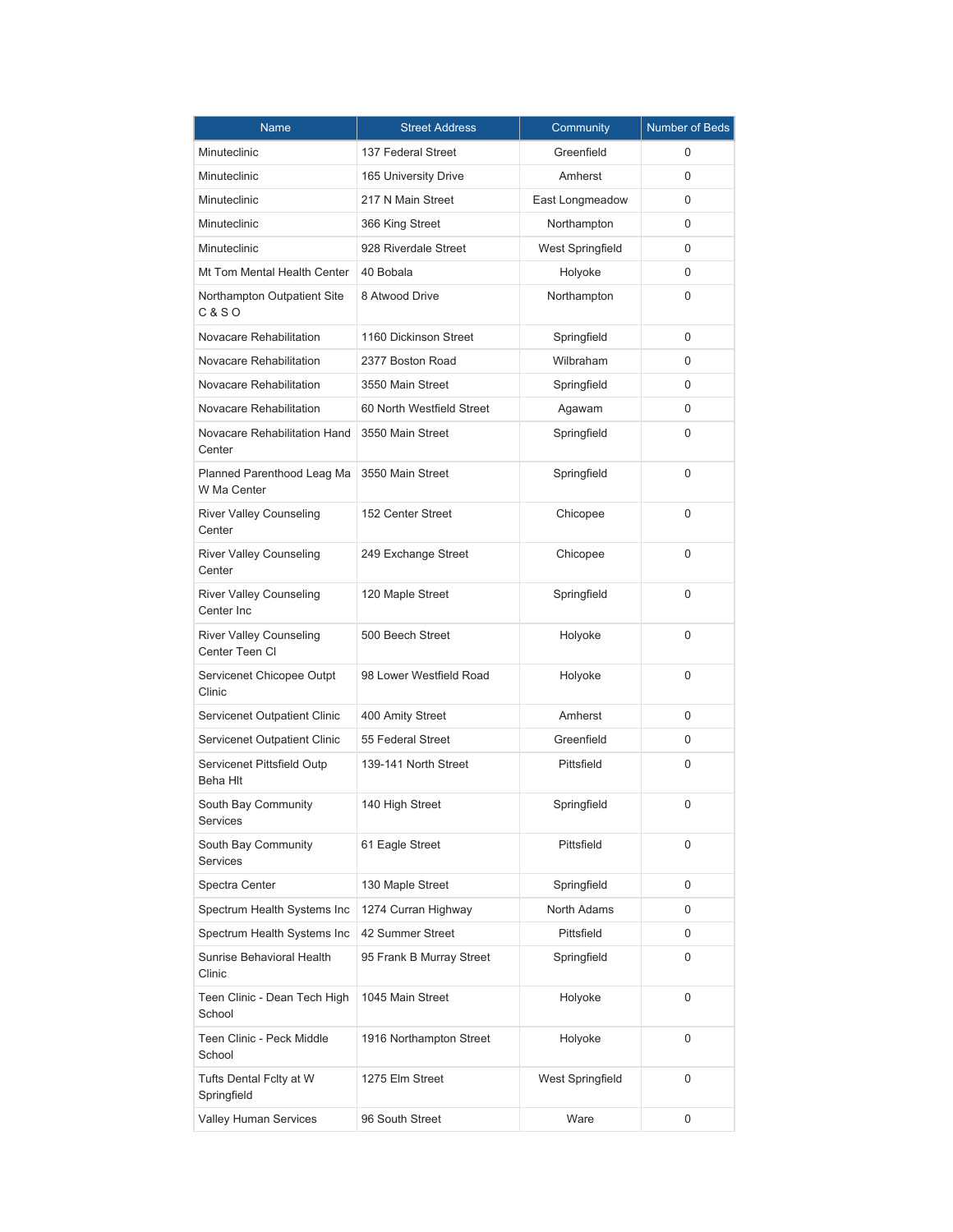| <b>Name</b>                             | <b>Street Address</b> | Community | Number of Beds |
|-----------------------------------------|-----------------------|-----------|----------------|
| Walden Behavioral Care-<br>Amherst      | 100 University Drive  | Amherst   |                |
| Wmmrs atRiverbend Medical<br>Associates | 444 Montgomery Street | Chicopee  |                |

## **Service Type: Hospice**

| <b>Name</b>                                         | <b>Street Address</b>      | Community        | Number of Beds |
|-----------------------------------------------------|----------------------------|------------------|----------------|
| Baystate Vna And Hospice                            | 50 Maple Street            | Springfield      | $\mathbf 0$    |
| Beacon Hospice An<br>Amyedisys Company              | 815 Worcester Street       | Springfield      | $\Omega$       |
| Compassus - Greater Boston                          | 241-243 King Street        | Northampton      | $\Omega$       |
| Holyoke Visiting Nurse Assoc<br>& Hospice Life Care | 575 Beech Street           | Holyoke          | $\Omega$       |
| Hospice Of Franklin County<br><b>Inc</b>            | 329 Conway Street          | Greenfield       | 0              |
| Hospice Of The Fisher Home                          | 1165 North Pleasant Street | Amherst          | $\Omega$       |
| Hospice Services Of Western<br>& Central Mass       | 1325 Springfield Street    | Agawam           | 0              |
| Hospicecare In The<br><b>Berkshires</b>             | 877 South Street           | Pittsfield       | 0              |
| Mercy Hospice                                       | 2112 Riverdale Street      | West Springfield | $\Omega$       |
| Spectrum Home Health And<br><b>Hospice Care</b>     | 770 Converse Street        | Longmeadow       | $\Omega$       |
| Vna & Hospice Of Cooley<br>Dickinson                | 168 Industrial Drive       | Northampton      | 0              |

### **Service Type: Hospital Satellite**

| <b>Name</b>                                    | <b>Street Address</b>    | Community               | <b>Number of Beds</b> |
|------------------------------------------------|--------------------------|-------------------------|-----------------------|
| 510 Medical Practice Building                  | 510 North Street         | Pittsfield              | $\Omega$              |
| <b>Adcare Hospital Outpt</b><br>W.Springfield  | 117 Park Avenue          | <b>West Springfield</b> | $\Omega$              |
| <b>Baystate Ambulatory</b><br>Ccat3300 Main St | 3300 Main Street         | Springfield             | $\Omega$              |
| Baystate Ambulatry Cc at 140<br>High St        | 140 High Street          | Springfield             | $\Omega$              |
| Baystate Brightwood<br>Hc/Centro De Sa         | 380 Plainfield Street    | Springfield             | $\Omega$              |
| <b>Baystate Child Partial Hosp</b><br>Prog     | 150 Lower Westfield Road | Holyoke                 | $\Omega$              |
| Baystate Franklin Med Center<br>Outpt Srv      | 48 Sanderson Street      | Greenfield              | $\Omega$              |
| Baystate Heart & Vascular<br>Prg Cardi         | 10 Main Street           | Northampton             | $\Omega$              |
| <b>Baystate Mason Sqre</b><br>Nghborhood Hcc   | 11 Wilbraham Road        | Springfield             | $\Omega$              |
| Baystate Med Center Lab<br>at361 Whitney A     | 361 Whitney Avenue       | Holyoke                 | $\Omega$              |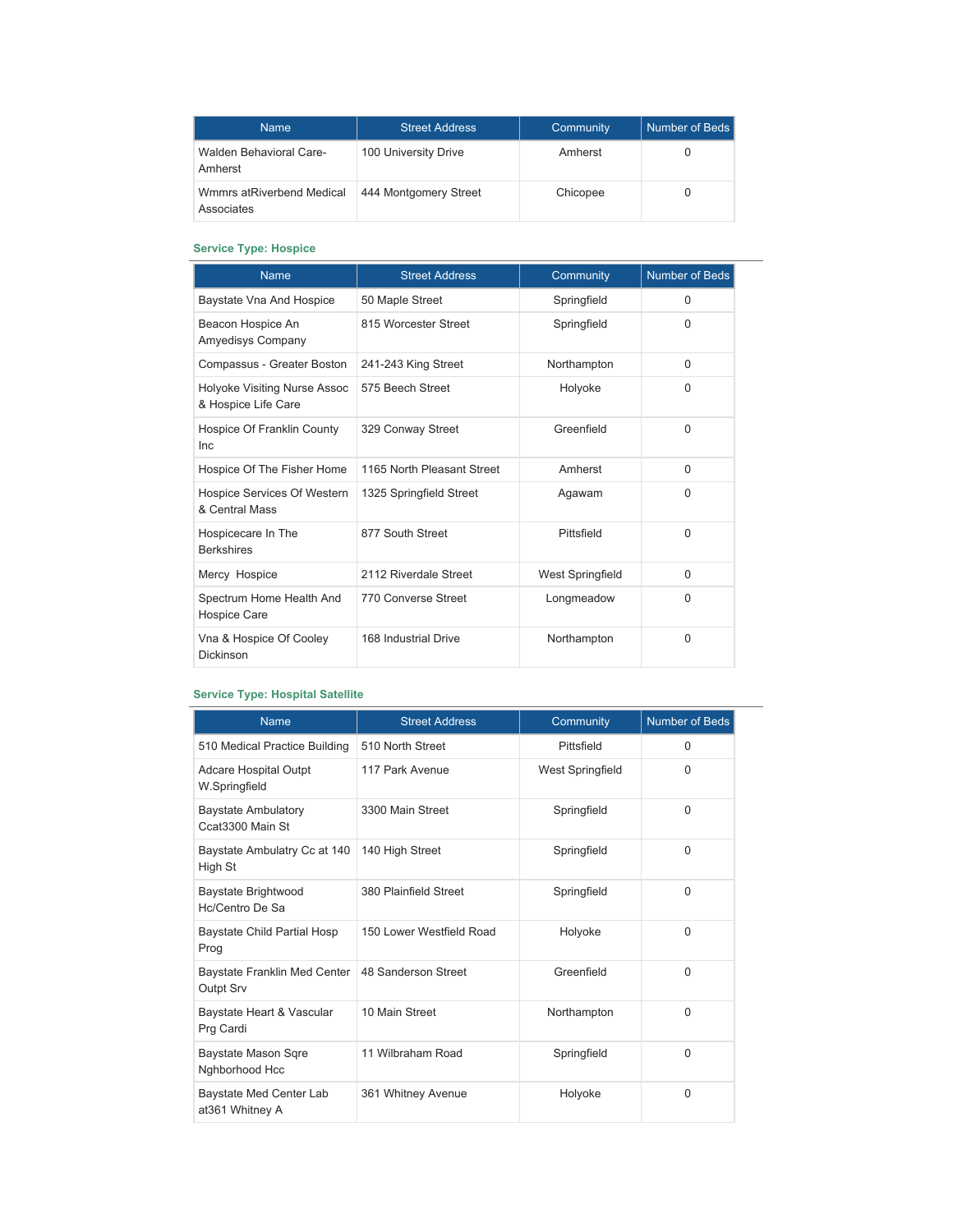| Name                                                       | <b>Street Address</b>   | Community          | Number of Beds |
|------------------------------------------------------------|-------------------------|--------------------|----------------|
| Baystate Med Center Pain<br>Mgmnt Center                   | 3400 Main Street        | Springfield        | 0              |
| Baystate Med Center-<br><b>Baystate Vascular</b>           | 3500 Main Street        | Springfield        | 0              |
| Baystate Orthopedic Surgery<br>Center                      | 50 Wason Avenue         | Springfield        | 0              |
| <b>Baystate Primary Care</b><br>(Ludlow)                   | 34 Hubbard Street       | Ludlow             | 0              |
| <b>Baystate Primary Care</b><br>(Monson)                   | 2 Main Street           | Monson             | 0              |
| Baystate Radiology                                         | 95 Sargent Street       | <b>Belchertown</b> | 0              |
| <b>Baystate Regional Cancer</b><br>Program                 | 85 South Street         | Ware               | 0              |
| Baystate Rehab Adult Outpt<br><b>Services</b>              | 360 Birnie Avenue       | Springfield        | 0              |
| Baystate Rehab at East<br>Longmeadow                       | 294 North Main Street   | East Longmeadow    | 0              |
| Baystate Rehab at The<br>Raymond Center                    | 470 Granby Road         | South Hadley       | 0              |
| <b>Baystate Rehabilitation Care</b><br>at Agaw             | 200 Silver Street       | Agawam             | 0              |
| <b>Baystate Wing Hosp</b><br><b>Belchertown M C</b>        | 20 Daniel Shays Highway | <b>Belchertown</b> | 0              |
| Baystate Wing Hosp Griswold<br>Center B H                  | 42 Wright Street        | Palmer             | 0              |
| Baystate Wing Hosp<br>Wilbraham Dgns C                     | 2034-2040 Boston Road   | Wilbraham          | 0              |
| Baystate Wing Hosp<br>Wilbraham Med Ct                     | 2344 Boston Road        | Wilbraham          | 0              |
| Berkshire Med Center Gyn<br>Svcs & Med Pr                  | 2 Park Street           | Adams              | 0              |
| <b>Berkshire Med Center</b><br>Inc/Hillcrest Cam           | 165 Tor Court           | Pittsfield         | 0              |
| Berkshire Med Center Med<br><b>Practc Suites</b>           | 55 Pittsfield Road      | Lenox              | 0              |
| Berkshire Med Center Opt<br>Imaging & Test                 | 610 North Street        | Pittsfield         | 0              |
| <b>Berkshire Med Center</b><br><b>Urology Center</b>       | 41 Wahconah Street      | Pittsfield         | 0              |
| <b>Berkshire Medical Center</b><br>Vein Wound & Hyperbaric | 66 Wahconah Street      | Pittsfield         | 0              |
| Berkshire Osteopathic Health<br>Of Bmc                     | 42 Summer Street        | Pittsfield         | 0              |
| <b>Bmc Hillcrest Family Med</b><br>Practice                | 631B North Street       | Pittsfield         | 0              |
| Cooley Dcknsn Sth Deerfld<br>Center Rs&Pt                  | 21B Elm Street          | Deerfield          | 0              |
| Cooley Dickinson Hosp<br><b>Rehab Svcs</b>                 | 380 Russell Street      | Hadley             | 0              |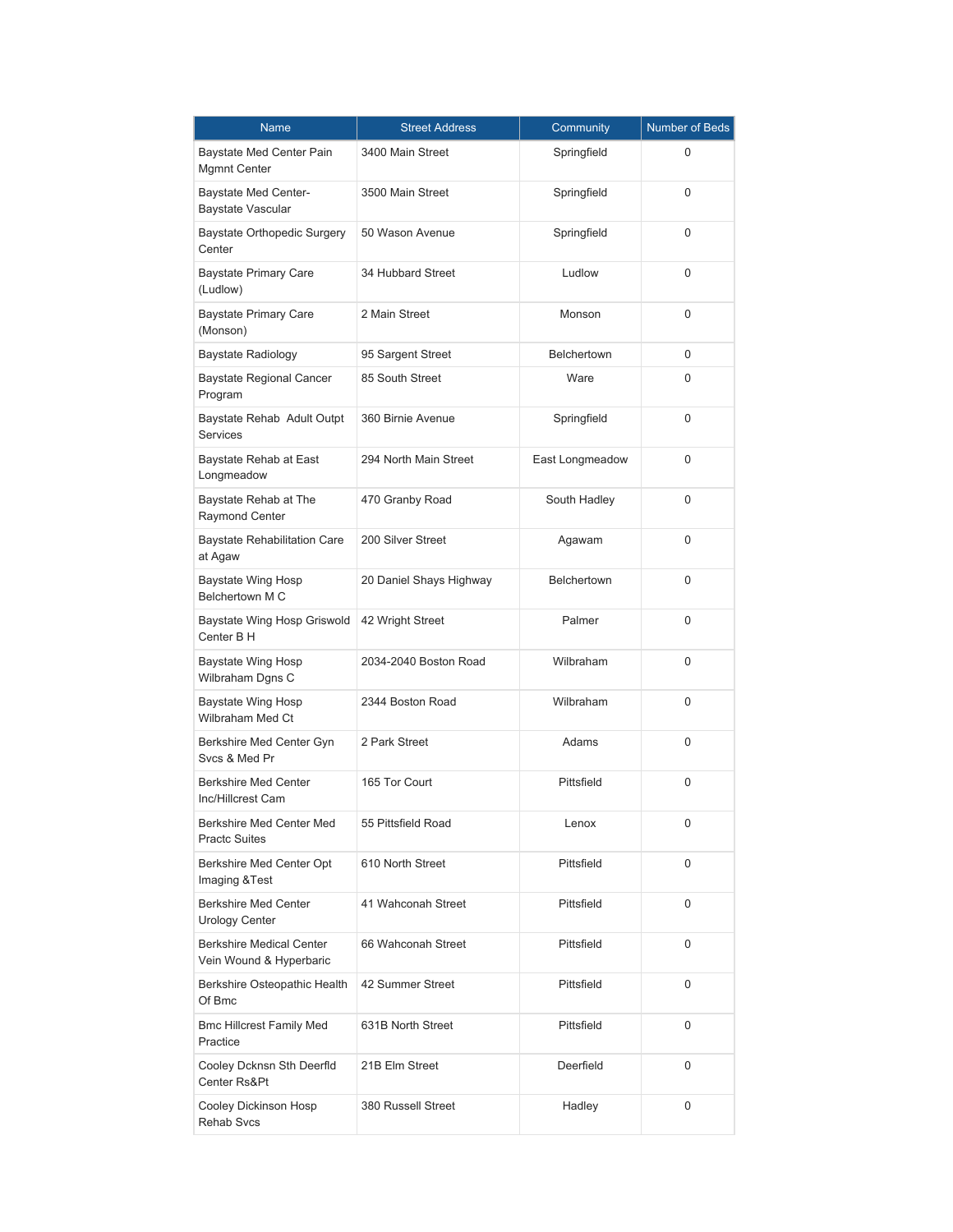| Name                                                   | <b>Street Address</b> | Community               | <b>Number of Beds</b> |
|--------------------------------------------------------|-----------------------|-------------------------|-----------------------|
| Cooley Dickinson Hosp<br><b>Rehab Svcs</b>             | 58 Old North Road     | Worthington             | 0                     |
| Cooley Dickinson Hospital                              | 170 University Drive  | Amherst                 | 0                     |
| Cooley Dickinson Output<br>Center Southamp             | 10 College Highway    | Southampton             | 0                     |
| Cooley Dicknsn Hosp Outpt<br>Diagnosti                 | 22 Atwood Drive       | Northampton             | 0                     |
| Cooley Dicknsn Hosp<br><b>Physical Therap</b>          | 4 West Street         | Hatfield                | 0                     |
| Cooley Dicknsn Hosp<br><b>Physical Therap</b>          | 8 Atwood Drive        | Northampton             | 0                     |
| Crane Center For Ambulatory<br>Surgery                 | 24 Park Street        | Pittsfield              | 0                     |
| D'Amour Center For Cancer<br>Care                      | 3350 Main Street      | Springfield             | 0                     |
| Fairview Hosp Medical Office<br><b>Bldg</b>            | 27 Lewis Avenue       | <b>Great Barrington</b> | 0                     |
| Fairview Hospital Aquatic Thx<br>Prog                  | 15 Crissey Road       | <b>Great Barrington</b> | 0                     |
| Fairview Hospital Opt Pt &<br>Rehab                    | 10 Maple Street       | <b>Great Barrington</b> | 0                     |
| <b>Fairview Physical Sports</b><br>Therapy Ct          | 710 Stockbridge Road  | Lee                     | 0                     |
| <b>Holyoke Medical Center</b><br>Imaging               | 230 Maple Street      | Holyoke                 | 0                     |
| <b>Holyoke Medical Center</b><br><b>Women'S Center</b> | 2 Hospital Drive      | Holyoke                 | 0                     |
| Imaging & Transplant<br><b>Services</b>                | 100 Wason Avenue      | Springfield             | 0                     |
| Medical Arts Building                                  | 777 North Street      | Pittsfield              | 0                     |
| Mercy Medical Center -<br><b>Urgent Care</b>           | 175 Carew Street      | Springfield             | 0                     |
| Mercy Outpt<br>Cardiology/Stafford                     | 300 Stafford Street   | Springfield             | 0                     |
| Methadone Mtnce Treat Prog                             | 210 Elm Street        | Holyoke                 | 0                     |
| Noble Hospital Sport & Rehab<br>Center                 | 76 Main Street        | Westfield               | 0                     |
| <b>Physical Therapy Services</b>                       | 338 High Street       | Greenfield              | 0                     |
| Weldon Outpt Rehabtn &<br><b>Wellness Center</b>       | 45 Crane Avenue       | East Longmeadow         | 0                     |
| Williamstown Medical Assoc<br>Of Bmc                   | 197 Adams Road        | Williamstown            | 0                     |

## **Service Type: Mobile/Portable Clinic**

| <b>Name</b>                                    | <b>Street Address</b> | Community   | Number of Beds |
|------------------------------------------------|-----------------------|-------------|----------------|
| Sheilds Pet-Ct At Cooley<br>Dickinson Hospital | 30 Locust Street      | Northampton |                |

**Service Type: Mobile/Portable Clinic Satellite**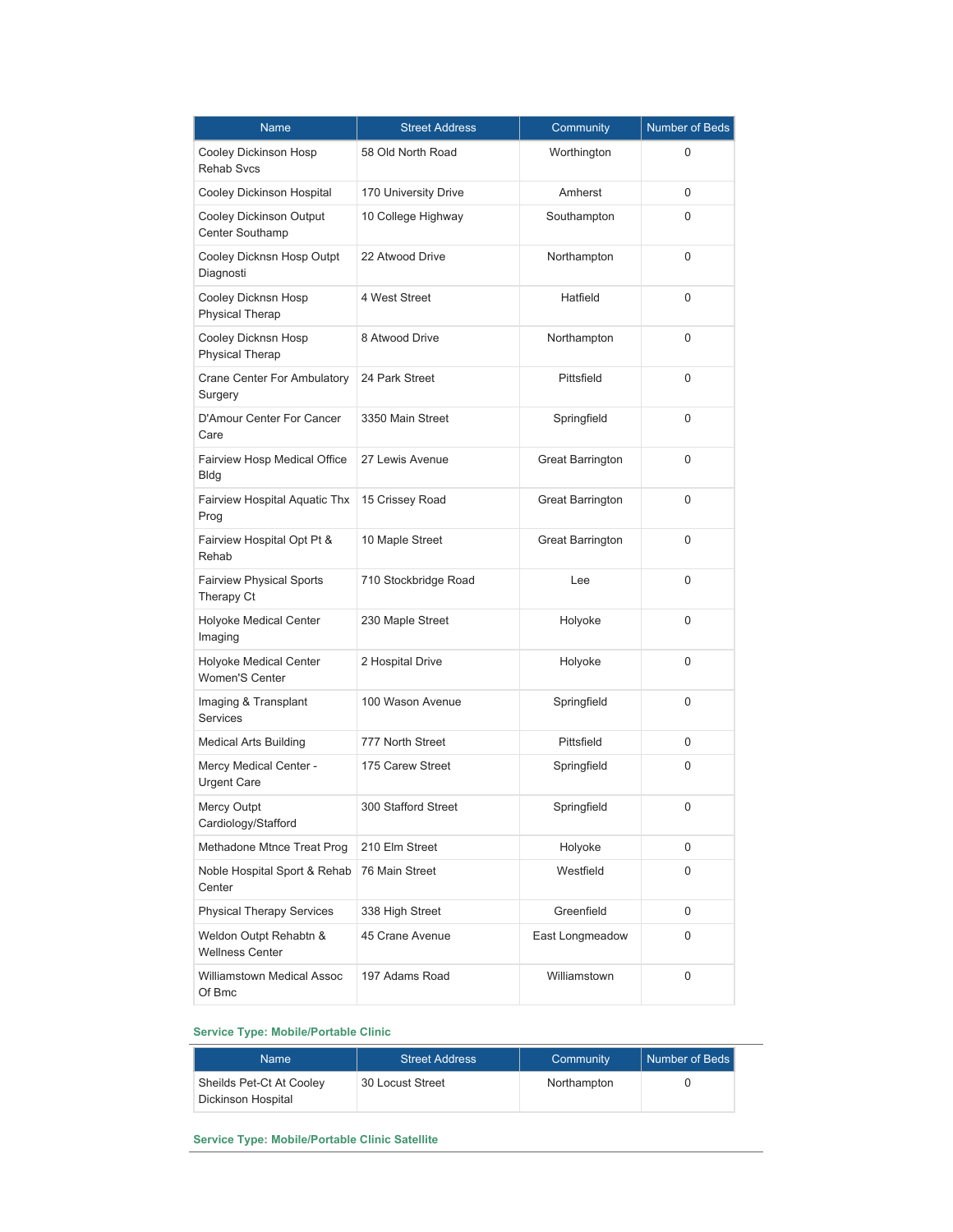| Namel          | <b>Street Address</b> | Community               | Number of Beds |
|----------------|-----------------------|-------------------------|----------------|
| Chp Mobile Van | 444 Stockbridge Road  | <b>Great Barrington</b> |                |

#### **Service Type: Non-acute Hospital**

| <b>Name</b>                                                 | <b>Street Address</b> | Community   | Number of Beds |
|-------------------------------------------------------------|-----------------------|-------------|----------------|
| <b>Healthsouth Rehabilitation</b><br>Hospital Of Western Ma | 222 State Street      | wolbu I     | 53             |
| Providence Behavior Health<br>Hosp Campu                    | 1233 Main Street      | Holyoke     | 131            |
| Vibra Hospital Of Western<br>Massachusetts                  | 1400 State Street     | Springfield | 127            |
| Western Massachusetts<br>Hospital                           | 91 East Mountain Road | Westfield   | 0              |

## **Service Type: Renal Dialysis (ESRD)**

| <b>Name</b>                                     | <b>Street Address</b> | Community               | <b>Number of Beds</b> |
|-------------------------------------------------|-----------------------|-------------------------|-----------------------|
| Ara-Ludlow Dialysis                             | 14 Chestnut Place     | Ludlow                  | 12                    |
| <b>BMC South County Dialysis</b><br>Center      | 10 Maple Street       | <b>Great Barrington</b> | 6                     |
| <b>Berkshire Medical Center -</b><br>Esrd       | 8 Conte Drive         | Pittsfield              | 21                    |
| Chicopee Dialysis Center                        | 317 Meadow Street     | Chicopee                | 16                    |
| Dialysis Center Of Western<br>Massachusetts Llc | 601 Memorial Drive    | Chicopee                | 14                    |
| East Springfield Dialysis<br>Center             | 1515 State Street     | Springfield             | 15                    |
| Hampshire County Dialysis<br>Center             | 84 Conz Street        | Northampton             | 12                    |
| Heritage Dialysis Center Llc                    | 67 Cooper Street      | Agawam                  | 17                    |
| North Adams Renal Dialysis<br>Suite Of Bmc      | 71 Hospital Avenue    | North Adams             | 12                    |
| <b>Palmer Dialysis Center</b>                   | 42 Wright Street      | Palmer                  | 12                    |
| <b>Pioneer Valley Dialysis</b><br>Center        | 208 Ashley Avenue     | <b>West Springfield</b> | 27                    |
| Springfield Dialysis Center                     | 125 Liberty Street    | Springfield             | 15                    |
| Western Mass Kidney Center                      | 2000 Main Street      | Springfield             | 32                    |
| Yankee Family Dialysis                          | 115 Wildwood Avenue   | Greenfield              | 12                    |

## **Service Type: Satellite Emergency Facility**

| <b>Name</b>                                 | <b>Street Address</b> | Community   | Number of Beds |
|---------------------------------------------|-----------------------|-------------|----------------|
| Baystate Mary Lane Outpt<br>Center - Sef    | 85 South Street       | Ware        |                |
| North Adams Campus Of<br><b>Bmc And Sef</b> | 71 Hospital Avenue    | North Adams |                |

**Service Type: Temporary Nursing Agency**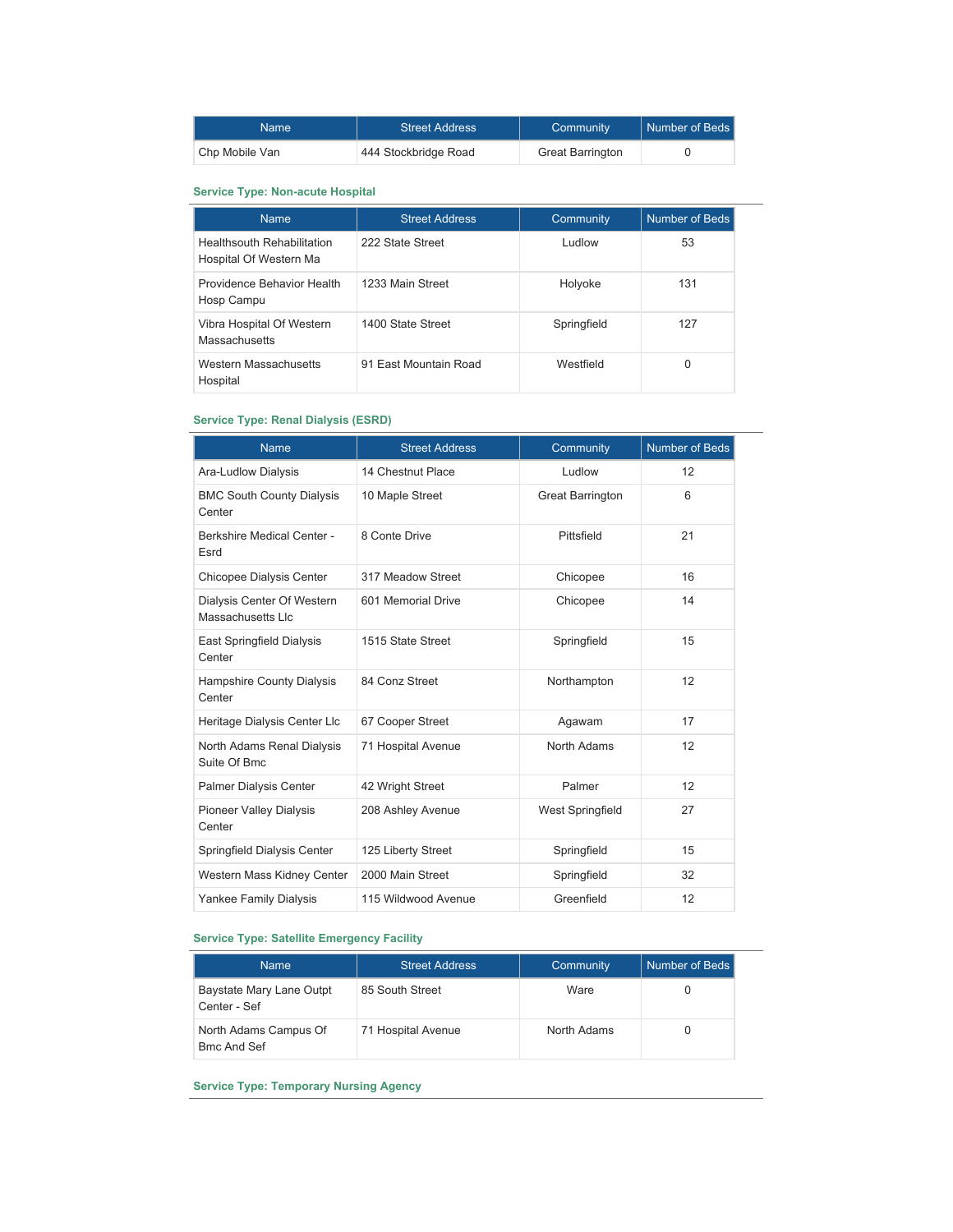| <b>Name</b>                                    | <b>Street Address</b> | Community        | Number of Beds |
|------------------------------------------------|-----------------------|------------------|----------------|
| All About You Llc                              | 2 Mechanic Street     | Easthampton      | $\Omega$       |
| <b>Excel Nursing Services Inc</b>              | 185 West Avenue       | <b>Ludlow</b>    | 0              |
| <b>Expert Staffing Llc</b>                     | 1233 Westfield Street | West Springfield | 0              |
| Gomes Home Health Care                         | 245 Russell Street    | Hadley           | 0              |
| Handz-On Incorporated                          | 191 Chestnut Street   | Springfield      | $\Omega$       |
| <b>Maxim Healthcare Services</b><br><b>Inc</b> | 25 Capital Drive      | West Springfield | 0              |
| Molari Healthcare Services                     | 80 Center Street      | Pittsfield       | $\Omega$       |
| Norton Nursing Group                           | 1450 East Street      | Pittsfield       | 0              |
| O'Connell Prof Nurse Svc Inc.                  | 14 Bobala Road        | Holyoke          | $\Omega$       |
| Worldwide Staffing                             | 175 Dwight Road       | Longmeadow       | $\Omega$       |

## **Longterm Care**

## **Service Type: Nursing Home**

| Name                                                           | <b>Street Address</b>   | Community               | Number of Beds |
|----------------------------------------------------------------|-------------------------|-------------------------|----------------|
| <b>Berkshire Health Care Center</b>                            | 7 Sandisfield Road      | Sandisfield             | 57             |
| <b>Berkshire Place</b>                                         | 290 South Street        | Pittsfield              | 54             |
| <b>Buckley-Greenfield</b><br><b>Healthcare Center</b>          | 95 Laurel Street        | Greenfield              | 120            |
| Care One At Holyoke                                            | 260 Easthampton Road    | Holyoke                 | 164            |
| Care One At Northampton                                        | 548 Elm Street          | Northampton             | 125            |
| Care One At Redstone                                           | 135 Benton Drive        | East Longmeadow         | 254            |
| Center For Extended Care At<br>Amherst                         | 150 University Drive    | Amherst                 | 134            |
| Chapin Center                                                  | 200 Kendall Street      | Springfield             | 160            |
| <b>Charlene Manor Extended</b><br>Care Facility                | 130 Colrain Road        | Greenfield              | 123            |
| Chicopee Gardens For<br><b>Nursing Rehabilitation</b>          | 44 New Lombard Road     | Chicopee                | 68             |
| <b>Craneville Place</b><br>Rehabilitation & Skilled Care<br>Ct | 265 Main Street         | Dalton                  | 89             |
| East Longmeadow Skilled<br><b>Nursing Center</b>               | 305 Maple Street        | East Longmeadow         | 119            |
| Elaine Center At Hadley                                        | 20 North Maple Street   | Hadley                  | 154            |
| Fairview Commons Nursing &<br><b>Rehabilitation Center</b>     | 151 Christian Hill Road | <b>Great Barrington</b> | 180            |
| Farren Care Center                                             | 340 Montague City Road  | Montague                | 122            |
| <b>Governors Center</b>                                        | 66 Broad Street         | Westfield               | 100            |
| <b>Heritage Hall East</b>                                      | 464 Main Street         | Agawam                  | 123            |
| Heritage Hall North                                            | 55 Cooper Street        | Agawam                  | 124            |
| Heritage Hall South                                            | 65 Cooper Street        | Agawam                  | 122            |
| Heritage Hall West                                             | 61 Cooper Street        | Agawam                  | 164            |
| Highview Of Northampton                                        | 222 River Road          | Northampton             | 120            |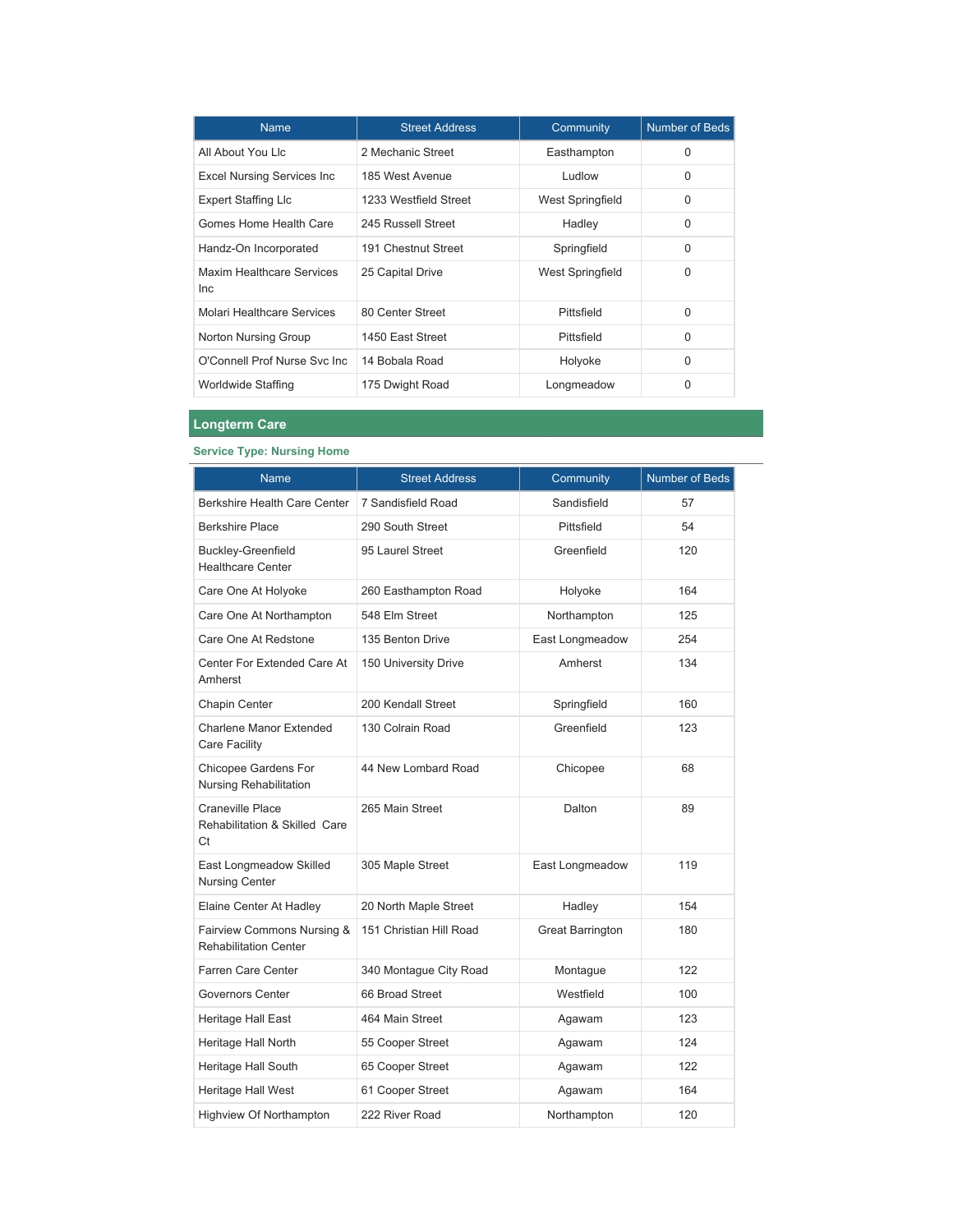| <b>Name</b>                                                 | <b>Street Address</b>   | Community               | Number of Beds |
|-------------------------------------------------------------|-------------------------|-------------------------|----------------|
| Hillcrest Commons Nursing &<br><b>Rehabilitation Center</b> | 169 Valentine Road      | Pittsfield              | 265            |
| Holyoke Healthcare Center                                   | 282 Cabot Street        | Holyoke                 | 102            |
| Jewish Nursing Home Of<br><b>Western Mass</b>               | 770 Converse Street     | Longmeadow              | 200            |
| Kimball Farms Nursing Care<br>Center                        | 40 Sunset Avenue        | Lenox                   | 74             |
| Kindred Nursing &<br>Rehabilitation-Laurel Lake             | 620 Laurel Street       | Lee                     | 88             |
| Kindred Transitional Care &<br><b>Rehab-Country Estates</b> | 1200 Suffield Street    | Agawam                  | 176            |
| Life Care Center Of<br>Wilbraham                            | 2399 Boston Road        | Wilbraham               | 123            |
| Linda Manor Extended Care<br>Facility                       | 349 Haydenville Road    | Northampton             | 123            |
| Loomis House Nursing<br>Center                              | 298 Jarvis Avenue       | Holyoke                 | 92             |
| Loomis Lakeside At Reeds<br>Landing                         | 807 Wilbraham Road      | Springfield             | 42             |
| Mary's Meadow At<br><b>Providence Place</b>                 | 12 Gamelin Street       | Holyoke                 | 40             |
| Mont Marie Rehabilitation &<br><b>Healthcare Center</b>     | 36 Lower Westfield Road | Holyoke                 | 84             |
| <b>Mount Carmel Care Center</b>                             | 320 Pittsfield Road     | Lenox                   | 69             |
| <b>Mount Saint Vincent Care</b><br>Center                   | 35 Holy Family Road     | Holyoke                 | 125            |
| Mt Greylock Extended Care<br>Facility                       | 1000 North Street       | Pittsfield              | 100            |
| New England Health Center                                   | 61 Old Amherst Road     | Sunderland              | 56             |
| North Adams Commons<br>Nursing & Rehabilitation<br>Cente    | 175 Franklin Street     | North Adams             | 119            |
| <b>Palmer Healthcare Center</b>                             | 250 Shearer Street      | Palmer                  | 61             |
| Poet'S Seat Health Care<br>Center                           | 359 High Street         | Greenfield              | 63             |
| Renaissance Manor On<br>Cabot                               | 279 Cabot Street        | Holyoke                 | 61             |
| Springside Rehabilitation And<br><b>Skilled Care Center</b> | 255 Lebanon Avenue      | Pittsfield              | 135            |
| Sweet Brook Of Williamstown<br>Rehabilitation & N Ce*       | 1561 Cold Spring Road   | Williamstown            | 184            |
| Timberlyn East Nursing And<br>Rehabilitation                | 148 Maple Avenue        | <b>Great Barrington</b> | 88             |
| <b>Timberlyn Heights Nursing</b><br>And Rehabilitation      | 320 Maple Avenue        | <b>Great Barrington</b> | 71             |
| Vibra Nursing & Rehabilitation<br>Center Of Western *       | 1400 State Street       | Springfield             | 172            |
| Westfield Center                                            | 60 East Silver Street   | Westfield               | 98             |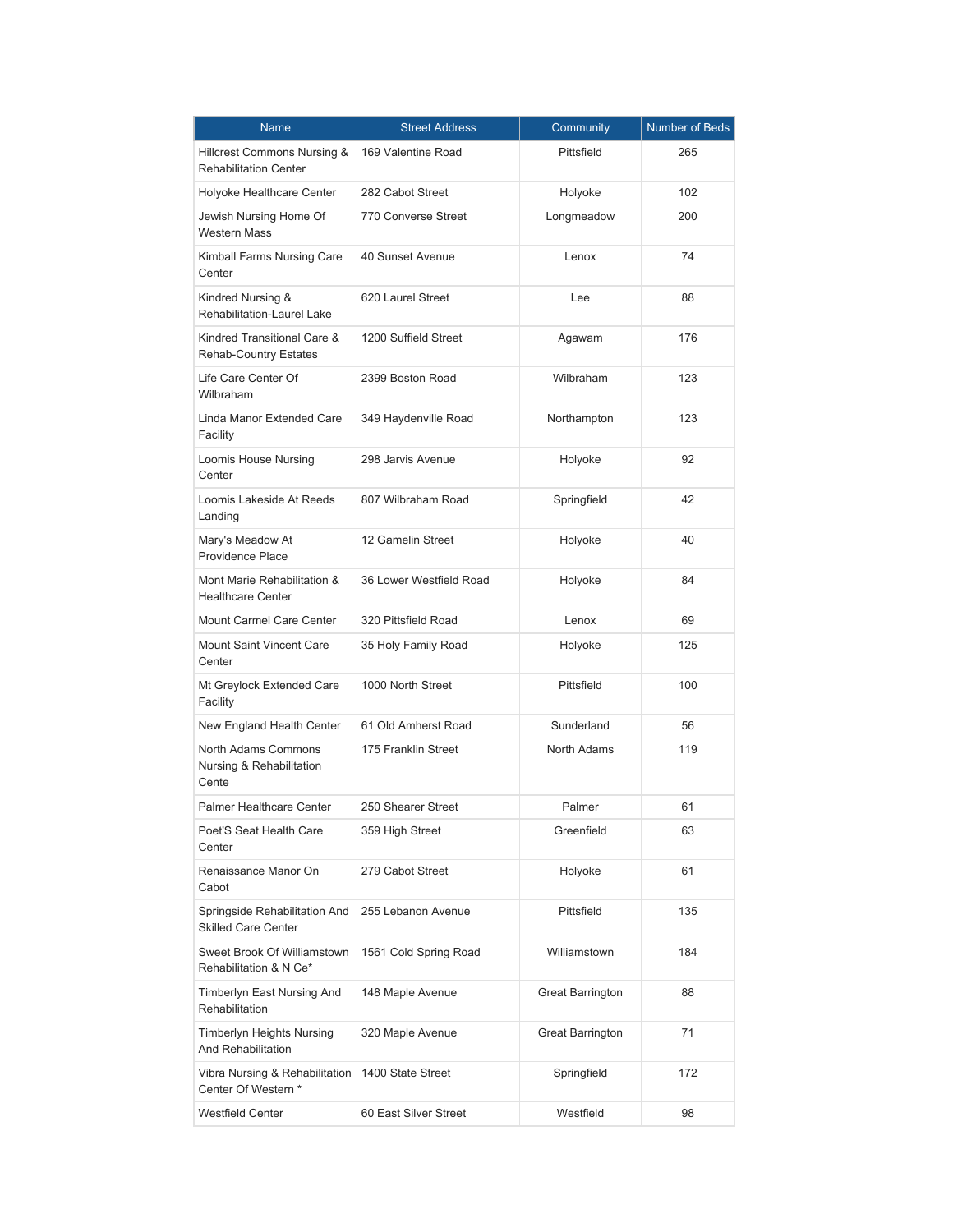| <b>Name</b>                                                     | <b>Street Address</b>    | Community               | <b>Number of Beds</b> |
|-----------------------------------------------------------------|--------------------------|-------------------------|-----------------------|
| <b>Westfield Gardens Nursing</b><br>And Rehab                   | 37 Feeding Hills Road    | Westfield               | 80                    |
| <b>Williamstown Commons</b><br>Nursing & Rehab                  | 25 Adams Road            | Williamstown            | 180                   |
| <b>Willimansett Center East</b>                                 | 11 Saint Anthony Street  | Chicopee                | 85                    |
| Willimansett Center West                                        | 546 Chicopee Street      | Chicopee                | 103                   |
| Wingate At East<br>Longmeadow Rehab &<br><b>Skilled Nur Res</b> | 32 Chestnut Street       | East Longmeadow         | 135                   |
| Wingate At Hampden<br>Rehabilitative & Skld Nurs<br>Resi        | 34 Main Street           | Hampden                 | 100                   |
| Wingate At South Hadley<br>Rehab & Skilled Nursing              | 573 Granby Road          | South Hadley            | 132                   |
| Wingate At Springfield Rehab<br>& Skilled Nurs Res              | 215 Bicentennial Highway | Springfield             | 120                   |
| Wingate At West Springfield<br>Rehab & Skill Nur Res            | 42 Prospect Avenue       | <b>West Springfield</b> | 168                   |
| Wingate At Wilbraham Rehab<br>& Skilled Nurs Resid              | 9 Maple Street           | Wilbraham               | 135                   |

## **Service Type: Rest Home**

| <b>Name</b>               | <b>Street Address</b> | Community   | Number of Beds |
|---------------------------|-----------------------|-------------|----------------|
| Beaven Kelly Home         | 25 Brightside Drive   | Holyoke     | 57             |
| Ellen Rice Rest Home Inc. | 38 Warner Street      | Springfield | 12             |
| Labelle'S Rest Home       | 3 High Street         | Shelburne   | 24             |
| Lathrop Home              | 215 South Street      | Northampton | 39             |
| River Valley Rest Home    | 159 Pine Street       | Northampton | 25             |
| Rockridge At Laurel Park  | 25 Coles Meadow Road  | Northampton | 61             |
| St Luke'S Home            | 85 Spring Street      | Springfield | 89             |

## **Fire Station**

#### **Station: 16 Acres Station 12**

| Name                        | <b>Street Address</b> | Community   |
|-----------------------------|-----------------------|-------------|
| Springfield Fire Department | 1265 Parker Street    | Springfield |

## **Station: Adams Forest Wardens**

| Name                  | <b>Street Address</b> | Community |
|-----------------------|-----------------------|-----------|
| Adams Fire Department | 1 Warden Drive        | Adams     |

#### **Station: Airport Fire Dept**

| <b>Name</b>            | <b>Street Address</b>     | Community |
|------------------------|---------------------------|-----------|
| Westover Arb Fire Dept | Westover Air Reserve Base | Chicopee  |

## **Station: Bluemer Road Station**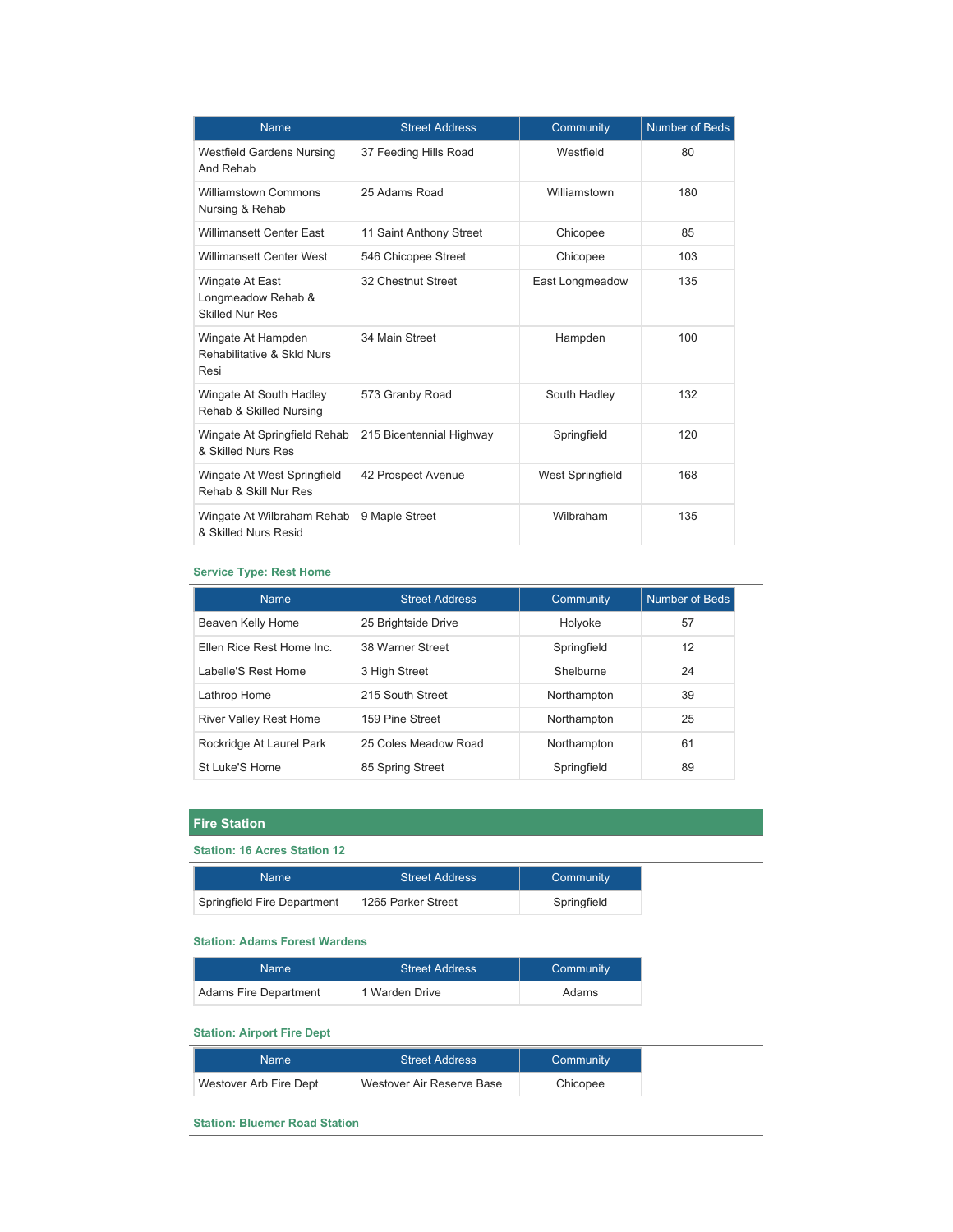| <b>Name</b>                    | <b>Street Address</b> | Community   |
|--------------------------------|-----------------------|-------------|
| Southampton Fire<br>Department | 15 Bluemer Road       | Southampton |

#### **Station: Carew Street Station 9**

| Name                        | <b>Street Address</b> | Community   |
|-----------------------------|-----------------------|-------------|
| Springfield Fire Department | 1212 Carew Street     | Springfield |

## **Station: Engine 1 Station**

| <b>Name</b>                       | <b>Street Address</b>    | Community  |
|-----------------------------------|--------------------------|------------|
| <b>Pittsfield Fire Department</b> | 311 W. Housatonic Street | Pittsfield |

#### **Station: Engine 2 Station**

| Name                              | <b>Street Address</b> | Community  |
|-----------------------------------|-----------------------|------------|
| <b>Pittsfield Fire Department</b> | 9 Somerset Avenue     | Pittsfield |

#### **Station: Engine 5 Station**

| Name                              | <b>Street Address</b> | Community  |
|-----------------------------------|-----------------------|------------|
| <b>Pittsfield Fire Department</b> | 54 Pecks Road         | Pittsfield |

#### **Station: Engine 6 Station**

| Name                              | <b>Street Address</b> | Community  |
|-----------------------------------|-----------------------|------------|
| <b>Pittsfield Fire Department</b> | 8 Holmes Road         | Pittsfield |

## **Station: Fire Station**

| Name:                   | <b>Street Address</b> | Community |
|-------------------------|-----------------------|-----------|
| Florida Fire Department | Route 28              | Florida   |

### **Station: Fire Station # 2**

| <b>Name</b>                   | <b>Street Address</b>   | Community     |
|-------------------------------|-------------------------|---------------|
| <b>Becket Fire Department</b> | 629 Jacob's Ladder Road | <b>Becket</b> |

### **Station: Fire Station 2**

| Name                        | <b>Street Address</b> | Community   |
|-----------------------------|-----------------------|-------------|
| Stockbridge Fire Department | Interlaken Road       | Stockbridge |

#### **Station: Florence Substation**

| Name                                          | <b>Street Address</b> | Community   |
|-----------------------------------------------|-----------------------|-------------|
| Northampton Fire Department   69 Maple Street |                       | Northampton |

#### **Station: Headquarters**

| <b>Name</b>                  | <b>Street Address</b>  | Community |
|------------------------------|------------------------|-----------|
| <b>Adams Fire Department</b> | 3 Columbia Street      | Adams     |
| Agawam Fire Department       | 800 Main Street        | Agawam    |
| Alford Fire Department       | 86 North Egremont Road | Alford    |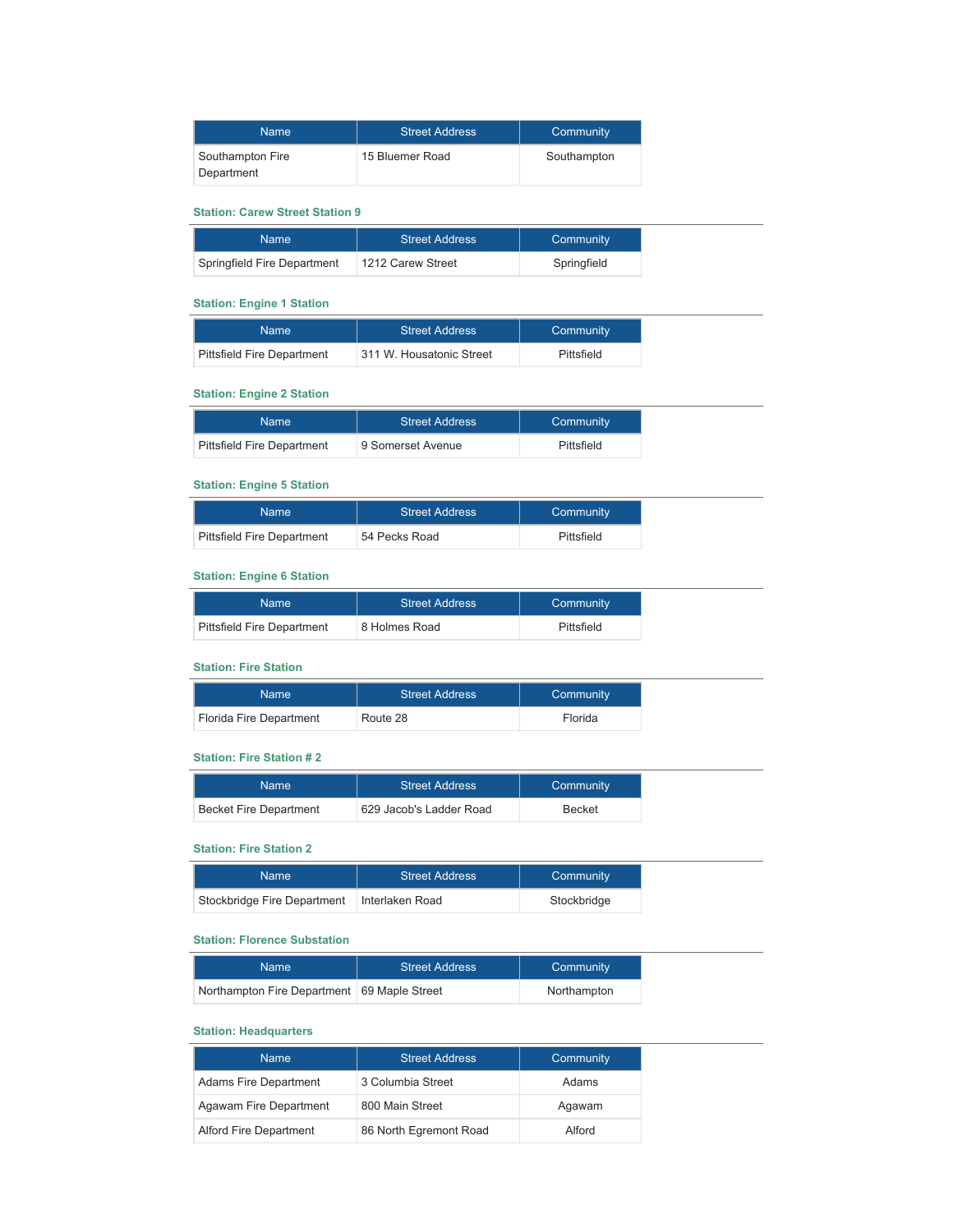| <b>Name</b>                                | <b>Street Address</b>  | Community          |
|--------------------------------------------|------------------------|--------------------|
| <b>Amherst Fire Department</b>             | 68 No. Pleasant Street | Amherst            |
| Ashfield Fire Department                   | 420 Main Street        | Ashfield           |
| <b>Becket Town Hall</b>                    | 557 Main Street        | Becket             |
| <b>Belchertown Fire Department</b>         | 10 No. Main Street     | <b>Belchertown</b> |
| <b>Bernardston Fire Department</b>         | 18 Church Street       | Bernardston        |
| <b>Blandford Fire Department</b>           | 93 Main Street         | <b>Blandford</b>   |
| <b>Bondsville Fire Department</b>          | 3174 Main Street       | Palmer             |
| <b>Charlemont Fire Department</b>          | 5 Factory Road         | Charlemont         |
| <b>Cheshire Fire Department</b>            | 29 South Street        | Cheshire           |
| <b>Chester Fire Department</b>             | 300 Huntington Road    | Chester            |
| <b>Chesterfield Fire Department</b>        | 5 North Road           | Chesterfield       |
| Chicopee Fire Department                   | 80 Church Street       | Chicopee           |
| Clarksburg Vol. Fire<br>Department         | 181 Cross Road         | Clarksburg         |
| <b>Colrain Fire Department</b>             | 51 Main Road           | Colrain            |
| Conway Fire Department                     | 15 Ashfield Road       | Conway             |
| <b>Cummington Fire Department</b>          | 16 Main Street         | Cummington         |
| <b>Dalton Fire Department</b>              | 20 Flansburg Avenue    | Dalton             |
| Deerfield Fire Department                  | 82 Main Street         | Deerfield          |
| East Longmeadow Fire Dept                  | 150 Somers Road        | East Longmeadow    |
| Easthampton Fire<br>Department             | 32 Payson Avenue       | Easthampton        |
| <b>Egremont Fire Department</b>            | 36 Main Street         | Egremont           |
| <b>Erving Fire Department</b>              | 10 More Street         | Erving             |
| Gill Fire Department                       | 196A Main Road         | Gill               |
| Goshen Fire Department                     | 56 Main Street         | Goshen             |
| <b>Granby Fire Department</b>              | 250 State Street       | Granby             |
| <b>Granville Fire Department</b>           | 709 Main Road          | Granville          |
| <b>Great Barrington Fire</b><br>Department | 37 State Road          | Great Barrington   |
| Greenfield Fire Department                 | 412 Main Street        | Greenfield         |
| <b>Hadley Fire Department</b>              | 15 East Street         | Hadley             |
| Hampden Fire Department                    | 19 North Road          | Hampden            |
| Hancock Fire Department                    | 3276 Hancock Road      | Hancock            |
| <b>Hatfield Fire Department</b>            | 59 Main Street         | Hatfield           |
| <b>Hawley Fire Department</b>              | 16 Plainfield Road     | Hawley             |
| Heath Fire Department                      | 123 Branch Hill Road   | Heath              |
| Hinsdale Fire Department                   | 95 Maple Street        | Hinsdale           |
| Holyoke Fire Department                    | 600 High Street        | Holyoke            |
| Huntington Fire Department                 | 8 Russell Road         | Huntington         |
| Lanesborough Fire<br>Department            | 180 South Main Street  | Lanesborough       |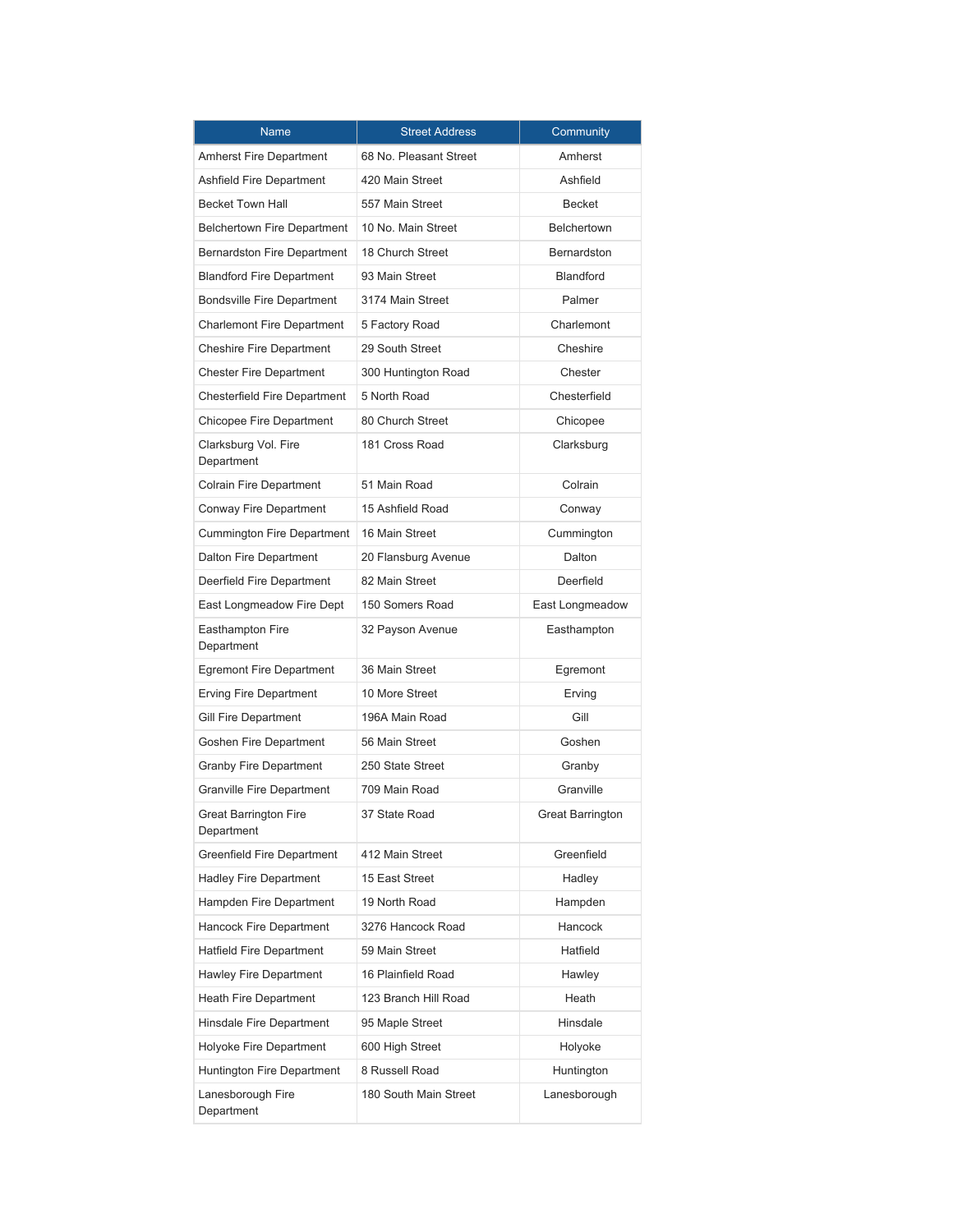| <b>Name</b>                        | <b>Street Address</b>    | Community       |
|------------------------------------|--------------------------|-----------------|
| Lee Fire Department                | 179 Main Street          | Lee             |
| Lenox Fire Department              | 14 Walker Street         | Lenox           |
| Leverett Fire Department           | 95 Montague Road         | Leverett        |
| Leyden Fire Department             | 16 West Leyden Road      | Leyden          |
| Longmeadow Fire<br>Department      | 44 Williams Street       | Longmeadow      |
| <b>Ludlow Fire Department</b>      | 612 Chapin Street        | Ludlow          |
| Middlefield Fire Department        | 84 Town Hill Road        | Middlefield     |
| Monroe Fire Department             | 5 School Street          | Monroe          |
| Monson Fire Department             | 200 Main Street          | Monson          |
| Montague Fire Department           | 9 Station Street         | Montague        |
| Monterey Fire Department           | 411 Main Street          | Monterey        |
| Montgomery Fire Department         | 154 Main Road            | Montgomery      |
| New Ashford Fire Department        | 4 Ingraham Road          | New Ashford     |
| New Marlborough Fire<br>Department | 207 Norfolk Road         | New Marlborough |
| North Adams Fire Department        | 40 American Legion Drive | North Adams     |
| Northampton Fire Department        | 26 Carlon Drive          | Northampton     |
| Northfield Fire Department         | 93 Main Street           | Northfield      |
| Otis Fire Department               | 15 So. Main Road         | <b>Otis</b>     |
| <b>Palmer Fire Department</b>      | 12 Walnut Street         | Palmer          |
| Pelham Fire Department             | 41 Amherst Road          | Pelham          |
| <b>Pittsfield Fire Department</b>  | 74 Columbus Avenue       | Pittsfield      |
| <b>Richmond Fire Department</b>    | <b>State Road</b>        | Richmond        |
| Rowe Fire Department               | 4 Sibley Road            | Rowe            |
| <b>Russell Fire Department</b>     | 162 Main Street          | Russell         |
| Sandisfield Fire Department        | 79 South Main Street     | Sandisfield     |
| Savoy Fire Department              | 17 Center Road           | Savoy           |
| Sheffield Fire Department          | 65 Depot Street          | Sheffield       |
| Shelburne Falls<br>Fire/Rescue/Ems | State St                 | <b>Buckland</b> |
| Shelburne Fire Department          | 18 Little Mohawk Road    | Shelburne       |
| <b>Shutesbury Fire Department</b>  | 42 Leverett Road         | Shutesbury      |
| South Deerfield Fire<br>Department | 84 Greenfield Road       | Deerfield       |
| South Hadley-District 1            | 144 Newton Street        | South Hadley    |
| South Hadley-District 2            | 20 Woodbridge Street     | South Hadley    |
| Southampton Fire<br>Department     | 204 College Highway      | Southampton     |
| Southwick Fire Department          | 15 Depot Street          | Southwick       |
| Springfield Fire Department        | 605 Worthington Street   | Springfield     |
| Stockbridge Fire Department        | 1 East Street            | Stockbridge     |
| Sunderland Fire Department         | 105 River Road           | Sunderland      |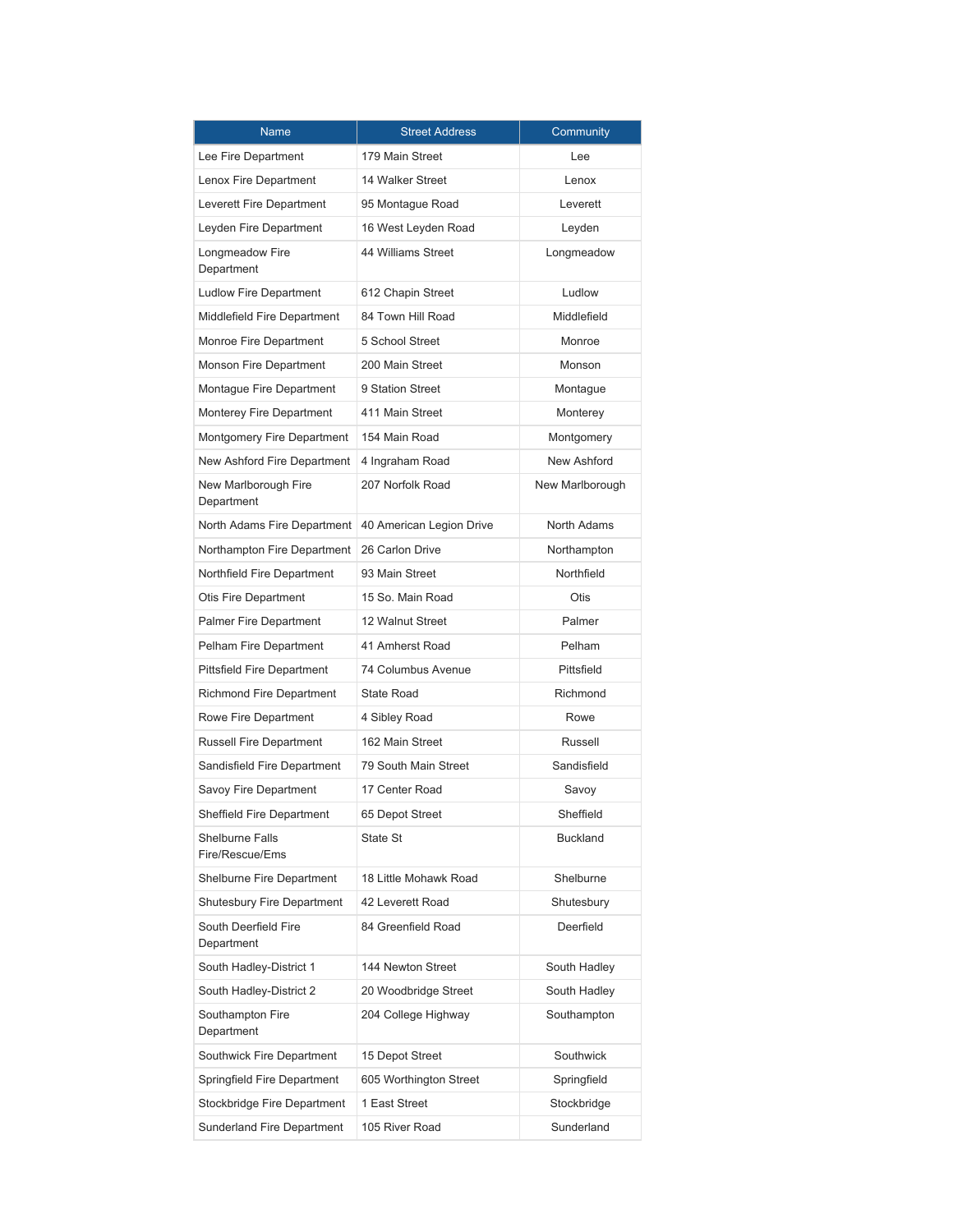| <b>Name</b>                          | <b>Street Address</b>    | Community        |
|--------------------------------------|--------------------------|------------------|
| Three Rivers Fire Department         | 50 Springfield Street    | Palmer           |
| <b>Tolland Fire Department</b>       | 162 Colebrook River Road | Tolland          |
| <b>Turners Falls Fire Department</b> | 180 Turnpike Road        | Montague         |
| <b>Tyringham Fire Department</b>     | 100 Main Street          | Tyringham        |
| <b>Ware Fire Department</b>          | 1 East Main Street       | Ware             |
| <b>Warwick Fire Department</b>       | 1 Hastings Pond Road     | Warwick          |
| <b>Washington Fire Department</b>    | 70 Ryan Road             | Washington       |
| <b>Wendell Fire Department</b>       | 3 Jackie Lane            | Wendell          |
| West Springfield Fire<br>Department  | 44 Van Deene Avenue      | West Springfield |
| West Stockbridge Fire<br>Department  | 24 Albany Road           | West Stockbridge |
| <b>Westfield Fire Department</b>     | 34 Broad Street          | Westfield        |
| Westhampton Fire<br>Department       | 48 Stage Road            | Westhampton      |
| <b>Whately Fire Department</b>       | 63 Christian Lane        | Whately          |
| <b>Wilbraham Fire Department</b>     | 2770 Boston Road         | Wilbraham        |
| Williamstown Fire Department         | 34 Water Street          | Williamstown     |
| Windsor Fire Department              | 1220 Old Route 9         | Windsor          |
| Worthington Fire - Rescue            | 51 Huntington Road       | Worthington      |

#### **Station: Headquarters- Mail 12 Broom St**

| Name                              | <b>Street Address</b> | Community  |
|-----------------------------------|-----------------------|------------|
| <b>Plainfield Fire Department</b> | 315 Main Street       | Plainfield |

### **Station: Housatonic Station**

| <b>Name</b>                                | <b>Street Address</b> | Community               |
|--------------------------------------------|-----------------------|-------------------------|
| <b>Great Barrington Fire</b><br>Department | 172 Front Street      | <b>Great Barrington</b> |

## **Station: Indian Orchard Station 5**

| Name                        | <b>Street Address</b> | Community   |
|-----------------------------|-----------------------|-------------|
| Springfield Fire Department | 15 Odessa Street      | Springfield |

#### **Station: Interlake Station**

| Name                        | <b>Street Address</b> | Community   |
|-----------------------------|-----------------------|-------------|
| Stockbridge Fire Department | Glendale Road         | Stockbridge |

### **Station: Lenox Dale Station**

| Name                  | <b>Street Address</b> | Community |
|-----------------------|-----------------------|-----------|
| Lenox Fire Department | 26 Elm Street         | Lenox     |

### **Station: Little River Station**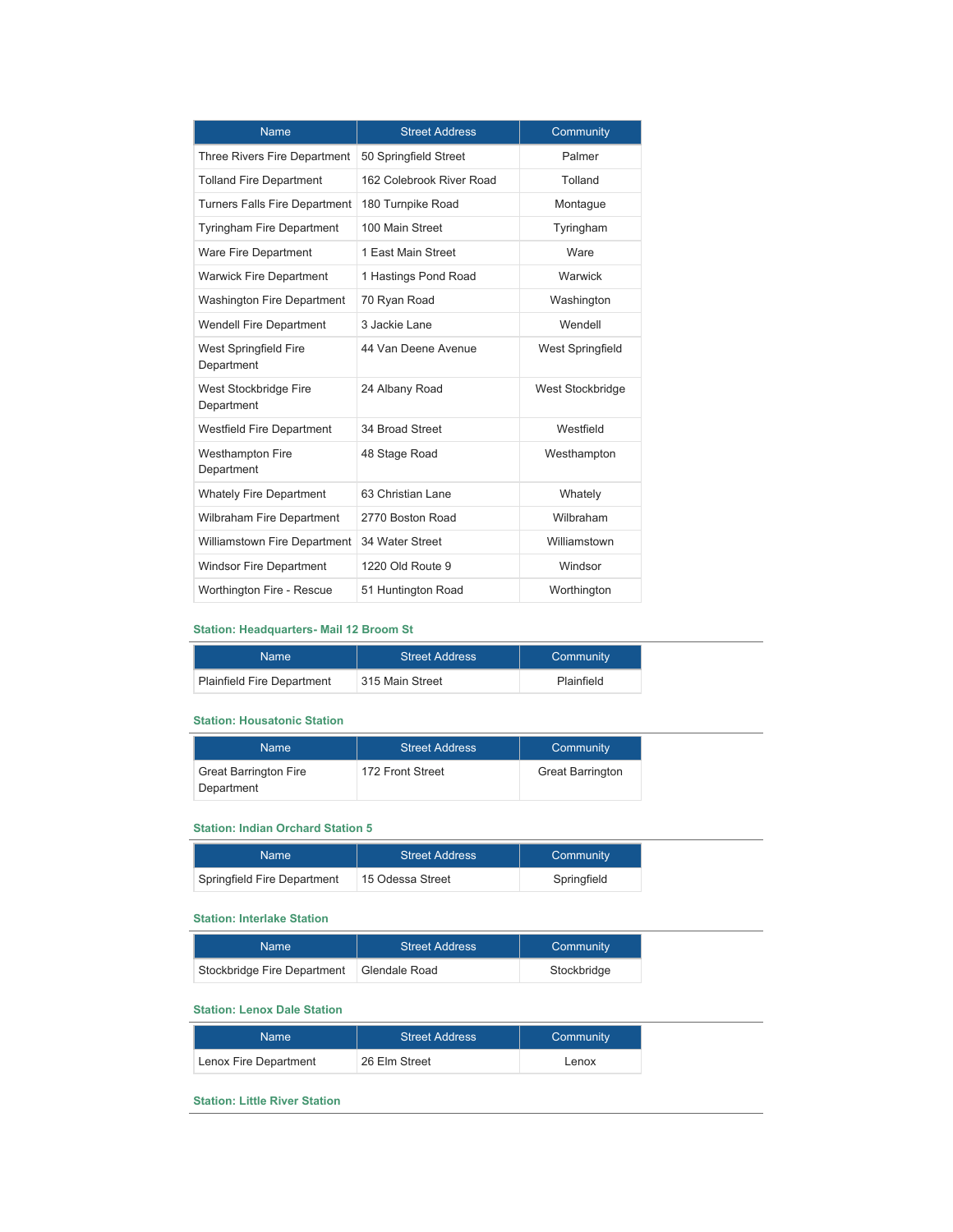| Name                      | <b>Street Address</b> | Community |
|---------------------------|-----------------------|-----------|
| Westfield Fire Department | 366 Little River Road | Westfield |

#### **Station: Mason Station 8**

| <b>Name</b>                 | <b>Street Address</b> | Community   |
|-----------------------------|-----------------------|-------------|
| Springfield Fire Department | ∣33 Eastern Avenue    | Springfield |

## **Station: Mass Reco Station 16**

| Name                        | <b>Street Address</b> | Community   |
|-----------------------------|-----------------------|-------------|
| Springfield Fire Department | 1414 Mass Reco Street | Springfield |

#### **Station: New Lenox Station**

| Name                  | <b>Street Address</b> | Community |
|-----------------------|-----------------------|-----------|
| Lenox Fire Department | 399 Pittsfield Road   | Lenox     |

#### **Station: North End Station 10**

| Name                        | <b>Street Address</b> | Community   |
|-----------------------------|-----------------------|-------------|
| Springfield Fire Department | 2729 Main Street      | Springfield |

#### **Station: North Hadley Station**

| Name                   | <b>Street Address</b> | Community |
|------------------------|-----------------------|-----------|
| Hadley Fire Department | 237 River Drive       | Hadley    |

#### **Station: North Side Substation**

| <b>Name</b>               | <b>Street Address</b> | Community |
|---------------------------|-----------------------|-----------|
| Westfield Fire Department | 129 Southampton Road  | Westfield |

#### **Station: North Station**

| Name                           | <b>Street Address</b>    | Community |
|--------------------------------|--------------------------|-----------|
| <b>Amherst Fire Department</b> | 603 East Pleasant Street | Amherst   |

## **Station: Page Boulevard Station 15**

| Name                        | <b>Street Address</b> | Community   |
|-----------------------------|-----------------------|-------------|
| Springfield Fire Department | 833 Page Boulevard    | Springfield |

#### **Station: Peru Fire Station**

| Name                 | <b>Street Address</b> | Community |
|----------------------|-----------------------|-----------|
| Peru Fire Department | 21 West Main Street   | Peru      |

#### **Station: Regional Department**

| Name                          | <b>Street Address</b> | Community |
|-------------------------------|-----------------------|-----------|
| <b>Buckland Fire District</b> | 3 Hodgen Road         | Buckland  |

**Station: South Fire Station**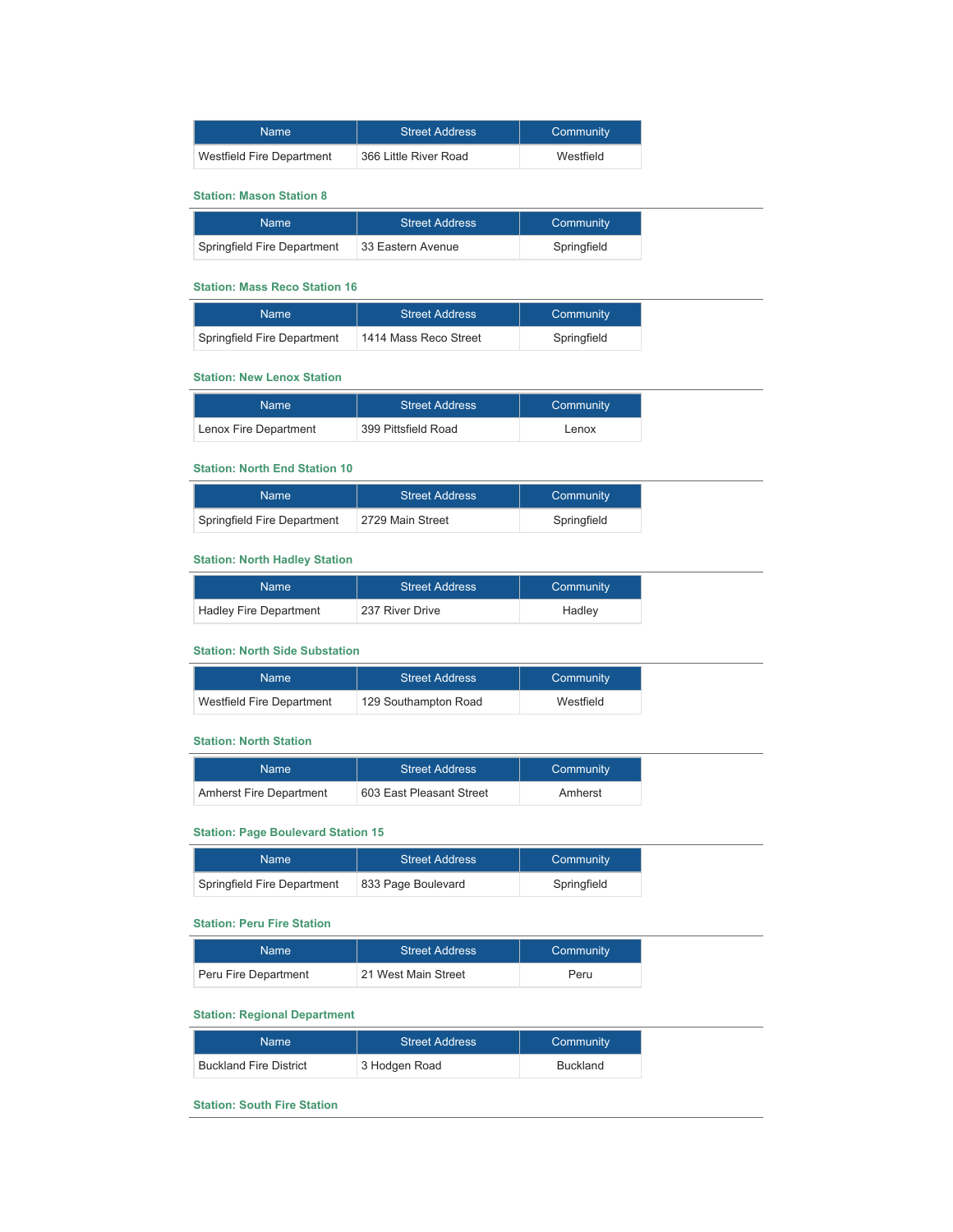| Name                    | <b>Street Address</b> | Community |
|-------------------------|-----------------------|-----------|
| Hancock Fire Department | Lebanon Mountain Road | Hancock   |

#### **Station: South Lee Station 2**

| Name:               | <b>Street Address</b>  | Community |
|---------------------|------------------------|-----------|
| Lee Fire Department | <b>Pleasant Street</b> | Lee       |

#### **Station: Station 1**

| <b>Name</b>                                      | <b>Street Address</b>   | Community    |
|--------------------------------------------------|-------------------------|--------------|
| Egremont Fire Department                         | 175 Egremont Plain Road | Egremont     |
| Williamsburg Fire Department 5 North Main Street |                         | Williamsburg |

## **Station: Station 2**

| <b>Name</b>                         | <b>Street Address</b> | Community        |
|-------------------------------------|-----------------------|------------------|
| Agawam Fire Department              | 1200 Spring Street    | Agawam           |
| <b>Chester Fire Dpeartment</b>      | 305 Bromley Road      | Chester          |
| Erving Fire Department              | 10 East Main Street   | Erving           |
| Huntington Fire Department          | 51 Searles Road       | Huntington       |
| Pelham Fire Department              | 2 South Valley Road   | Pelham           |
| <b>Russell Fire Department</b>      | 250 General Knox Road | Russell          |
| Sandisfield Fire Department         | 206 Sandisfield Road  | Sandisfield      |
| West Springfield Fire<br>Department | 1338 Westfield Street | West Springfield |

#### **Station: Station 2-EM**

| Name '                       | <b>Street Address</b> | Community    |
|------------------------------|-----------------------|--------------|
| Chesterfield Fire Department | 37 Damon Pond Road    | Chesterfield |

#### **Station: Station 3**

| <b>Name</b>                         | <b>Street Address</b>     | Community               |
|-------------------------------------|---------------------------|-------------------------|
| <b>Chicopee Fire Department</b>     | 96 Cabot Street           | Chicopee                |
| Holyoke Fire Department             | 1579 North Hampton Street | Holyoke                 |
| Springfield Fire Department         | 173 Oakland Street        | Springfield             |
| West Springfield Fire<br>Department | 61 Morgan Road            | <b>West Springfield</b> |

#### **Station: Station 4**

| Name                     | <b>Street Address</b> | Community |
|--------------------------|-----------------------|-----------|
| Chicopee Fire Department | 654 Burnett Road      | Chicopee  |

#### **Station: Station 5**

| Name                    | <b>Street Address</b>   | Community |
|-------------------------|-------------------------|-----------|
| Holyoke Fire Department | └ 33 Whiting Farms Road | Holyoke   |

#### **Station: Station 6**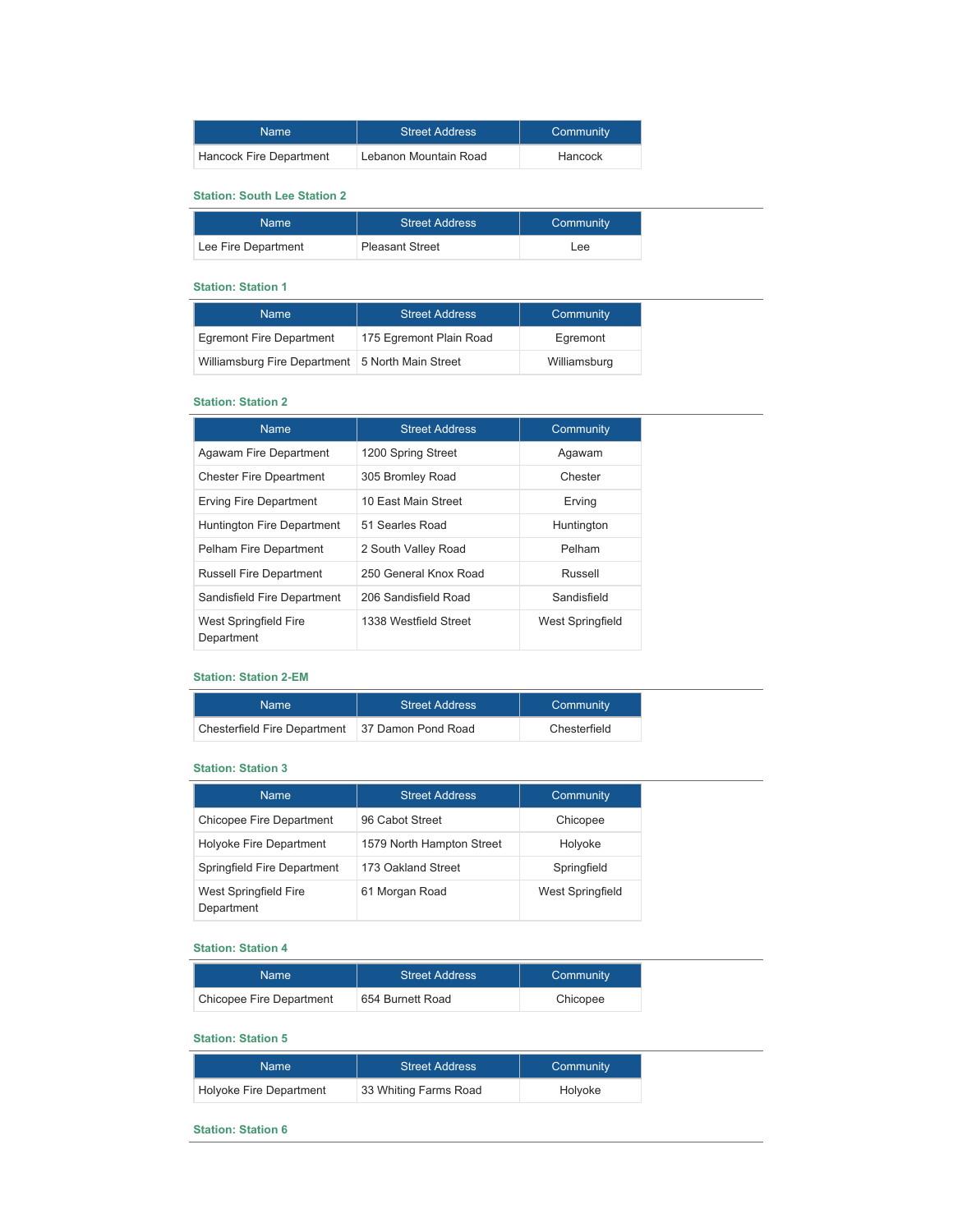| <b>Name</b>              | <b>Street Address</b> | Community |
|--------------------------|-----------------------|-----------|
| Chicopee Fire Department | 580 Chicopee Street   | Chicopee  |
| Holyoke Fire Department  | 642 Homestead Avenue  | Holyoke   |

## **Station: Station 7**

| Name '                   | <b>Street Address</b> | Community |
|--------------------------|-----------------------|-----------|
| Chicopee Fire Department | 739 Grattan Street    | Chicopee  |

# **Station: Station 8**

| Name:                    | <b>Street Address</b> | Community |
|--------------------------|-----------------------|-----------|
| Chicopee Fire Department | 900 James Street      | Chicopee  |

## **Station: Sumner Avenue Station 14**

| Name                        | <b>Street Address</b> | Community   |
|-----------------------------|-----------------------|-------------|
| Springfield Fire Department | 1043 Sumner Avenue    | Springfield |

#### **Station: West Granville Fire House**

| Name:                            | <b>Street Address</b> | Community |
|----------------------------------|-----------------------|-----------|
| <b>Granville Fire Department</b> | 1578 Main Road        | Granville |

## **Police Station**

#### **Juristication: County**

| <b>Name</b>                     | <b>Street Address</b> | Community     |
|---------------------------------|-----------------------|---------------|
| <b>Berkshire County Sheriff</b> | 467 Cheshire Road     | Pittsfield    |
| <b>Franklin County Sheriff</b>  | 160 Elm Street        | Greenfield    |
| Hampden County Sheriff          | 627 Randall Road      | <b>Ludlow</b> |
| Hampshire County Sheriff        | 205 Rocky Hill Road   | Northampton   |

## **Juristication: Local**

| <b>Name</b>                             | <b>Street Address</b>  | Community          |
|-----------------------------------------|------------------------|--------------------|
| <b>Adams Police Department</b>          | 4 School Street        | Adams              |
| Agawam Police Department                | 681 Springfield Street | Agawam             |
| <b>Alford Police Department</b>         | 5 Alford Center Road   | Alford             |
| <b>Amherst Police Department</b>        | 111 Main Street        | Amherst            |
| Ashfield Police Department              | 412 Main Street        | Ashfield           |
| <b>Becket Police Department</b>         | 557 Main Street        | <b>Becket</b>      |
| <b>Belchertown Police</b><br>Department | 70 State Street        | <b>Belchertown</b> |
| <b>Bernardston Police</b><br>Department | 256 South Street       | <b>Bernardston</b> |
| <b>Blandford Police Department</b>      | 1 Russell Stage Road   | Blandford          |
| <b>Buckland Police Department</b>       | 69 43102 Conway Street | <b>Buckland</b>    |
| <b>Charlemont Police</b><br>Department  | 5 Factory Road         | Charlemont         |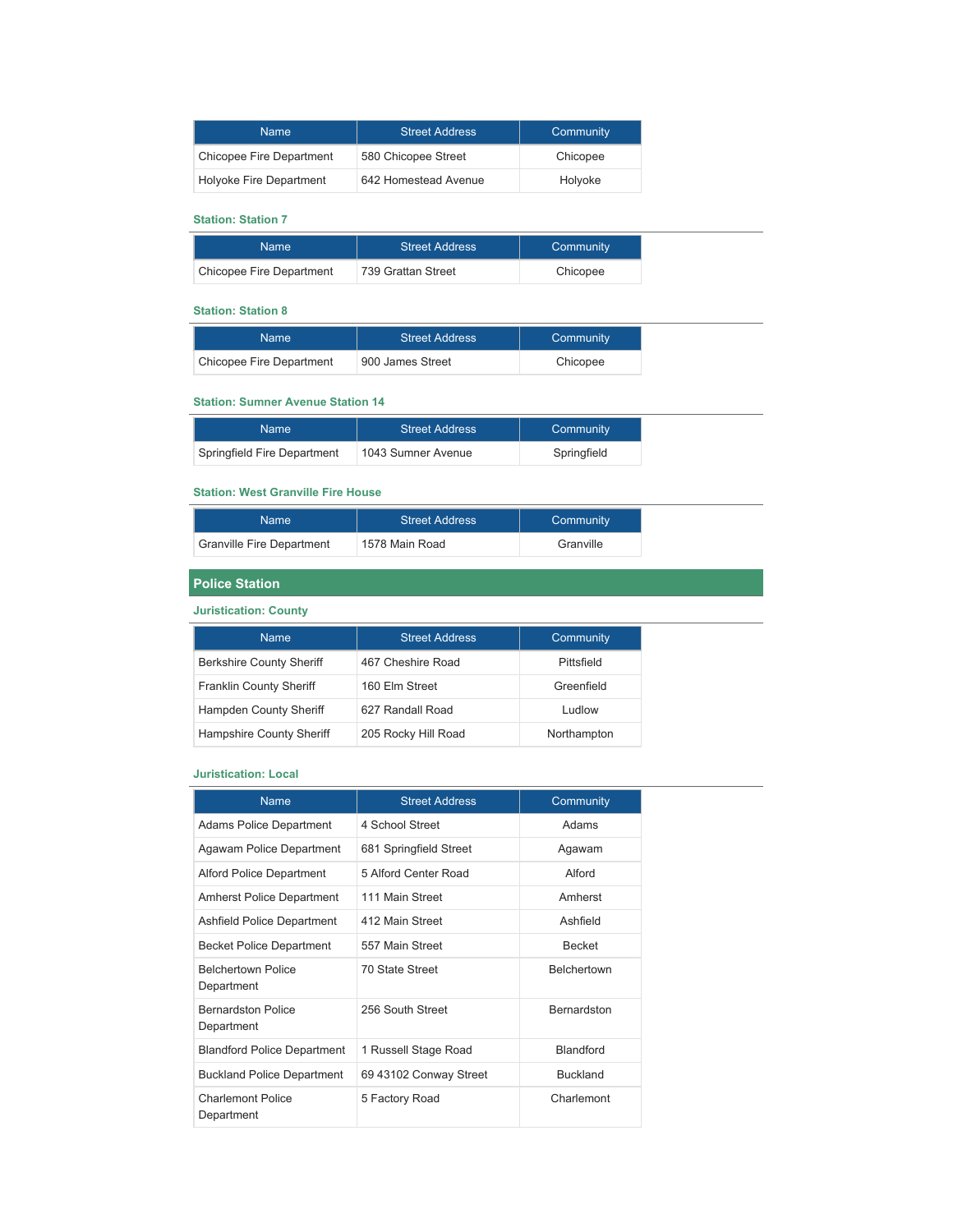| <b>Name</b>                                                    | <b>Street Address</b>   | Community               |
|----------------------------------------------------------------|-------------------------|-------------------------|
| <b>Cheshire Police Department</b>                              | 90 Church Street        | Cheshire                |
| <b>Chester Police Department</b>                               | 15 Middlefield Road     | Chester                 |
| <b>Chesterfield Police</b><br>Department                       | 422 Main Road           | Chesterfield            |
| Chicopee Police Department                                     | 110 Church Street       | Chicopee                |
| Chicopee Police Department -<br><b>Willimansett Substation</b> | 803 Chicopee Street     | Chicopee                |
| Clarksburg Police Department                                   | 111 River Road          | Clarksburg              |
| Colrain Police Department                                      | 55 Main Road            | Colrain                 |
| Conway Police Department                                       | 32 Main Street          | Conway                  |
| <b>Cummington Police</b><br>Department                         | 8 Fairgrounds Road      | Cummington              |
| Dalton Police Department                                       | 462 Main Street         | Dalton                  |
| Deerfield Police Department                                    | 8 Conway Street         | Deerfield               |
| East Longmeadow Police<br>Department                           | 160 Somers Road         | East Longmeadow         |
| <b>Easthampton Police</b><br>Department                        | 32 Payson Avenue        | Easthampton             |
| <b>Egremont Police Department</b>                              | 171 Egremont Plain Road | Egremont                |
| <b>Erving Police Department</b>                                | 71 French King Highway  | Erving                  |
| Gill Police Department                                         | 196B Main Road          | Gill                    |
| Goshen Police Department                                       | 42 Main Street          | Goshen                  |
| <b>Granby Police Department</b>                                | 259A East State Street  | Granby                  |
| <b>Granville Police Department</b>                             | 707 Main Street         | Granville               |
| <b>Great Barrington Police</b><br>Department                   | 465 Main Street         | <b>Great Barrington</b> |
| Greenfield Police Department                                   | 321 High Street         | Greenfield              |
| <b>Hadley Police Department</b>                                | 15 East Street          | Hadley                  |
| Hampden Police Department                                      | 625 Main Street         | Hampden                 |
| <b>Hancock Police</b>                                          | 2708 Hancock Road       | Hancock                 |
| <b>Hatfield Police Department</b>                              | 59 Main Street          | Hatfield                |
| <b>Hawley Police Department</b>                                | 8 Pudding Hollow Road   | Hawley                  |
| <b>Heath Police Department</b>                                 | 1 East Main Street      | Heath                   |
| Hinsdale Police Department                                     | 39 South Street         | Hinsdale                |
| Holyoke Police Department                                      | 138 Appleton Street     | Holyoke                 |
| <b>Huntington Police Department</b>                            | 24 Russell Road         | Huntington              |
| Lanesborough Police<br>Department                              | 8 Prospect Street       | Lanesborough            |
| Lee Police Department                                          | 32 Main Street          | Lee                     |
| Lenox Police Department                                        | 6 Walker Street         | Lenox                   |
| Leverett Police Department                                     | 95 Montague Road        | Leverett                |
| Leyden Polcie Department                                       | 843 Greenfield Road     | Leyden                  |
| Longmeadow Police<br>Department                                | 34 Williams Street      | Longmeadow              |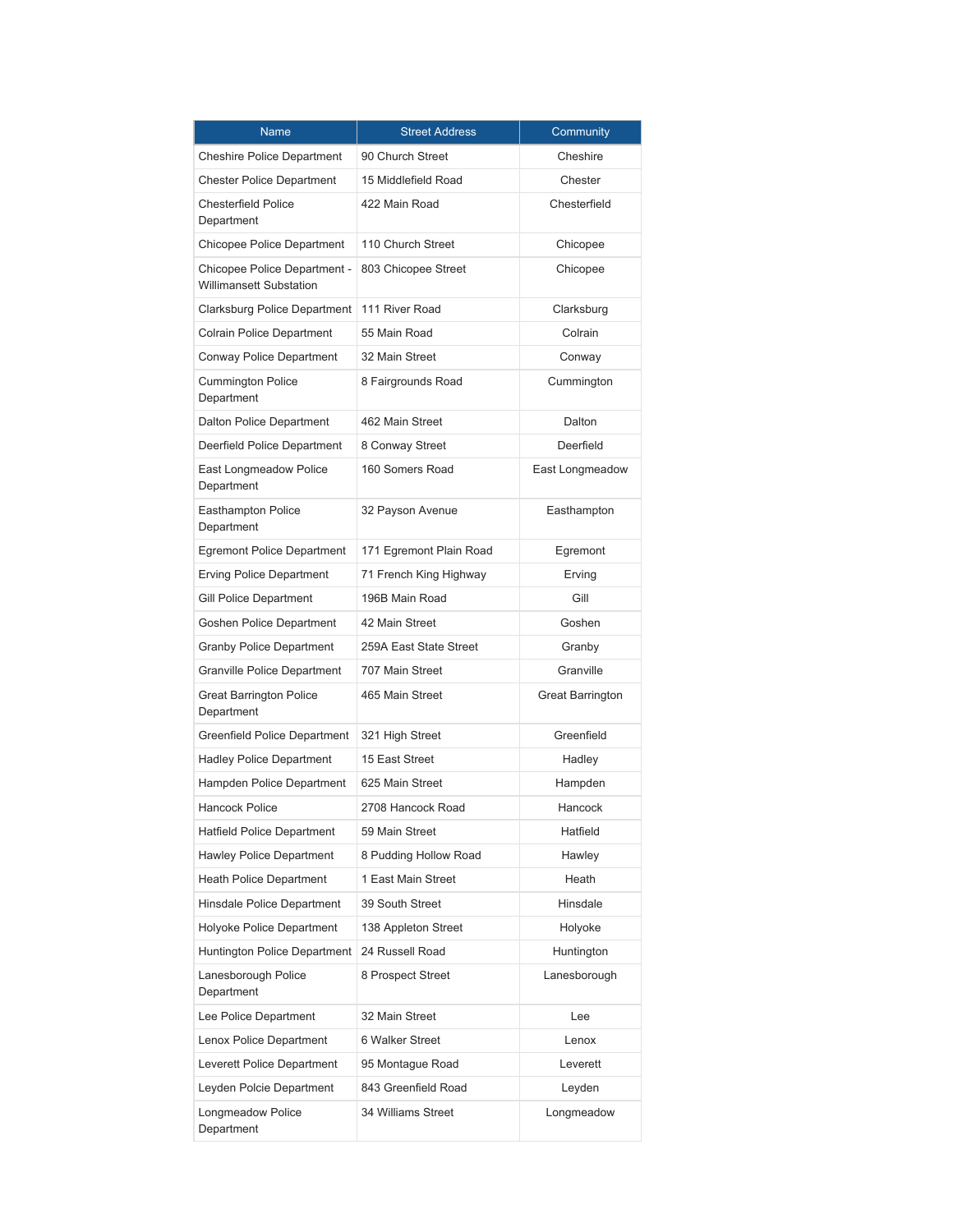| <b>Name</b>                             | <b>Street Address</b>             | Community        |
|-----------------------------------------|-----------------------------------|------------------|
| <b>Ludlow Police Department</b>         | 612 Chapin Street                 | Ludlow           |
| Middlefield Police Department           | 188 Skyline Trail                 | Middlefield      |
| Monson Police Department                | 110 Main Street                   | Monson           |
| Montague Police Department              | 180 Turnpike Road                 | Montaque         |
| Monterey Police Department              | 435 Main Road                     | Monterey         |
| Mount Washington Police<br>Department   | 118 East Street                   | Mount Washington |
| New Marlborough Police<br>Department    | 807 Mill River Southfield<br>Road | New Marlborough  |
| North Adams Police<br>Department        | 11 Summer Street                  | North Adams      |
| Northampton Police<br>Department        | 29 Center Street                  | Northampton      |
| Northfield Police Department            | 69 Main Street                    | Northfield       |
| Otis Police Department                  | 1 North Main Road                 | Otis             |
| <b>Palmer Police Department</b>         | 4417 Main Street                  | Palmer           |
| Pelham Police Department                | 2 South Valley Road               | Pelham           |
| Peru Police Department                  | 3 East Main Road                  | Peru             |
| <b>Pittsfield Police Department</b>     | 39 Allen Street                   | Pittsfield       |
| <b>Plainfield Police Department</b>     | 315 Main Street                   | Plainfield       |
| <b>Richmond Police Department</b>       | 1529 State Road                   | Richmond         |
| Rowe Police Department                  | 321 Zoar Road                     | Rowe             |
| <b>Russell Police Department</b>        | 65 Main Street                    | Russell          |
| <b>Sandisfield Police</b><br>Department | 3 Silver Brook Road               | Sandisfield      |
| Savoy Police Department                 | 1 Sturtevant Road                 | Savoy            |
| <b>Sheffield Police Department</b>      | 10 S Main Street                  | Sheffield        |
| Shelburne Police Department             | 51 Bridge Street                  | Shelburne        |
| Shutesbury Police<br>Department         | 1 Cooleyville Road                | Shutesbury       |
| South Hadley Police<br>Department       | 41 Bridge Street                  | South Hadley     |
| Southampton Police<br>Department        | 8 East Street                     | Southampton      |
| Southwick Police Department             | 11 Depot Street                   | Southwick        |
| Springfield Police Department           | 130 Pearl Street                  | Springfield      |
| Stockbridge Police<br>Department        | 6 Main Street                     | Stockbridge      |
| <b>Sunderland Police</b><br>Department  | 105 River Road                    | Sunderland       |
| <b>Tolland Police Department</b>        | 241 West Granville Road           | Tolland          |
| <b>Tyringham Police Department</b>      | 116 Main Street                   | Tyringham        |
| Ware Police Department                  | 22 North Street                   | Ware             |
| <b>Warwick Police Department</b>        | 12 Athol Road                     | Warwick          |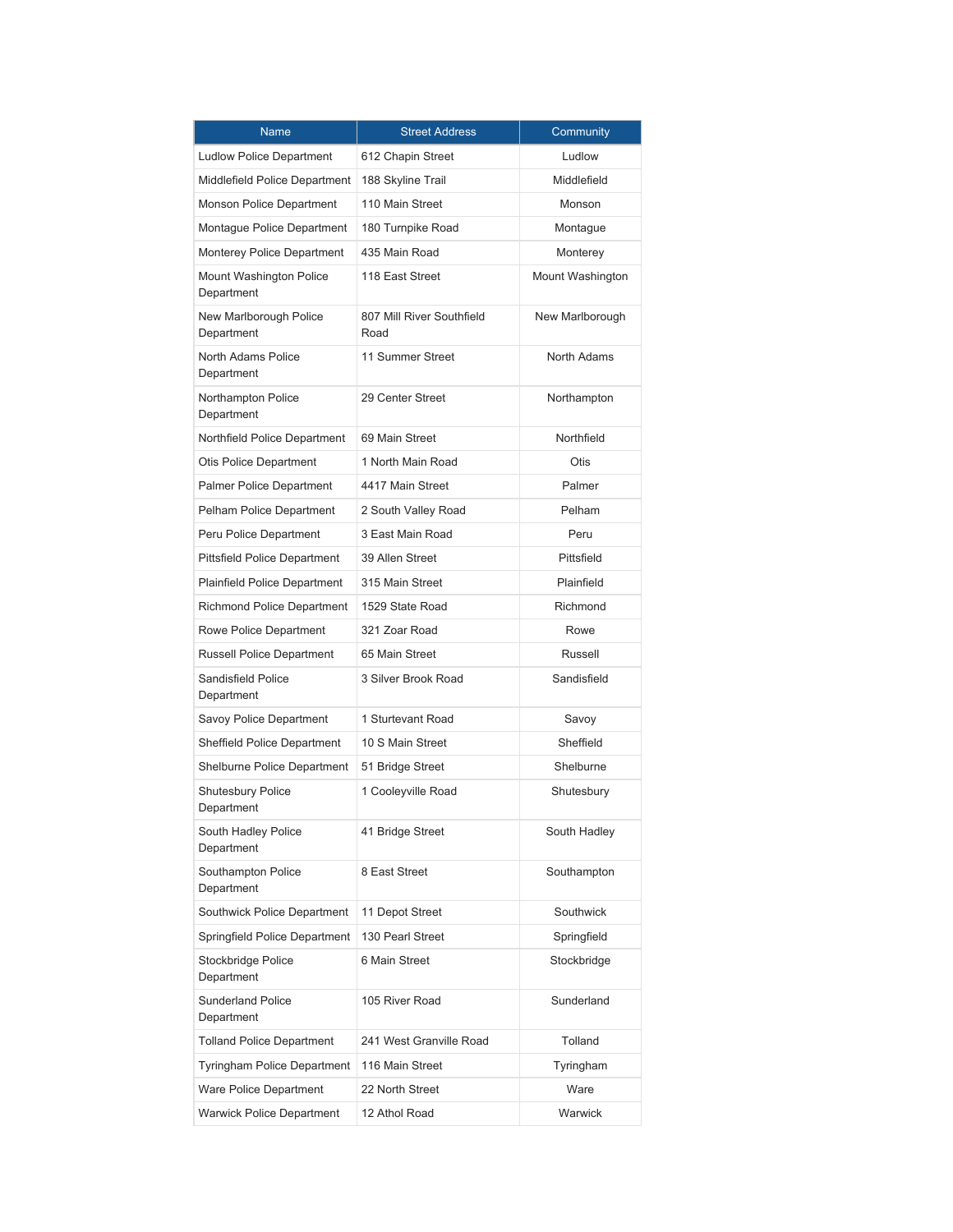| <b>Name</b>                                  | <b>Street Address</b> | Community        |
|----------------------------------------------|-----------------------|------------------|
| <b>Washington Police</b><br>Department       | 8 Summit Hill Road    | Washington       |
| <b>Wendell Police Department</b>             | 4 Center Road         | Wendell          |
| <b>West Springfield Police</b><br>Department | 26 Central Street     | West Springfield |
| West Stockbridge Police<br>Department        | 21 State Line Road    | West Stockbridge |
| <b>Westfield Police Department</b>           | 15 Washington Street  | Westfield        |
| <b>Westhampton Police</b><br>Department      | 48 Stage Road         | Westhampton      |
| <b>Whately Police Department</b>             | 77 Christian Lane     | Whately          |
| Wilbraham Police Department                  | 16 Main Street        | Wilbraham        |
| <b>Williamsburg Police</b><br>Department     | 16 S Main Street      | Williamsburg     |
| <b>Williamstown Police</b><br>Department     | 31 North Street       | Williamstown     |
| <b>Windsor Police Department</b>             | 1890 Route 9          | Windsor          |
| <b>Worthington Police</b><br>Department      | 51 Huntington Road    | Worthington      |

#### **Juristication: State**

| <b>Name</b>                                         | <b>Street Address</b>         | Community          |
|-----------------------------------------------------|-------------------------------|--------------------|
| State Police Station B-1, Lee                       | 215 Laurel Street             | Lee                |
| State Police Station B-2,<br><b>Shelburne Falls</b> | 289 Mohawk Trail              | Shelburne          |
| State Police Station B-3,<br>Springfield            | 600 Liberty Street            | Springfield        |
| State Police Station B-4,<br>Cheshire               | 1141 North State Road         | Cheshire           |
| State Police Station B-5,<br>Russell                | 90 Westfield Road             | Russell            |
| State Police Station B-6,<br>Northampton            | 555 North King Street         | Northampton        |
| State Police Station C-7,<br>Belchertown            | 485 Ware Road                 | <b>Belchertown</b> |
| State Police Station E-3,<br>Westfield              | 75 Sargent Thomas Dion<br>Way | Westfield          |

## **Town/City Hall**

## **Building Use: City/Town Hall**

| <b>Name</b>        | <b>Street Address</b> | Community |
|--------------------|-----------------------|-----------|
| Adams Town Hall    | 8 Park Street         | Adams     |
| Agawam Town Hall   | 36 Main Street        | Agawam    |
| Alford Town Hall   | 5 Alford Center Road  | Alford    |
| Amherst Town Hall  | 4 Boltwood Avenue     | Amherst   |
| Ashfield Town Hall | 412 Main Street       | Ashfield  |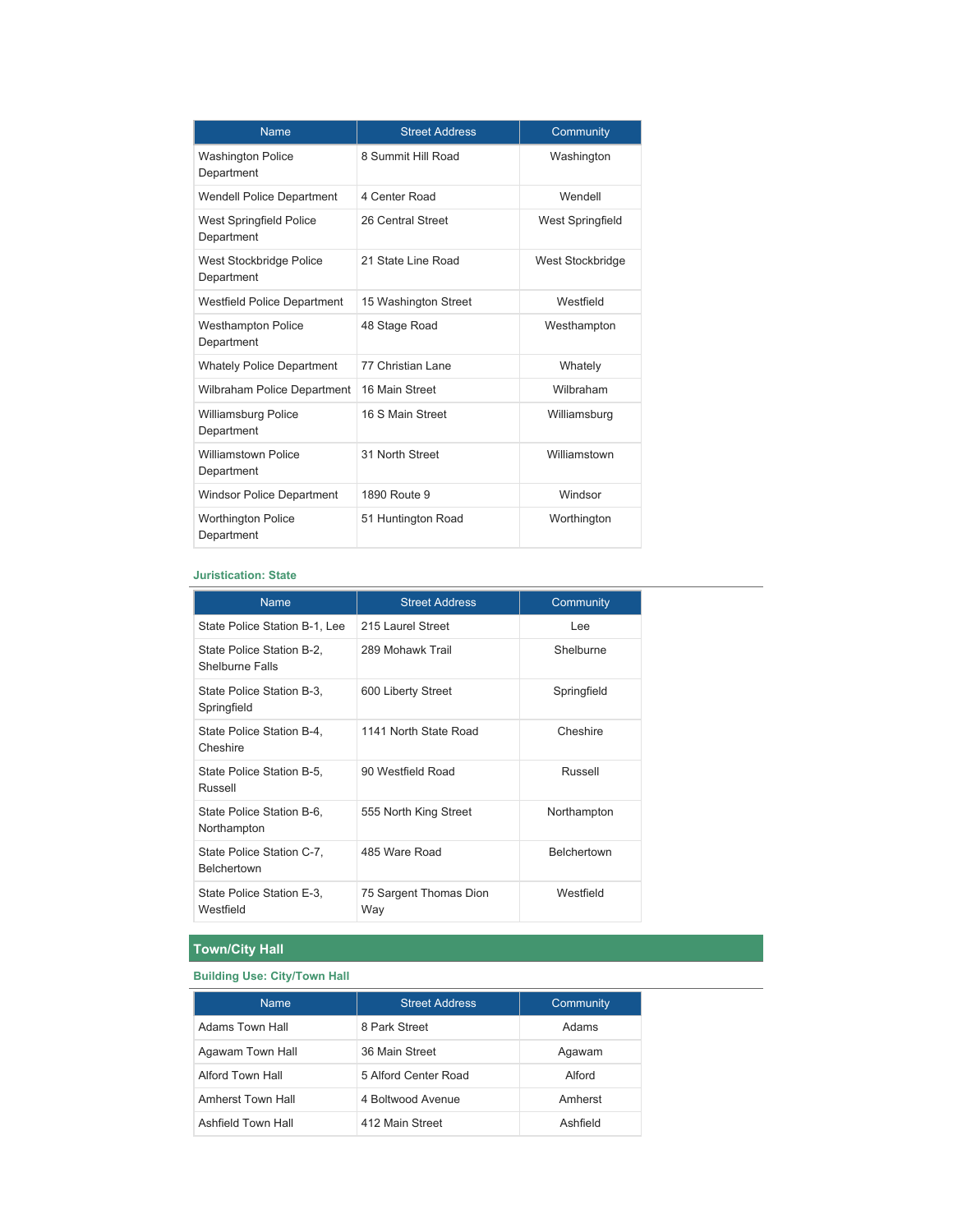| <b>Name</b>                   | <b>Street Address</b>   | Community          |
|-------------------------------|-------------------------|--------------------|
| <b>Becket Town Hall</b>       | 557 Main Street         | <b>Becket</b>      |
| <b>Belchertown Town Hall</b>  | 2 Jabish Street         | <b>Belchertown</b> |
| <b>Bernardston Town Hall</b>  | 38 Church Street        | <b>Bernardston</b> |
| <b>Blandford Town Hall</b>    | 1 Russell Stage Road    | <b>Blandford</b>   |
| <b>Buckland Town Hall</b>     | 17 State Street         | <b>Buckland</b>    |
| <b>Charlemont Town Hall</b>   | 157 Main Street         | Charlemont         |
| Cheshire Town Hall            | 80 Church Street        | Cheshire           |
| <b>Chester Town Hall</b>      | 15 Middlefield Road     | Chester            |
| <b>Chesterfield Town Hall</b> | 422 Main Road           | Chesterfield       |
| Chicopee City Hall            | 17 Springfield Street   | Chicopee           |
| Clarksburg Town Hall          | 111 River Road          | Clarksburg         |
| <b>Colrain Town Hall</b>      | 55 Main Road            | Colrain            |
| Conway Town Hall              | 5 Academy Hill Road     | Conway             |
| Cummington Town Hall          | 33 Main Street          | Cummington         |
| <b>Dalton Town Hall</b>       | 462 Main Street         | Dalton             |
| Deerfield Town Hall           | 8 Conway Street         | Deerfield          |
| East Longmeadow Town Hall     | 60 Center Square        | East Longmeadow    |
| Easthampton Town Hall         | 50 Payson Avenue        | Easthampton        |
| Egremont Town Hall            | 171 Egremont Plain Road | Egremont           |
| Erving Town Hall              | 12 East Main Street     | Erving             |
| Florida Town Hall             | 379 Mohawk Trail        | Florida            |
| Gill Town Hall                | 325 Main Road           | Gill               |
| <b>Goshen Town Hall</b>       | 40 Main Street          | Goshen             |
| Granby Town Hall Annex        | 215B West State Street  | Granby             |
| <b>Granville Town Hall</b>    | 707 Main Road           | Granville          |
| Great Barrington Town Hall    | 334 Main Street         | Great Barrington   |
| Greenfield Town Hall          | 14 Court Square         | Greenfield         |
| Hadley Town Hall              | 100 Middle Street       | Hadley             |
| Hampden Town Hall             | 625 Main Street         | Hampden            |
| <b>Hancock Town Hall</b>      | 3650 Hancock Road       | <b>Hancock</b>     |
| <b>Hatfield Town Hall</b>     | 59 Main Street          | Hatfield           |
| Hawley Town Hall              | 8 Pudding Hollow Road   | Hawley             |
| <b>Heath Town Hall</b>        | 1 East Main Street      | Heath              |
| Hinsdale Town Hall            | 39 South Street         | Hinsdale           |
| Holyoke City Hall             | 536 Dwight Street       | Holyoke            |
| Huntington Town Hall          | 24 Russell Road         | Huntington         |
| Lanesborough Town Hall        | 83 North Main Street    | Lanesborough       |
| Lee Town Hall                 | 32 Main Street          | Lee                |
| Lenox Town Hall               | 6 Walker Street         | Lenox              |
| Leverett Town Hall            | 9 Montague Road         | Leverett           |
| Leyden Town Hall              | 16 West Leyden Road     | Leyden             |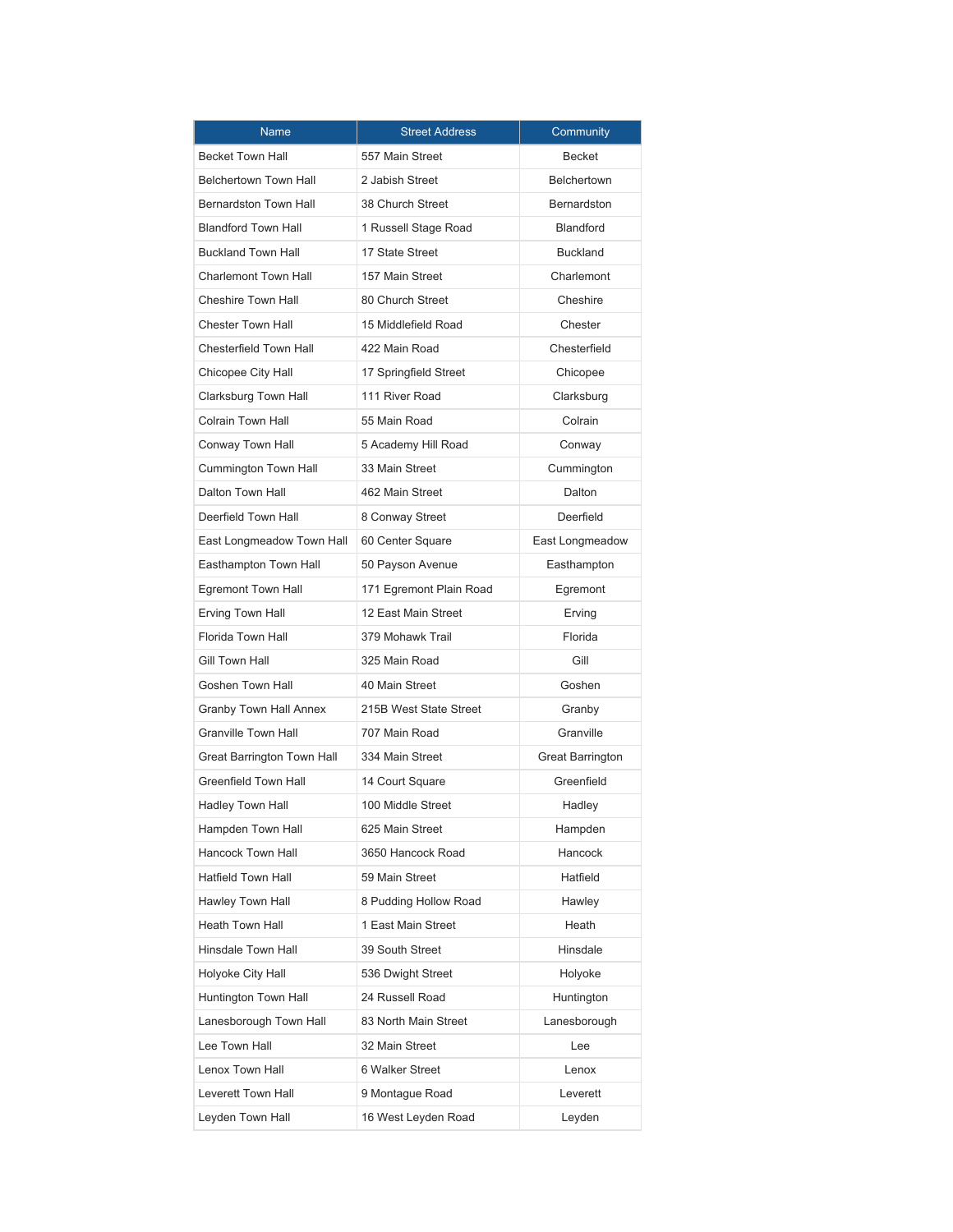| <b>Name</b>                 | <b>Street Address</b>             | Community        |
|-----------------------------|-----------------------------------|------------------|
| Longmeadow Town Hall        | 20 Williams Street                | Longmeadow       |
| <b>Ludlow Town Hall</b>     | 488 Chapin Street                 | Ludlow           |
| Middlefield Town Hall       | 188 Skyline Trail                 | Middlefield      |
| Monroe Town Hall            | <b>3C School Street</b>           | Monroe           |
| Monson Town Hall            | 110 Main Street                   | Monson           |
| Montaque Town Hall          | 1 Avenue A                        | Montague         |
| Monterey Town Hall          | 435 Main Road                     | Monterey         |
| Montgomery Town Hall        | 161 Main Road                     | Montgomery       |
| Mount Washington Town Hall  | 118 East Street                   | Mount Washington |
| New Ashford Town Hall       | 188 Mallery Road                  | New Ashford      |
| New Marlborough Town Hall   | 807 Mill River Southfield<br>Road | New Marlborough  |
| North Adams City Hall       | 10 Main Street                    | North Adams      |
| Northampton City Hall       | 210 Main Street                   | Northampton      |
| Northfield Town Hall        | 69 Main Street                    | Northfield       |
| Otis Town Hall              | 1 North Main Road                 | Otis             |
| <b>Palmer Town Hall</b>     | 4417 Main Street                  | Palmer           |
| Pelham Town Hall            | 351 Amherst Road                  | Pelham           |
| Peru Town Hall              | 3 East Main Road                  | Peru             |
| Pittsfield City Hall        | 70 Allen Street                   | Pittsfield       |
| <b>Plainfield Town Hall</b> | 304 Main Street                   | Plainfield       |
| <b>Richmond Town Hall</b>   | 1529 State Road                   | Richmond         |
| Rowe Town Hall              | 321 Zoar Road                     | Rowe             |
| <b>Russell Town Hall</b>    | 65 Main Street                    | Russell          |
| Sandisfield Town Hall Annex | 66 Sandisfield Road               | Sandisfield      |
| Savoy Town Hall             | 720 Main Road                     | Savoy            |
| Sheffield Town Hall         | 21 Depot Square                   | Sheffield        |
| Shelburne Town Hall         | 51 Bridge Street                  | Shelburne        |
| Shutesbury Town Hall        | 1 Cooleyville Road                | Shutesbury       |
| South Hadley Town Hall      | 116 Main Street                   | South Hadley     |
| Southampton Town Hall       | 210 College Highway               | Southampton      |
| Southwick Town Hall         | 454 College Highway               | Southwick        |
| Springfield City Hall       | 36 Court Street                   | Springfield      |
| Stockbridge Town Hall       | 50 Main Street                    | Stockbridge      |
| Sunderland Town Hall        | 12 School Street                  | Sunderland       |
| <b>Tolland Town Hall</b>    | 241 West Granville Road           | Tolland          |
| Tyringham Town Hall         | 116 Main Road                     | Tyringham        |
| <b>Ware Town Hall</b>       | 126 Main Street                   | Ware             |
| <b>Warwick Town Hall</b>    | 12 Athol Road                     | Warwick          |
| Washington Town Hall        | 8 Summit Hill Road                | Washington       |
| Wendell Town Hall           | 9 Morse Village Road              | Wendell          |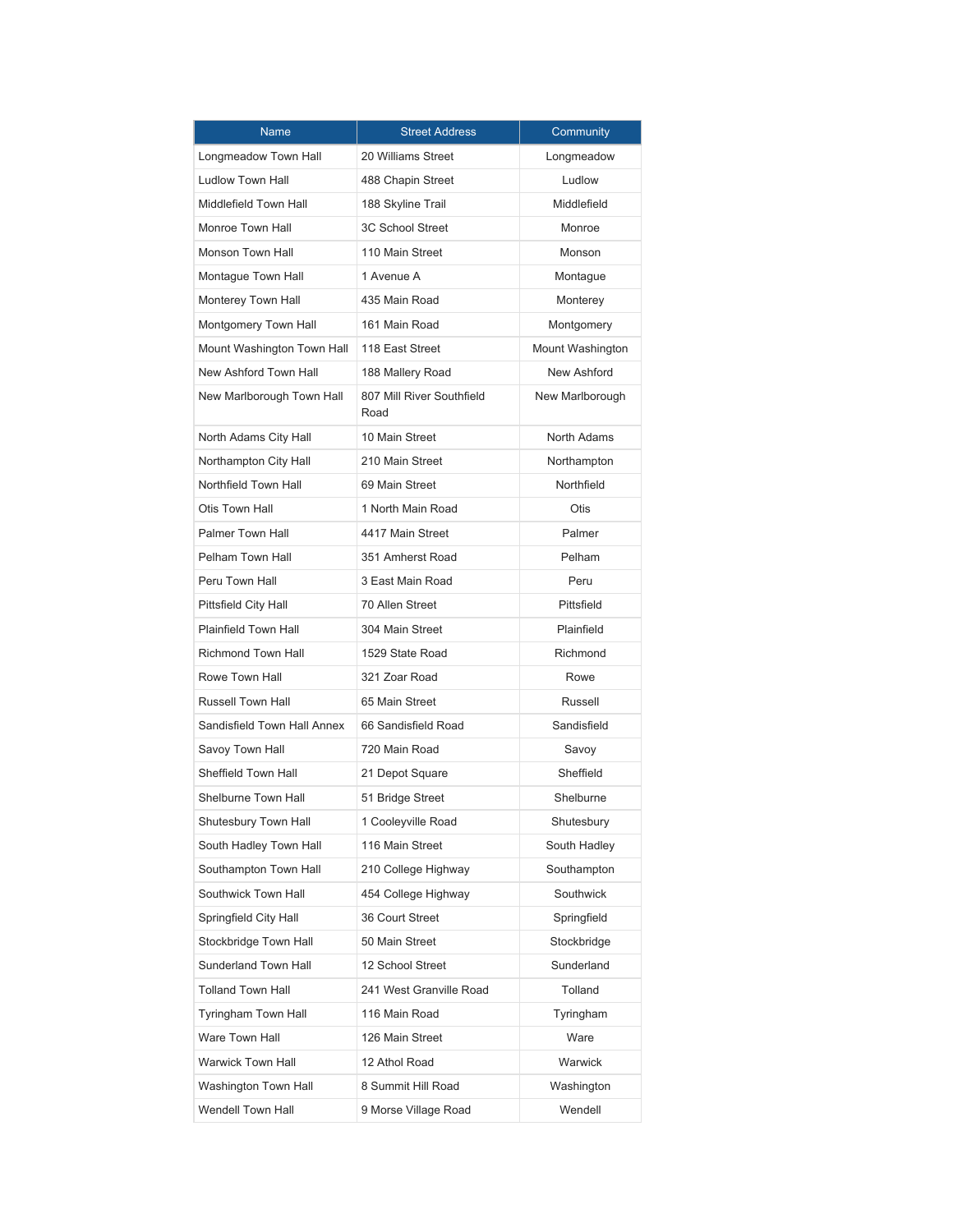| <b>Name</b>                | <b>Street Address</b>  | Community               |
|----------------------------|------------------------|-------------------------|
| West Springfield Town Hall | 26 Central Street      | <b>West Springfield</b> |
| West Stockbridge Town Hall | 21 State Line Road     | West Stockbridge        |
| Westfield City Hall        | 59 Court Street        | Westfield               |
| Westhampton Town Hall      | 1 South Road           | Westhampton             |
| <b>Whately Town Hall</b>   | 4 Sandy Lane           | Whately                 |
| Wilbraham Town Hall        | 240 Springfield Street | Wilbraham               |
| Williamsburg Town Hall     | 141 Main Street        | Williamsburg            |
| Williamstown Town Hall     | 31 North Street        | Williamstown            |
| Windsor Town Hall          | 1890 Route 9           | Windsor                 |
| Worthington Town Hall      | 160 Huntington Road    | Worthington             |

## **About the Data**

Data presented on this profile are collected by many different partners of the MA EPHT Program and are the most up-to-date data available for each topic.

Demographics: US Census Bureau, American Community Survey (ACS), 5-year estimates, 2019 <https://www.census.gov/programs-surveys/acs> Geography: Office of Geographic Information, Commonwealth of Massachusetts, MassIT, [http://www.mass.gov/anf/research-and-tech/it-serv-and-support/](http://www.mass.gov/anf/research-and-tech/it-serv-and-support/application-serv/office-of-geographic-information-massgis/) [application-serv/office-of-geographic-information-massgis/](http://www.mass.gov/anf/research-and-tech/it-serv-and-support/application-serv/office-of-geographic-information-massgis/)

## **Contact Us**

Email: dph.emergencypreparedness@state.ma.us Phone: (617) 624-6088

## **Additional Map Resources**

## **[Massachusetts](https://mass-eoeea.maps.arcgis.com/apps/OnePane/basicviewer/index.html?appid=36d72b75ad55454fb8a9c1af809fa92a)**

| <b>Toxics Users and</b><br><b>Climate</b><br><b>Vulnerability</b><br>Factors | Identifies toxics users in relation to flood & hurricane zones and other vulnerable areas. This effort will build sustainable and replicable<br>models for incorporating toxics use reduction into emergency preparedness and climate change resiliency planning.                                                                                                                                                                                                                                                  |
|------------------------------------------------------------------------------|--------------------------------------------------------------------------------------------------------------------------------------------------------------------------------------------------------------------------------------------------------------------------------------------------------------------------------------------------------------------------------------------------------------------------------------------------------------------------------------------------------------------|
| <b>Social</b>                                                                | Social vulnerability refers to the resilience of communities when confronted by external stresses on human health, stresses such as natural<br>or human-caused disasters, or disease outbreaks. Reducing social vulnerability can decrease both human suffering and economic loss.<br>Vulnerability IndexATSDR's Social Vulnerability Index uses U.S. census variables at tract level to help local officials identify communities that may need<br>support in preparing for hazards, or recovering from disaster. |
| <b>MEMA Power</b><br><b>Outage Map</b>                                       | MEMA real time map tracking power outages throughout Massachusetts.                                                                                                                                                                                                                                                                                                                                                                                                                                                |
| <b>Massachusetts</b><br><b>Hurricane</b><br><b>Evacuation Zones</b>          | Identifies evacuation zones for hurricanes. Also features PDFs for individual towns throughout Massachusetts.                                                                                                                                                                                                                                                                                                                                                                                                      |
| <b>RX Open</b>                                                               | Maps out pharmacies that are open in a disaster. Can be activated for a disaster.                                                                                                                                                                                                                                                                                                                                                                                                                                  |
| <b>Empower</b>                                                               | Maps of medical devices that run on power.                                                                                                                                                                                                                                                                                                                                                                                                                                                                         |

### **Indicator Descriptions**

**Age:** Certain age groups are more at risk to adverse health outcomes than others: the youngest and oldest populations. Older and younger populations often rely on caregivers to help prepare for and respond to an emergency. These populations are less adaptable in the event of an emergency for many reasons including, reliance on routine, susceptibility to illness, and reduced mobility.

*Indicator based on data from table B01001 from the 5-year 2015-2019 American Community Survey conducted by the U.S. Census Bureau.*